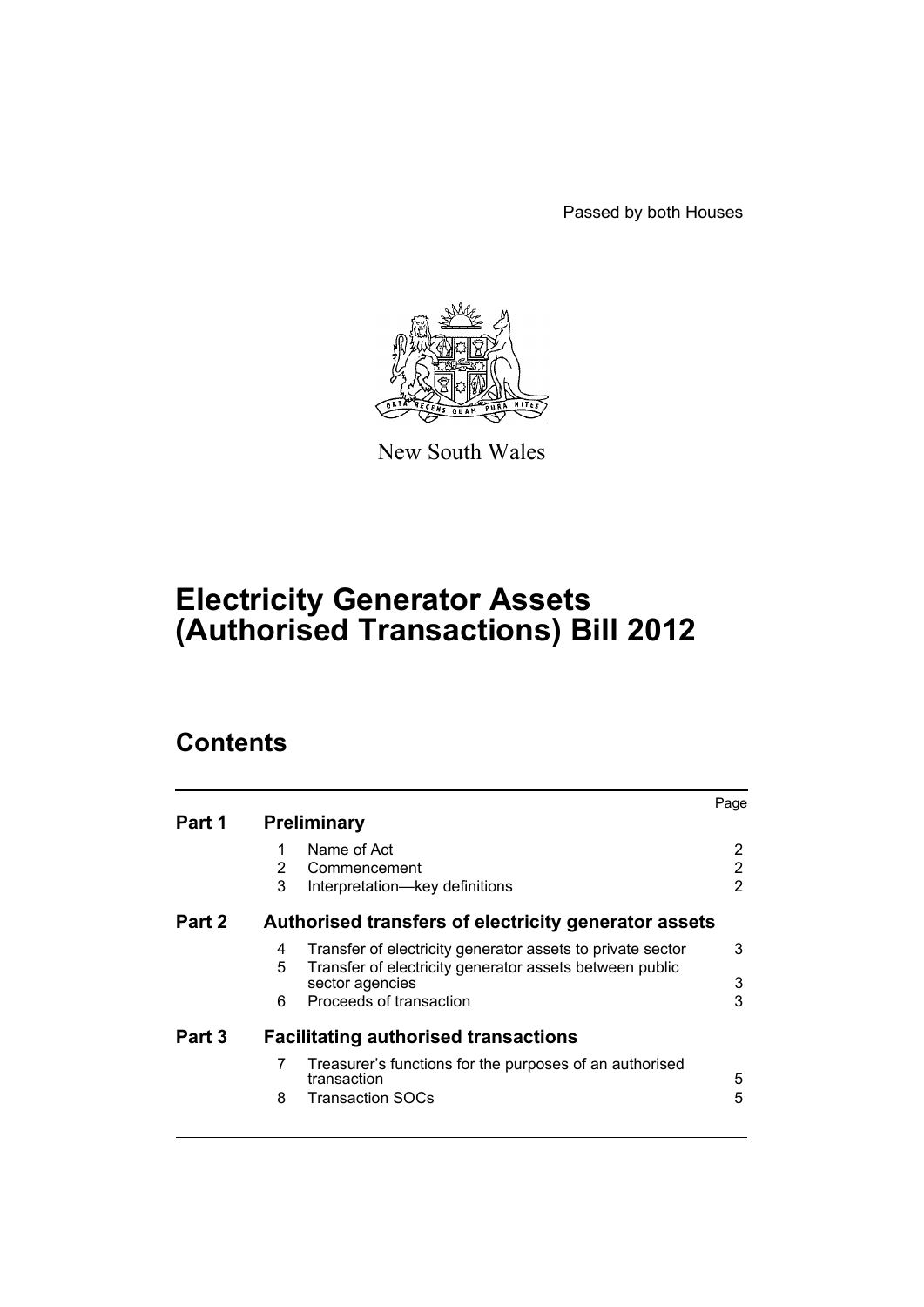Contents

|                                        |          |                                                                                                                 | Page                  |
|----------------------------------------|----------|-----------------------------------------------------------------------------------------------------------------|-----------------------|
|                                        | 9<br>10  | <b>Transaction companies</b><br>Functions of electricity generators and transaction entities                    | 6<br>6                |
|                                        | 11       | Direction and control of electricity generators and<br>transaction entities                                     | 7                     |
|                                        | 12       | Establishment of Electricity Assets Ministerial Holding<br>Corporation                                          | $\overline{7}$        |
|                                        |          |                                                                                                                 |                       |
| Part 4                                 |          | Arrangements for transfer of assets, staff and<br>functions                                                     |                       |
|                                        | 13<br>14 | Vesting orders<br><b>Staff transfers</b>                                                                        | 9<br>9                |
|                                        | 15       | Payments to employees leaving public sector                                                                     |                       |
|                                        | 16       | employment<br>Employment guarantee for employees transferred to                                                 | 10                    |
|                                        | 17       | private sector and maintenance of apprenticeships<br>Effect of transfer of electricity generator assets between | 10                    |
|                                        | 18       | public sector agencies<br>Grant of relevant authorisations                                                      | 11<br>12 <sup>2</sup> |
|                                        | 19       | Acquisition of land by Electricity Assets Ministerial<br><b>Holding Corporation</b>                             | 14                    |
| Part 5                                 |          | <b>Operation of other laws</b>                                                                                  |                       |
|                                        | 20<br>21 | State taxes<br>Management of electricity trading risks-competition                                              | 15                    |
|                                        |          | exemption                                                                                                       | 15                    |
|                                        | 22<br>23 | General relationship of Act with other State legislation<br>Release of information by Auditor-General           | 16<br>16              |
|                                        | 24<br>25 | Contracts for sale of land<br>Protection of contractual and other obligations                                   | 17<br>17              |
|                                        | 26       | Compensation not payable                                                                                        | 18                    |
| Part 6                                 |          | <b>Miscellaneous</b>                                                                                            |                       |
|                                        | 27<br>28 | Delegation<br>Act to bind State and other jurisdictions                                                         | 19<br>19              |
|                                        | 29       | Extraterritorial operation of Act                                                                               | 19                    |
|                                        | 30       | Construction of Act and instruments so as not to exceed<br>legislative power                                    | 20                    |
|                                        | 31<br>32 | Certificate evidence<br>Service or giving of documents                                                          | 21<br>21              |
|                                        | 33       | Regulations                                                                                                     | 21                    |
| <b>Schedule 1</b><br><b>Schedule 2</b> |          | <b>Interpretative provisions</b><br><b>Provisions concerning transaction SOCs</b>                               | 22<br>26              |
|                                        |          |                                                                                                                 |                       |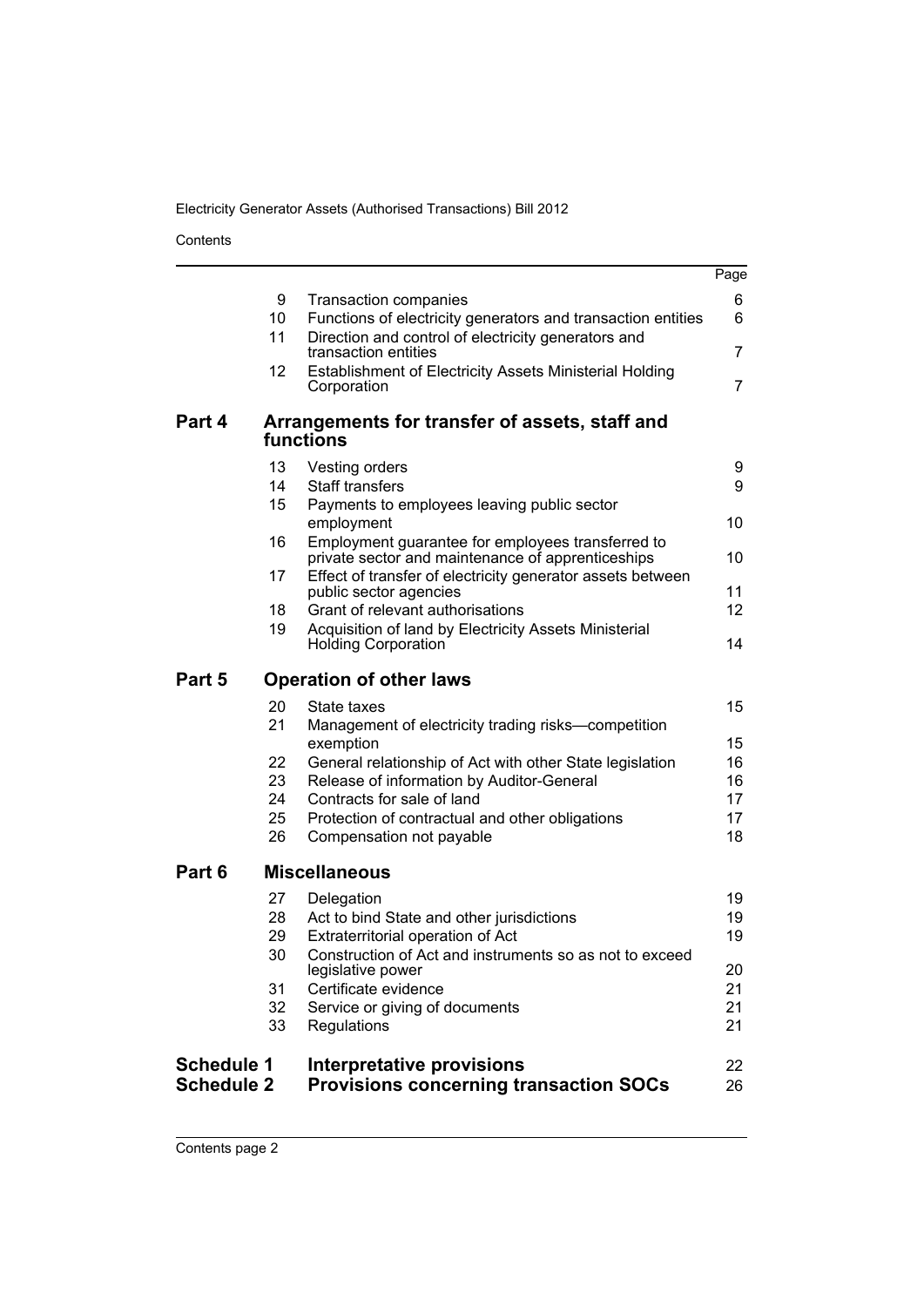Contents

|                                               | Page                                                                                                                                                      |
|-----------------------------------------------|-----------------------------------------------------------------------------------------------------------------------------------------------------------|
|                                               |                                                                                                                                                           |
|                                               | 29                                                                                                                                                        |
| Vesting of assets, rights and liabilities     | 31                                                                                                                                                        |
| Ownership restrictions in floated transaction |                                                                                                                                                           |
|                                               | 34                                                                                                                                                        |
| Savings, transitional and other provisions    | 48.                                                                                                                                                       |
|                                               |                                                                                                                                                           |
|                                               | 51                                                                                                                                                        |
|                                               | <b>Corporate conversion of electricity generators and transaction SOCs</b><br>companies<br><b>Amendment of Subordinate Legislation Act</b><br>1989 No 146 |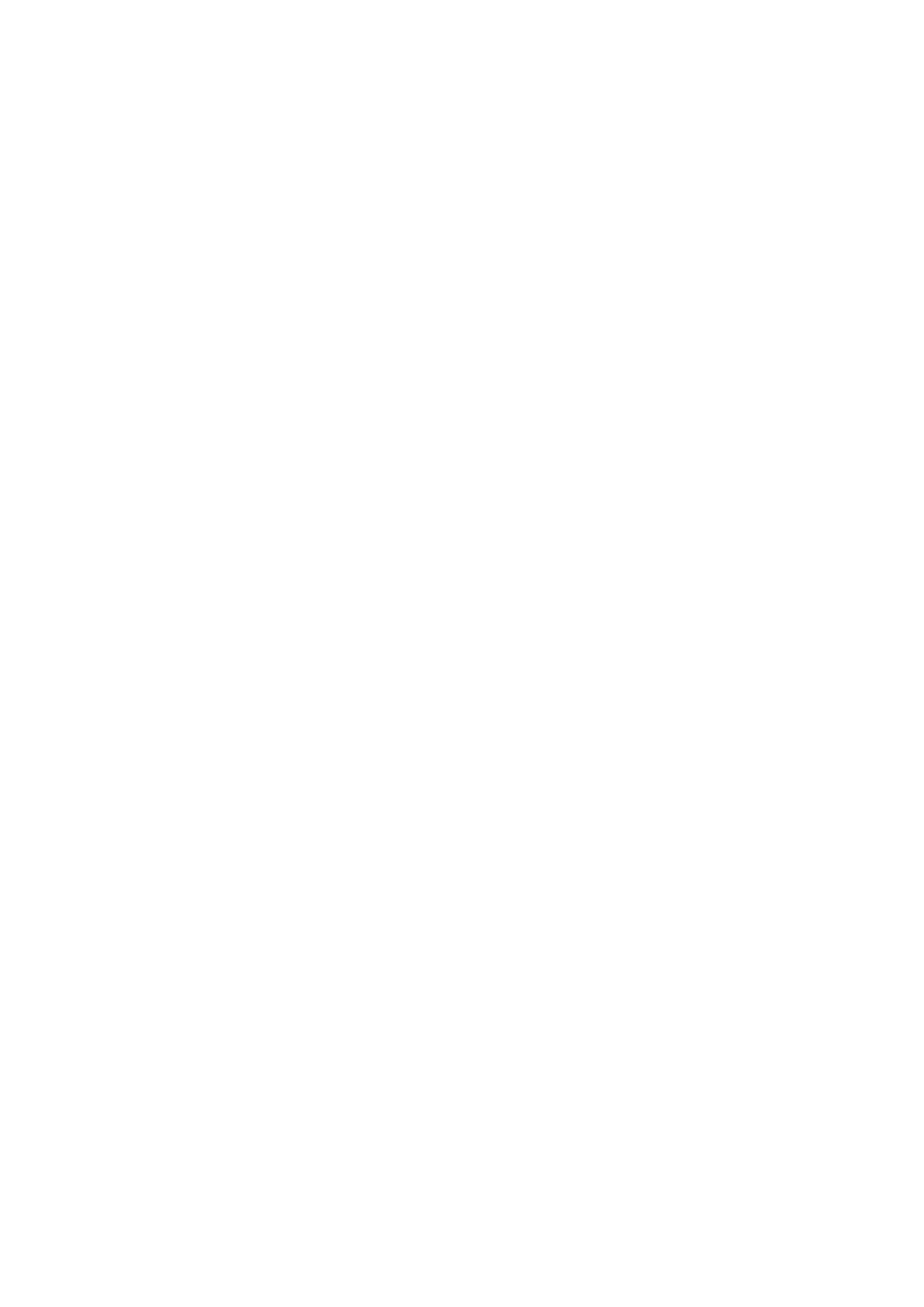*I certify that this public bill, which originated in the Legislative Assembly, has finally passed the Legislative Council and the Legislative Assembly of New South Wales.*

> *Clerk of the Legislative Assembly. Legislative Assembly, Sydney, , 2012*



New South Wales

# **Electricity Generator Assets (Authorised Transactions) Bill 2012**

Act No , 2012

An Act to authorise and provide for the transfer of the electricity generator assets of the State.

*I have examined this bill and find it to correspond in all respects with the bill as finally passed by both Houses.*

*Assistant Speaker of the Legislative Assembly.*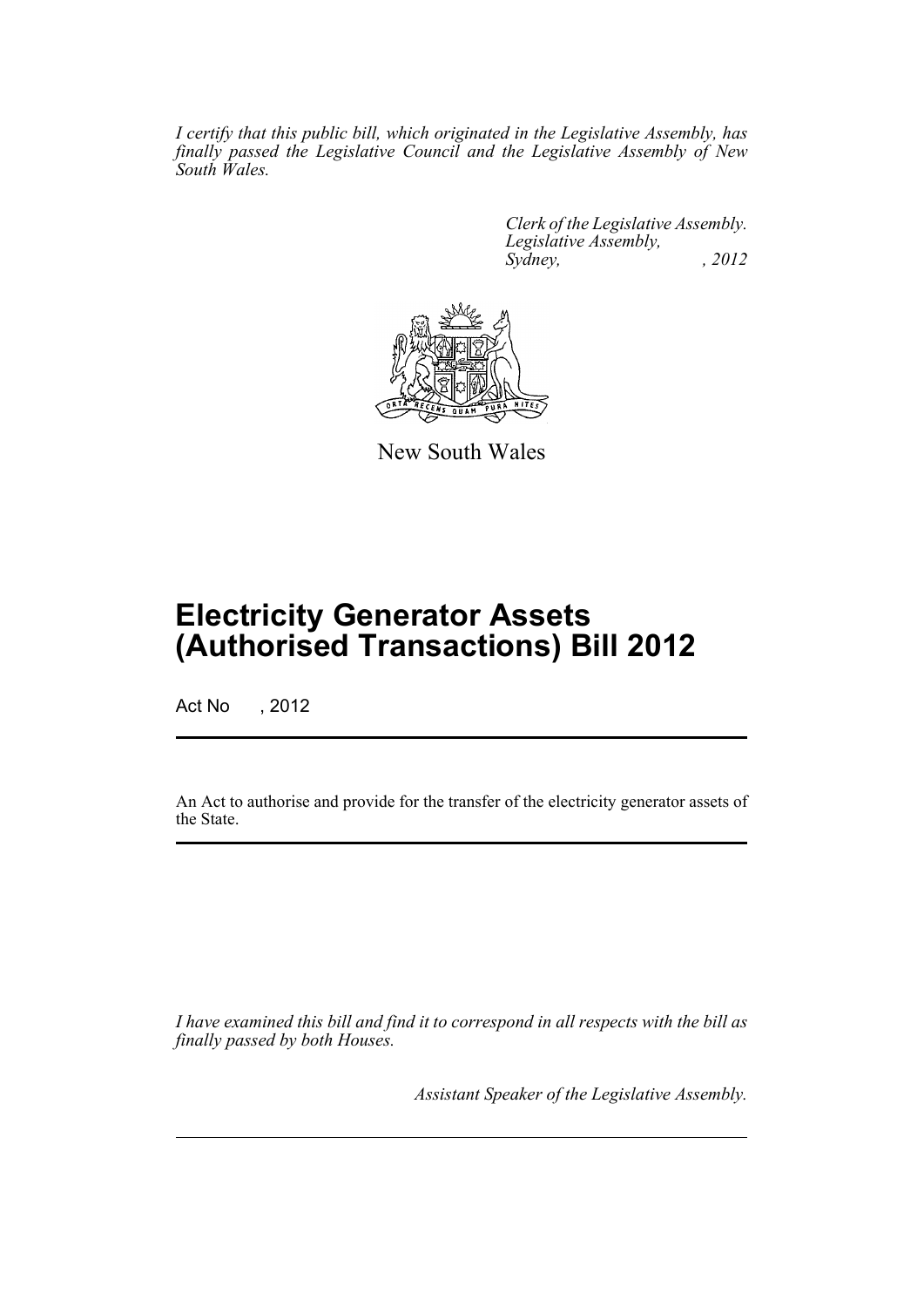Part 1 Preliminary

**The Legislature of New South Wales enacts:**

# <span id="page-5-1"></span><span id="page-5-0"></span>**Part 1 Preliminary**

### **1 Name of Act**

This Act is the *Electricity Generator Assets (Authorised Transactions) Act 2012*.

# <span id="page-5-2"></span>**2 Commencement**

- (1) This Act commences on the date of assent, except as provided by subsection (2).
- (2) Schedule 5 (Ownership restrictions in floated transaction companies) commences on a day to be appointed by proclamation.

### <span id="page-5-3"></span>**3 Interpretation—key definitions**

In this Act:

*authorised transaction* means a transfer of electricity generator assets authorised by Part 2.

*electricity generator* means a statutory State owned corporation constituted by the *Energy Services Corporations Act 1995* as an electricity generator under that Act.

*electricity generator assets* means assets, rights and liabilities of an electricity generator.

**Note.** Schedule 1 contains other interpretative provisions.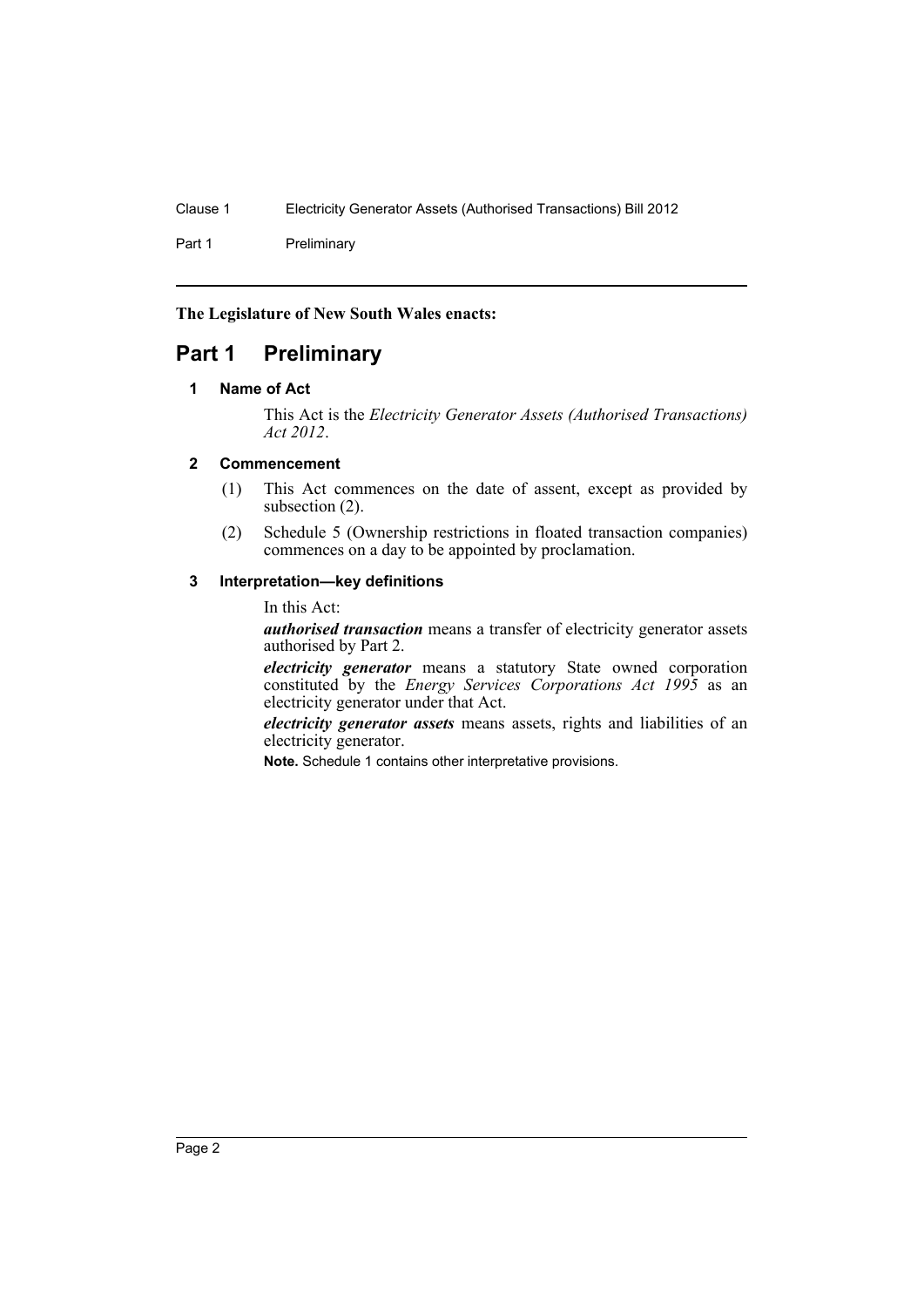| Electricity Generator Assets (Authorised Transactions) Bill 2012 | Clause 4 |
|------------------------------------------------------------------|----------|
| Authorised transfers of electricity generator assets             | Part 2   |

# <span id="page-6-0"></span>**Part 2 Authorised transfers of electricity generator assets**

### <span id="page-6-1"></span>**4 Transfer of electricity generator assets to private sector**

This Act authorises the transfer of electricity generator assets to the private sector.

#### <span id="page-6-2"></span>**5 Transfer of electricity generator assets between public sector agencies**

This Act authorises the transfer of electricity generator assets between public sector agencies.

### <span id="page-6-3"></span>**6 Proceeds of transaction**

- (1) The proceeds of the transfer of electricity generator assets pursuant to an authorised transaction (*the transaction proceeds*) belong to and are payable directly to the State.
- (2) The transaction proceeds paid to the State are to be paid into the Restart NSW Fund (*the Fund*) established under the *Restart NSW Fund Act 2011*.
- (3) The following deductions are authorised to be made from the transaction proceeds:
	- (a) deduction of such amounts as the Treasurer approves to repay debt and satisfy other liabilities of a public sector agency in respect of electricity generator assets transferred for the purposes of an authorised transaction,
	- (b) deduction of such amounts as the Treasurer approves to reimburse public sector agencies for payments made by them in respect of any tax, duty, fee or charge imposed by any Act or law of the State or any other jurisdiction in connection with a transaction arrangement,
	- (c) deduction of such amounts as the Treasurer approves to satisfy any liability of a public sector agency arising under or in connection with a transaction arrangement,
	- (d) deduction of such amounts as the Treasurer approves to meet expenses reasonably incurred by public sector agencies for the purposes of an authorised transaction.
- (4) The transaction proceeds do not include any amount certified by the Treasurer to have been paid to a public sector agency as a tax, duty, fee or charge imposed by any Act or law of the State in connection with a transaction arrangement.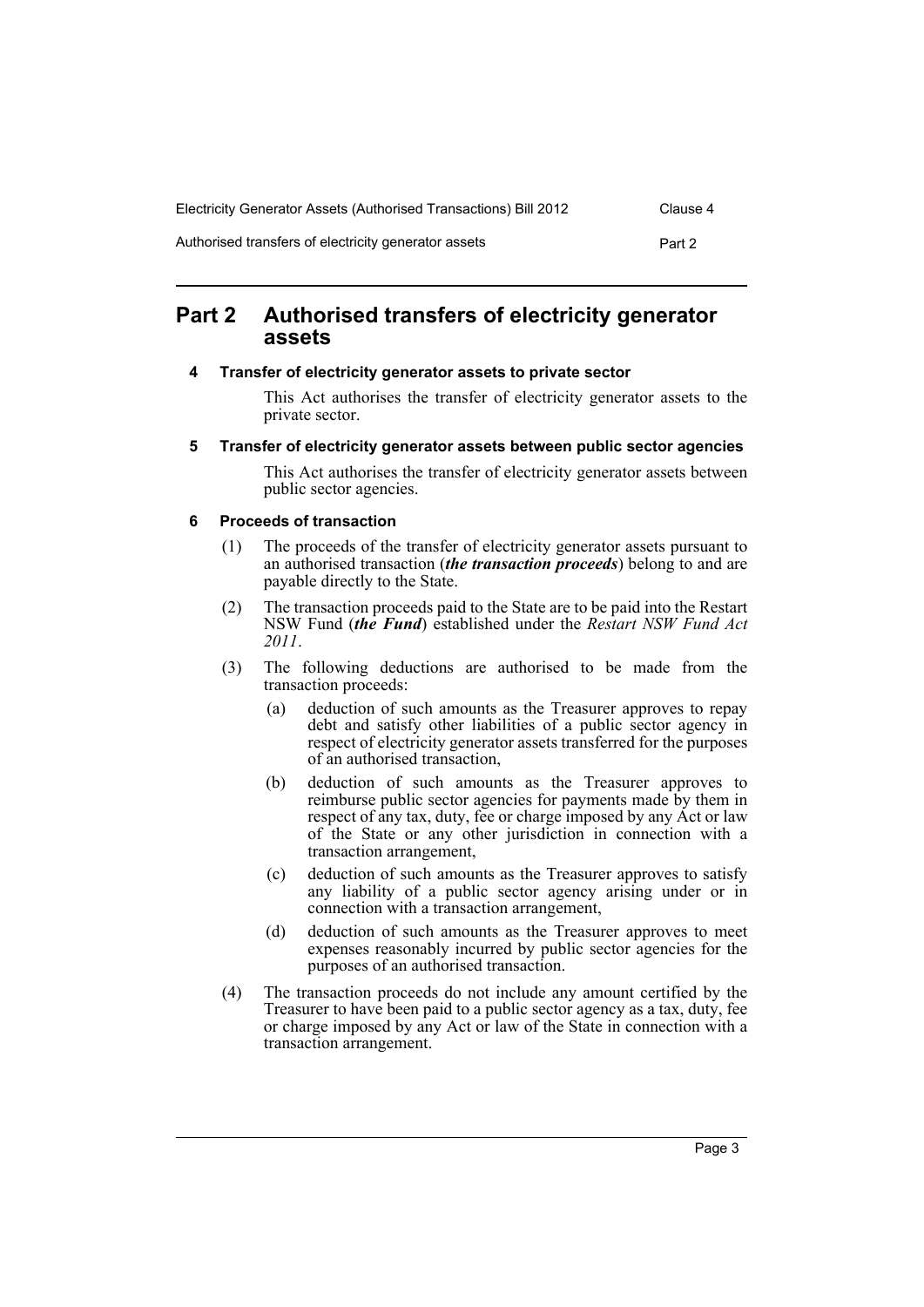#### Part 2 **Authorised transfers of electricity generator assets**

- (5) The deductions authorised to be made from the transaction proceeds may be made before payment of the transaction proceeds into the Fund or may be made by payment from the Fund.
- (6) The requirements of this section do not affect the validity of a transaction arrangement.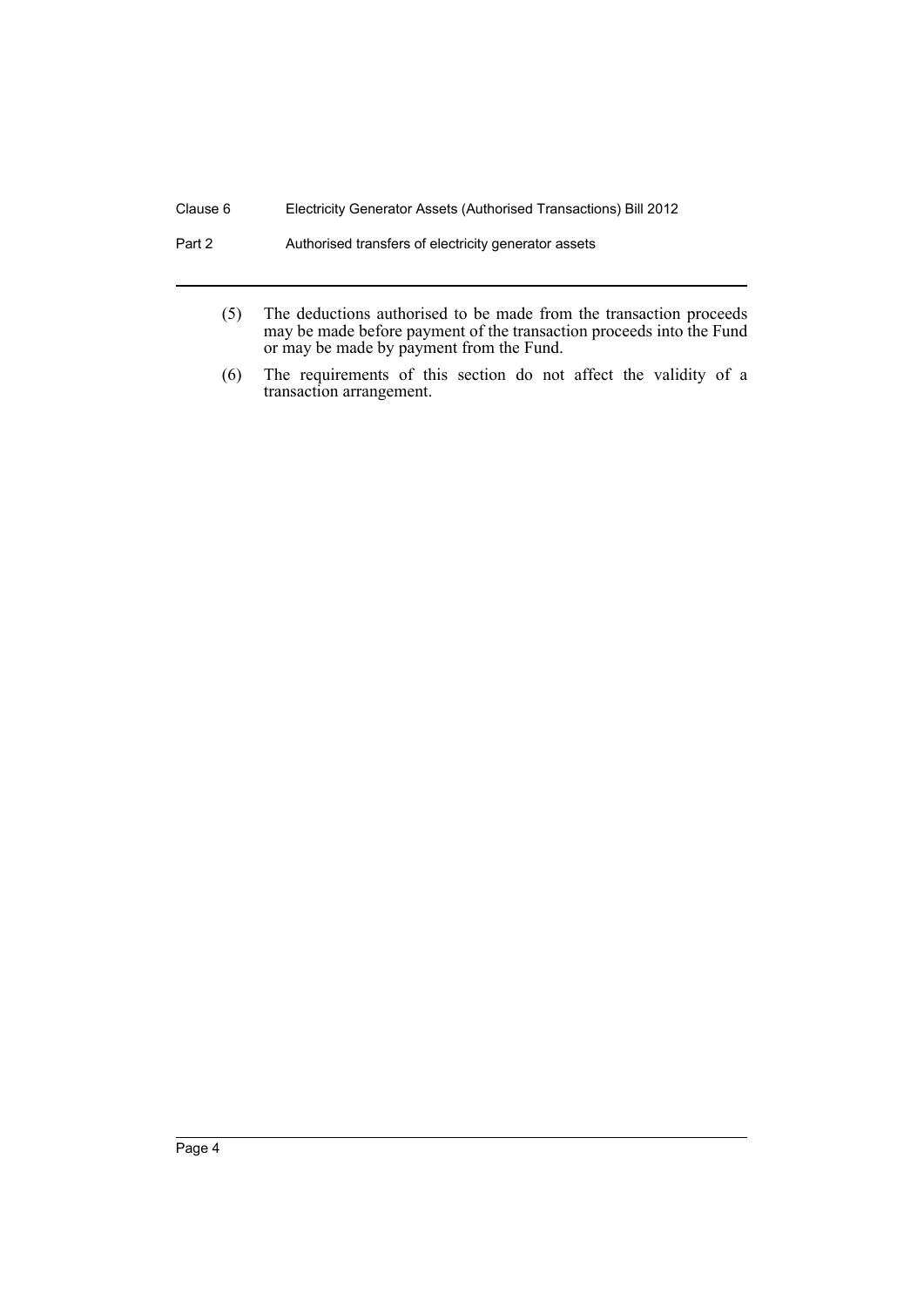| Electricity Generator Assets (Authorised Transactions) Bill 2012 | Clause 7 |
|------------------------------------------------------------------|----------|
| Facilitating authorised transactions                             | Part 3   |

# <span id="page-8-1"></span><span id="page-8-0"></span>**Part 3 Facilitating authorised transactions**

# **7 Treasurer's functions for the purposes of an authorised transaction**

The Treasurer has and may exercise all such functions as are necessary or convenient for the purposes of an authorised transaction. The functions conferred on the Treasurer by any other provision of this Act do not limit the Treasurer's functions under this section.

# <span id="page-8-2"></span>**8 Transaction SOCs**

- (1) A statutory State owned corporation may be established under this Act as a transaction SOC for the purposes of an authorised transaction.
- (2) The Governor may by order published in the Gazette:
	- (a) create a corporation under a corporate name specified in the order, and
	- (b) specify the functions of the corporation, and
	- (c) direct that the corporation is established as a statutory State owned corporation and as a transaction SOC.
- (3) On the day on which the order takes effect:
	- (a) a corporation is constituted with the corporate name and functions specified in the order, and
	- (b) the *State Owned Corporations Act 1989* is amended by inserting in Schedule 5 the corporate name specified in the order (to establish the corporation as a statutory State owned corporation under that Act), and
	- (c) the State owned corporation thereby established is a transaction SOC for the purposes of this Act.
- (4) The portfolio Minister of a SOC established under this section is the Minister administering section 13 (Creation of additional energy services corporations) of the *Energy Services Corporations Act 1995*.
- (5) Schedule 2 has effect with respect to a transaction SOC. The provisions of that Schedule are in addition to and (except to the extent to which that Schedule otherwise provides) do not derogate from the provisions of the *State Owned Corporations Act 1989*.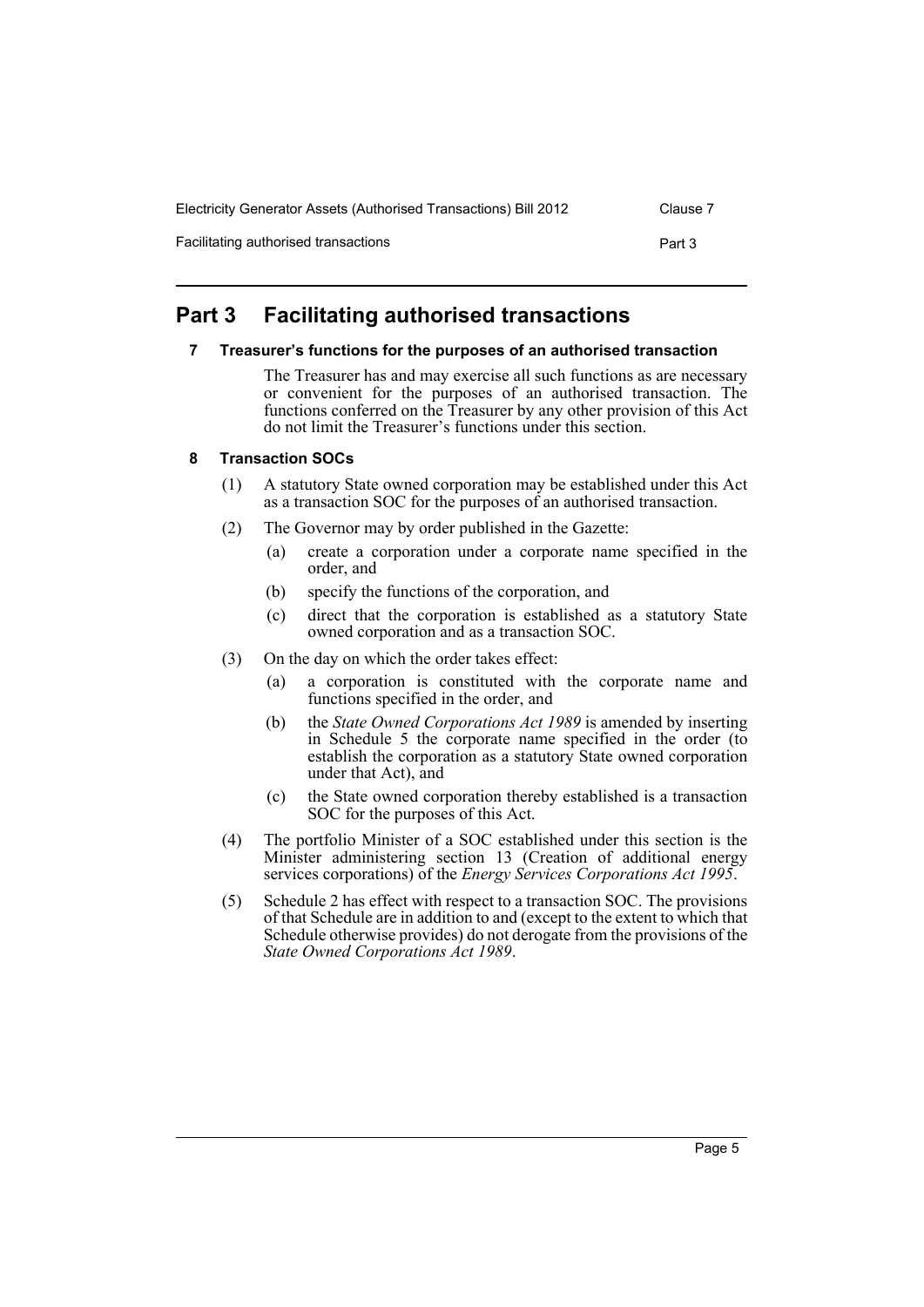Part 3 Facilitating authorised transactions

#### <span id="page-9-0"></span>**9 Transaction companies**

- (1) The Treasurer may for the purposes of an authorised transaction establish, or direct the establishment of, companies as transaction companies in any of the following ways:
	- (a) the formation or acquisition by or on behalf of the State or a SOC of a company limited by shares, so that all the issued shares in the company are held by or on behalf of the State or a SOC (or both),
	- (b) the formation or acquisition of a company as a wholly owned subsidiary company of a transaction company,
	- (c) the conversion of an electricity generator or transaction SOC into a company limited by shares as provided by Schedule 3.
- (2) A transaction company that is a public sector agency may be converted from one kind of company to any other kind of company.
- (3) Except by express agreement with the Treasurer:
	- (a) a transaction company is not and does not represent the State, and
	- (b) the debts, liabilities and obligations of a transaction company are not guaranteed by the State.
- (4) The Treasurer may act for or on behalf of the State, a SOC or a transaction company that is a public sector agency in connection with the rights, privileges and benefits, and the duties, liabilities and obligations of the State, a SOC or transaction company as the holder of shares or other securities in a transaction company.
- (5) Shares and other securities in a transaction company that is a public sector agency may be issued, sold or transferred in accordance with the directions of the Treasurer. The Treasurer may on behalf of the State, a SOC or a transaction company that is a public sector agency enter into and carry out transaction arrangements for the issue, sale or transfer of shares and other securities in a transaction company.
- (6) An electricity generator that becomes a transaction company remains an electricity generator for the purposes of this Act (despite ceasing to be a statutory State owned corporation constituted by the *Energy Services Corporations Act 1995*).

# <span id="page-9-1"></span>**10 Functions of electricity generators and transaction entities**

- (1) Each electricity generator and transaction entity has and may exercise all such functions as are necessary or convenient for the purposes of an authorised transaction.
- (2) The functions conferred by this section are in addition to any other functions that an electricity generator or transaction entity has apart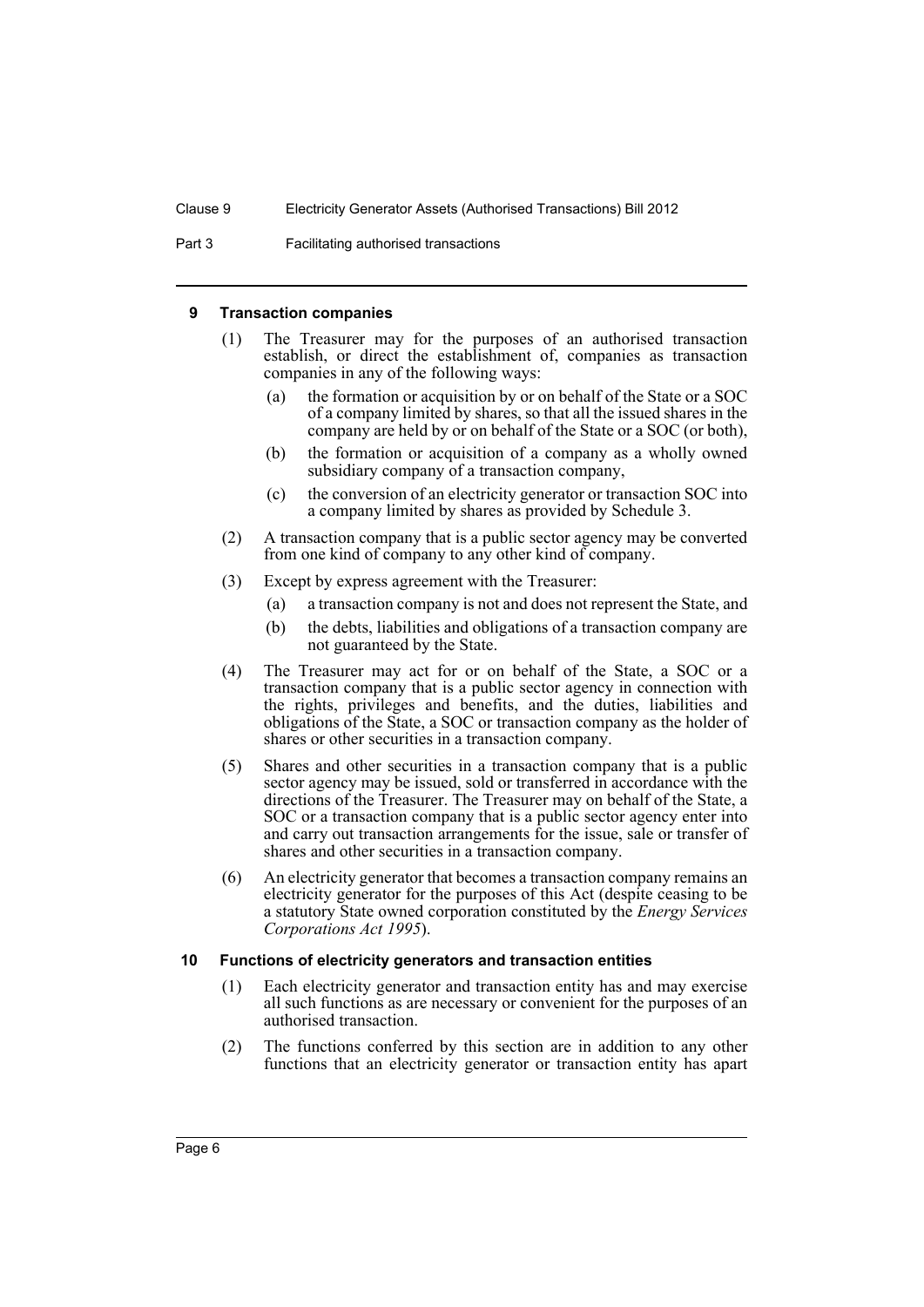| Electricity Generator Assets (Authorised Transactions) Bill 2012 | Clause 11 |
|------------------------------------------------------------------|-----------|
| Facilitating authorised transactions                             | Part 3    |

from this section and those other functions do not prevent or otherwise limit the exercise of the additional functions conferred by this section.

(3) The Treasurer may act for or on behalf of an electricity generator or transaction entity in the exercise of any of its functions for the purposes of an authorised transaction while it is a public sector agency.

#### <span id="page-10-0"></span>**11 Direction and control of electricity generators and transaction entities**

- (1) Each electricity generator and transaction entity is subject to the direction and control of the Treasurer in the exercise of any of its functions for the purposes of an authorised transaction while it is a public sector agency.
- (2) The Treasurer may give directions for the purposes of an authorised transaction to an electricity generator or transaction entity, and to the directors and other officers of an electricity generator or transaction entity. Any such directions must be complied with by the electricity generator, the transaction entity or the directors or other officers concerned.
- (3) Directions to a transaction entity (or its directors and other officers) can only be given and are only required to be complied with while the transaction entity is a public sector agency.
- (4) The power to give directions under this section extends to directions with respect to the way in which an electricity generator or transaction entity is to conduct its business and other affairs.
- (5) Action taken by an electricity generator or transaction SOC to comply with a direction of the Treasurer under this Act does not require the approval of the voting shareholders or portfolio Minister of the corporation.
- (6) Anything done or omitted to be done by a director or other officer of an electricity generator or transaction entity in complying with a direction given by the Treasurer under this Act does not subject the director or officer personally to any action, liability, claim or demand.
- (7) The provisions of this section are declared to be Corporations legislation displacement provisions for the purposes of section 5G of the Corporations Act in relation to the provisions of the Corporations legislation generally.

# <span id="page-10-1"></span>**12 Establishment of Electricity Assets Ministerial Holding Corporation**

(1) There is constituted by this Act a corporation with the corporate name of the Electricity Assets Ministerial Holding Corporation.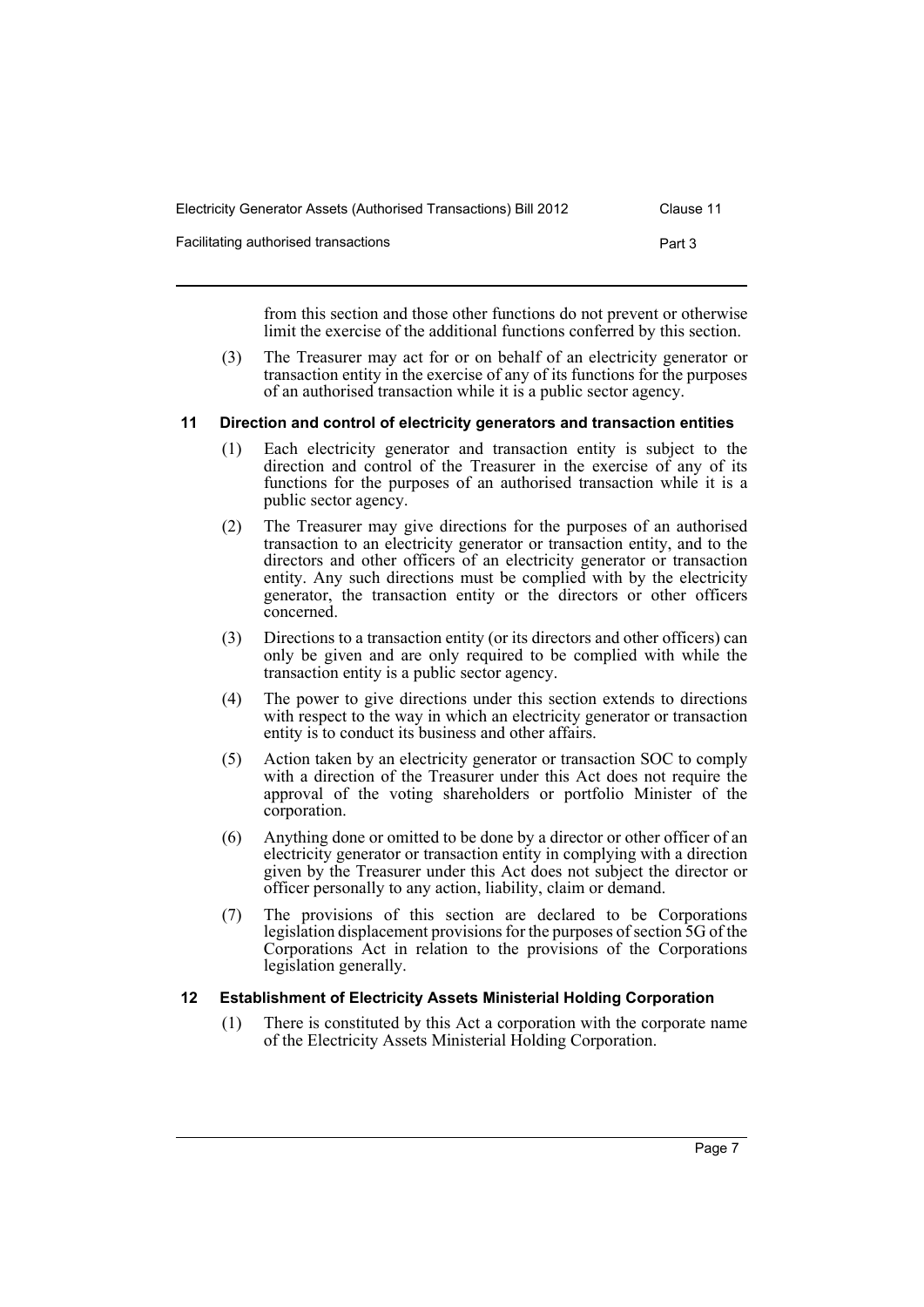Part 3 **Facilitating authorised transactions** 

- (2) The affairs of the Corporation are to be managed by the Treasurer who may authorise another Minister to exercise functions in relation to particular assets, rights and liabilities.
- (3) Any act, matter or thing done in the name of, or on behalf of, the Corporation by the Treasurer or a Minister authorised by the Treasurer, or with the authority of the Treasurer or any such Minister, is taken to have been done by the Corporation.
- (4) The Corporation has the functions conferred or imposed on it by or under this or any other Act.
- (5) The functions of the Corporation are:
	- (a) to hold, on behalf of the Crown, electricity generator assets acquired by it or transferred to it by or under this or any other Act, and
	- (b) to carry on any activities or business that relate to any electricity generator assets held by it, including demanding, collecting and receiving charges, levies, rates and fees, and
	- (c) such other functions for the purposes of an authorised transaction as may be prescribed by the regulations.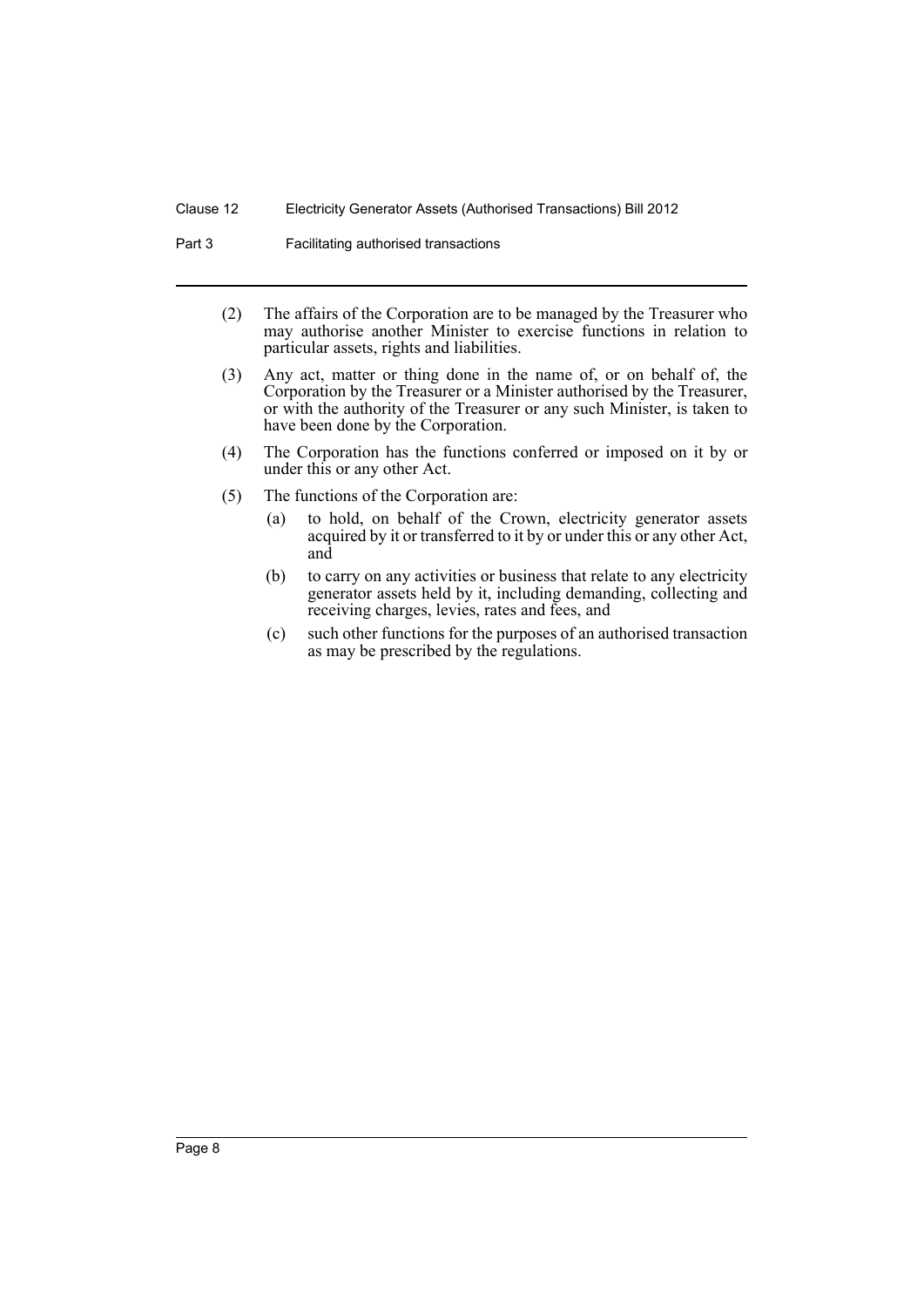| Electricity Generator Assets (Authorised Transactions) Bill 2012 | Clause 13 |
|------------------------------------------------------------------|-----------|
| Arrangements for transfer of assets, staff and functions         | Part 4    |

# <span id="page-12-0"></span>**Part 4 Arrangements for transfer of assets, staff and functions**

# <span id="page-12-1"></span>**13 Vesting orders**

The Treasurer may make vesting orders under Schedule 4 for the purposes of an authorised transaction.

### <span id="page-12-2"></span>**14 Staff transfers**

- (1) The Treasurer may, for the purposes of an authorised transaction, by order in writing, transfer the employment of an employee of an electricity generator (a *transferred employee*) to the employment of another public sector agency.
- (2) A transferred employee is (until other provision is duly made under any Act or law) to be employed in accordance with any relevant statutory provisions, awards, agreements and determinations that would have applied to the employee had the employee remained an employee of the electricity generator concerned.
- (3) On the transfer by order under this section of an employee's employment from one employer (*the current employer*) to another employer (*the new employer*) the following provisions have effect:
	- (a) the employee is entitled to continue as a contributor, member or employee for the purposes of any superannuation scheme in respect of which he or she was a contributor, member or employee (as an employee of the current employer) immediately before the transfer of employment and remains so entitled subject to any variation to that entitlement made either by agreement or otherwise in accordance with law,
	- (b) the new employer is taken to be an employer for the purposes of any superannuation scheme in respect of which the employee continues as a contributor, member or employee pursuant to an entitlement under this section,
	- (c) the continuity of the employee's contract of employment is taken not to have been broken by the transfer of employment, and service of the employee with the current employer (including service deemed to be service with the current employer) that is continuous service up to the time of transfer is taken for all purposes to be service with the new employer,
	- (d) the employee retains any rights to sick leave, annual leave or long service leave accrued or accruing immediately before the transfer (except accrued leave for which the employee has, on ceasing to be an employee of the current employer, been paid the monetary value in pursuance of any other entitlement of the employee).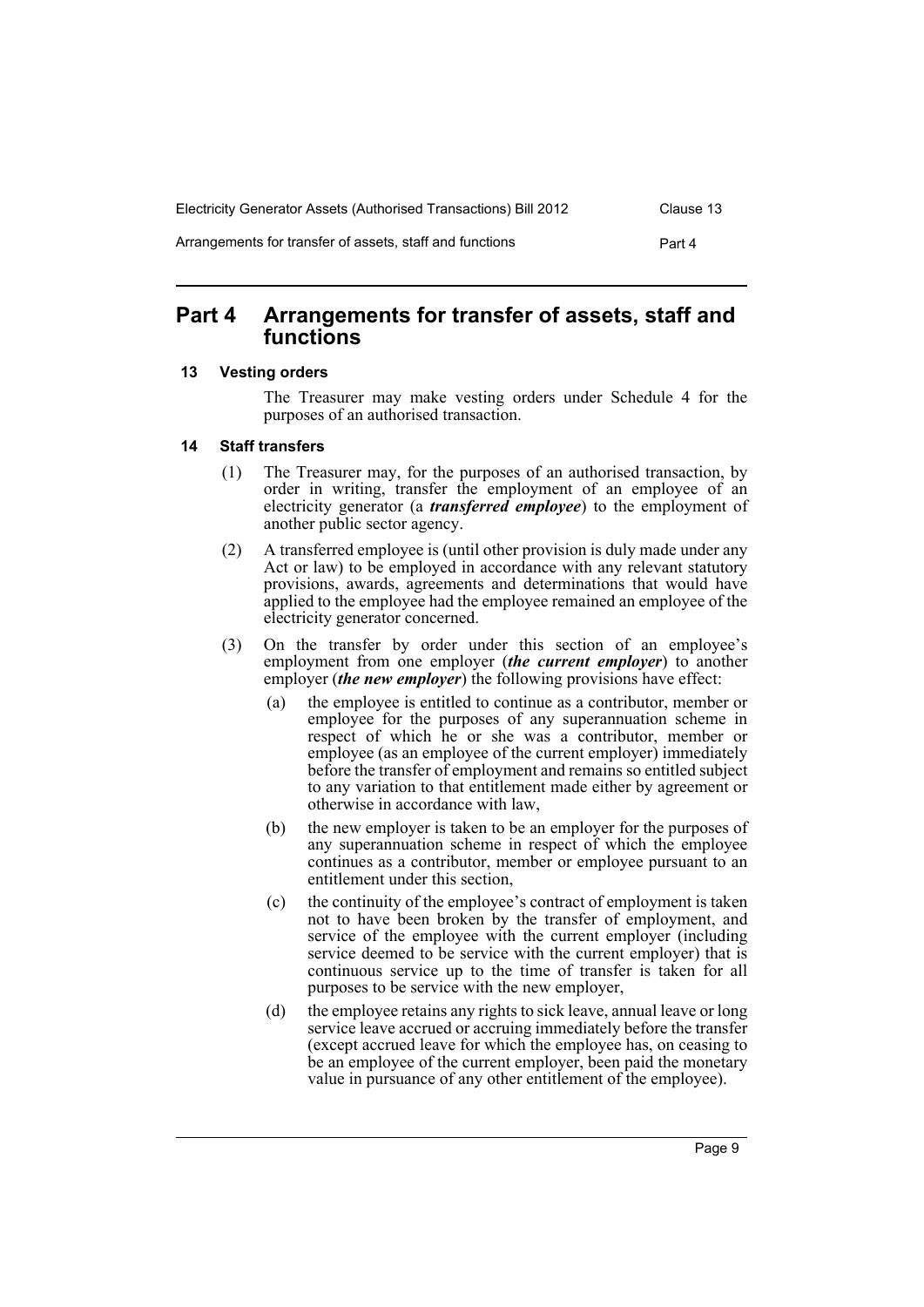#### Part 4 **Arrangements for transfer of assets, staff and functions**

(4) The Treasurer may negotiate and enter into agreements or industrial instruments concerning workplace relations for or on behalf of a public sector agency in connection with the operation of this section.

### <span id="page-13-0"></span>**15 Payments to employees leaving public sector employment**

- (1) The Treasurer or another public sector agency may enter into agreements or other arrangements with respect to the making of transfer payments to employees of an electricity generator in connection with the transfer of employment of those employees to employment in the private sector as a result of a transaction arrangement.
- (2) A transfer payment is not to exceed an amount equivalent to 30 weeks of pay at the rate of an employee's base salary (that is, salary less any allowances).
- (3) Without affecting any entitlement to a transfer payment under this section, an employee of an electricity generator is not entitled to receive any payment or other benefit (including in the nature of severance pay or redundancy compensation) merely because the employee ceased to be an employee of a public sector agency as a result of a transaction arrangement.

#### <span id="page-13-1"></span>**16 Employment guarantee for employees transferred to private sector and maintenance of apprenticeships**

- (1) If the employment of an eligible employee of an electricity generator is transferred to employment in the private sector as a result of a transaction arrangement, the employment of the employee cannot be terminated by the private sector employer during the employee's employment guarantee period, except:
	- (a) for serious misconduct, or
	- (b) pursuant to the proper application of reasonable disciplinary procedures, or
	- (c) by agreement with the employee.
- (2) An employee's *employment guarantee period* is:
	- (a) for eligible employees who are permanent employees—the period of 2 years (the *standard period*) after the transfer date, or
	- (b) for eligible employees who are temporary employees—the remainder of the employee's current term of employment (as specified in the arrangements under which the employee was engaged as a temporary employee) immediately before the transfer date, or the period of 2 years (the *standard period*) after the transfer date, whichever period ends first.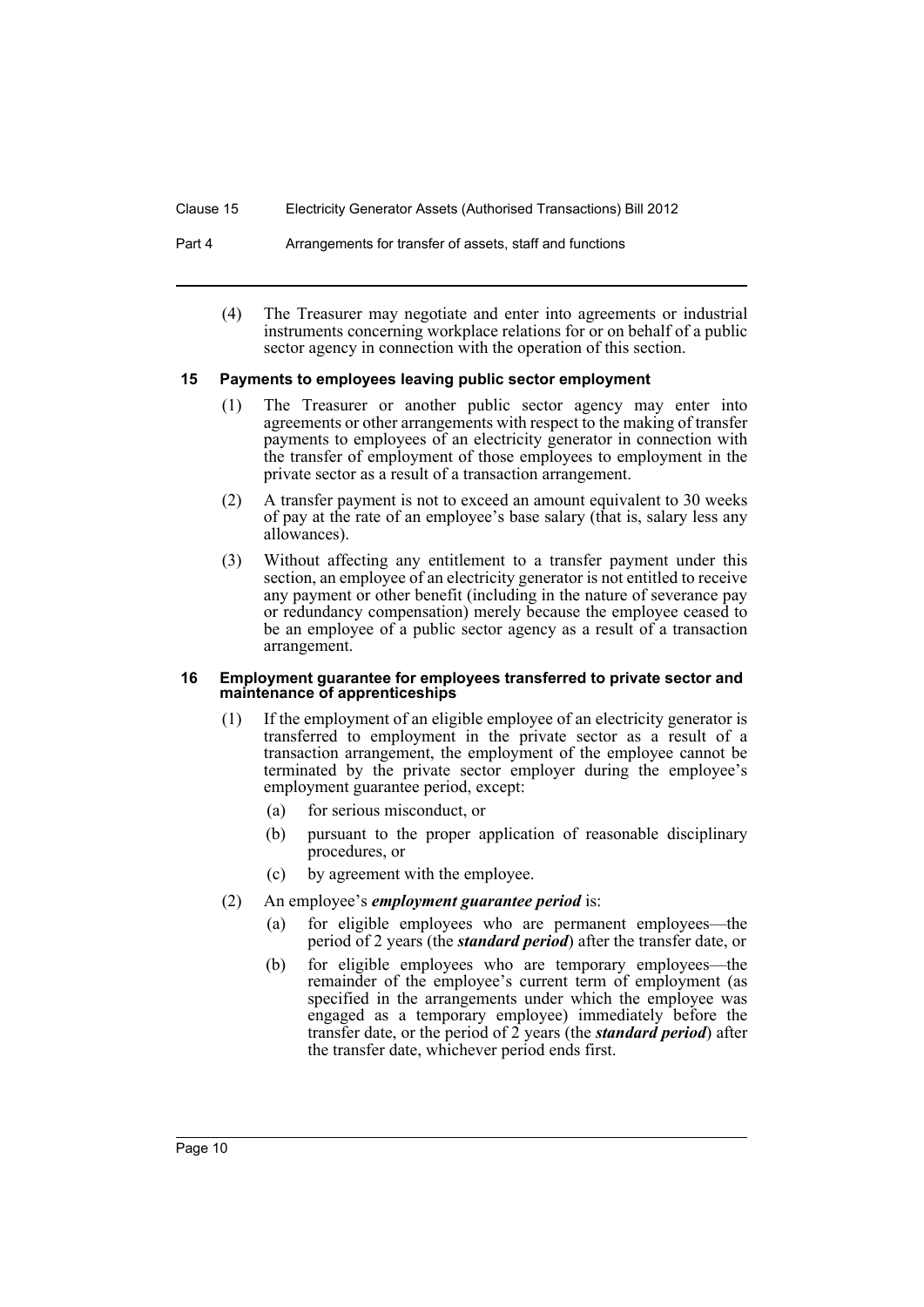| Electricity Generator Assets (Authorised Transactions) Bill 2012 | Clause 17 |
|------------------------------------------------------------------|-----------|
| Arrangements for transfer of assets, staff and functions         | Part 4    |

- (3) The object of this subsection is to provide an additional job maintenance guarantee because the transfer of electricity generator assets under this Act is by way of sale. The standard period of 2 years is extended by an additional period of 2 years for eligible employees.
- (4) The Treasurer is to take all reasonable steps to ensure that, under the transaction arrangements with all private sector employers, a total of at least 150 apprenticeships is maintained in the electricity generation businesses of those employers in NSW during any employment guarantee period under this section.
- (5) In this section:

*casual employee* means an employee whose employment is in a category of employment that is described in or classified under a relevant award as casual employment or who is otherwise engaged as a casual employee.

*contract employee* means an employee whose terms and conditions of employment are provided by an individual contract and not by a relevant award.

*eligible employee* means a permanent employee or temporary employee and does not include a contract employee or casual employee.

*permanent employee* means an employee whose employment is of indefinite duration and who is not a casual employee, temporary employee or contract employee.

*private sector employer* means the employer in the private sector to whose employment the employment of an eligible employee is transferred as a result of a transaction arrangement.

*relevant award* means any award, agreement or other industrial instrument (under a law of the State or the Commonwealth) that provides for the terms and conditions of employment of employees.

*temporary employee* means an employee (other than a casual employee or contract employee) whose employment is in a category of employment that is described in or classified under a relevant award as temporary employment or whose employment is, under the terms of his or her employment, for a limited period.

*transfer date* means the date on which an eligible employee is transferred to employment in the private sector as a result of a transaction arrangement.

#### <span id="page-14-0"></span>**17 Effect of transfer of electricity generator assets between public sector agencies**

(1) When the business of an electricity generator is transferred to another public sector agency for the purposes of an authorised transaction: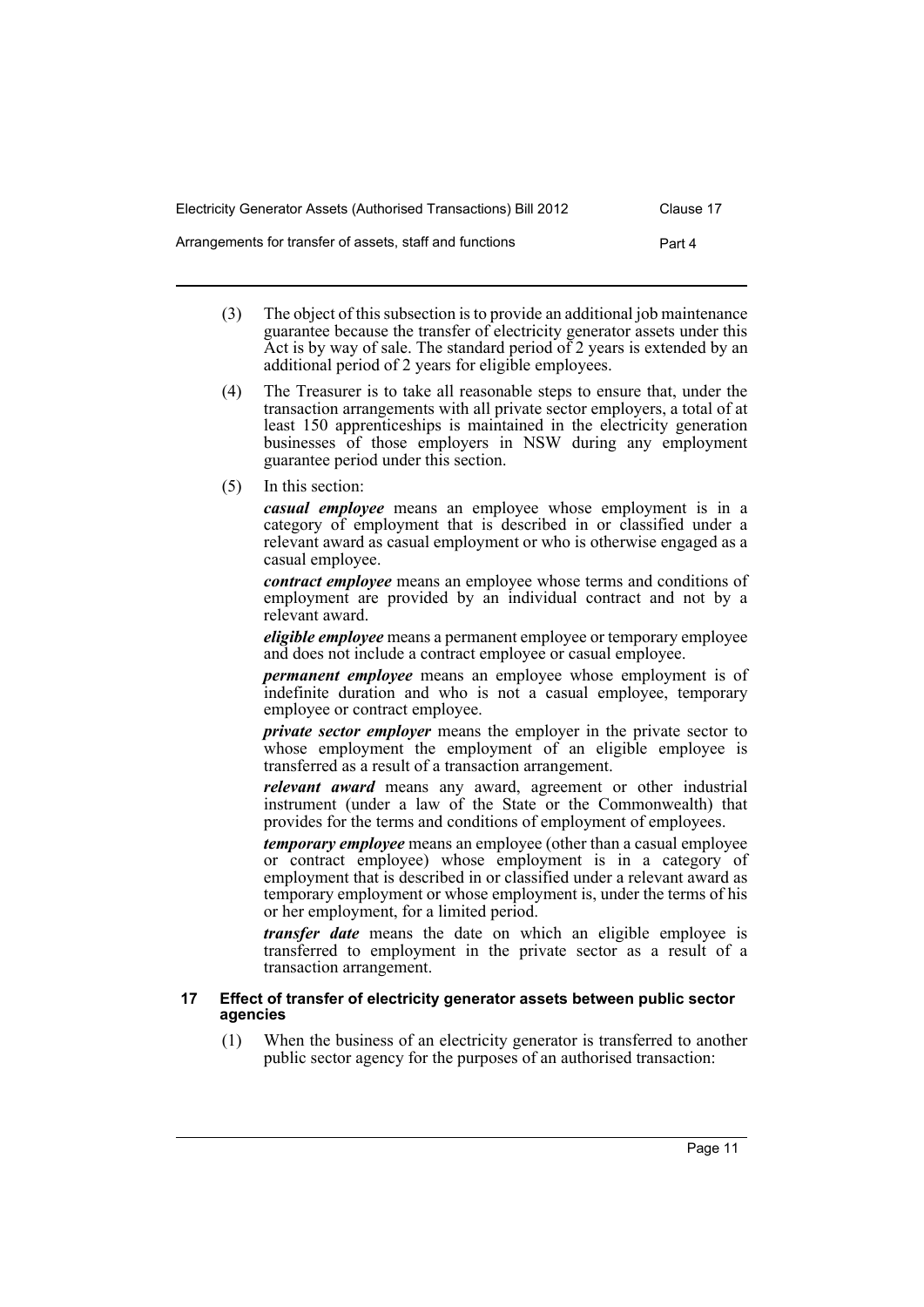- (a) the public sector agency becomes the *new operator* of the business and that business is to be conducted as the *electricity business* of the new operator, and
- (b) the new operator is deemed to be an electricity generator for the purposes of this Act in respect of the business that comprises its electricity business as conducted by the new operator from time to time, but only while the new operator is a public sector agency and not in respect of any other business of the new operator, and
- (c) the new operator has and may exercise all such functions as may be necessary or convenient for the purpose of the carrying on of its electricity business, and
- (d) the new operator has the benefit of any relevant operating licence for the purpose of the carrying on of its electricity business, and
- (e) a public sector agency responsible for the issue of any such relevant operating licence must, at the request of the new operator, re-issue the licence in the name of the new operator and subject to terms, conditions and endorsements that are the same (or to substantially the same effect) as those to which it was subject before its re-issue.
- (2) If the business comprising the electricity business of the new operator is transferred to another public sector agency, this section also operates in respect of that transfer (and any further transfer for the purposes of an authorised transaction).
- (3) This section applies to the transfer of part of, or an interest in, a business in the same way as it applies to a transfer of the whole business.
- (4) In this section:

*relevant operating licence*, in relation to a transferred business of an electricity generator, means any licence, permit, entitlement, accreditation or other authority that was held by the electricity generator before the transfer and that is necessary or convenient for the carrying on of any aspect of the electricity business of the new operator.

#### <span id="page-15-0"></span>**18 Grant of relevant authorisations**

- (1) The Treasurer may give directions to a public sector agency for or with respect to the grant of any relevant authorisation to a person who becomes or who it is proposed will become the new operator of any electricity generator assets pursuant to an authorised transaction, including directions for or with respect to any of the following:
	- (a) requiring the grant of any such relevant authorisation without the necessity for the making or determination of any application,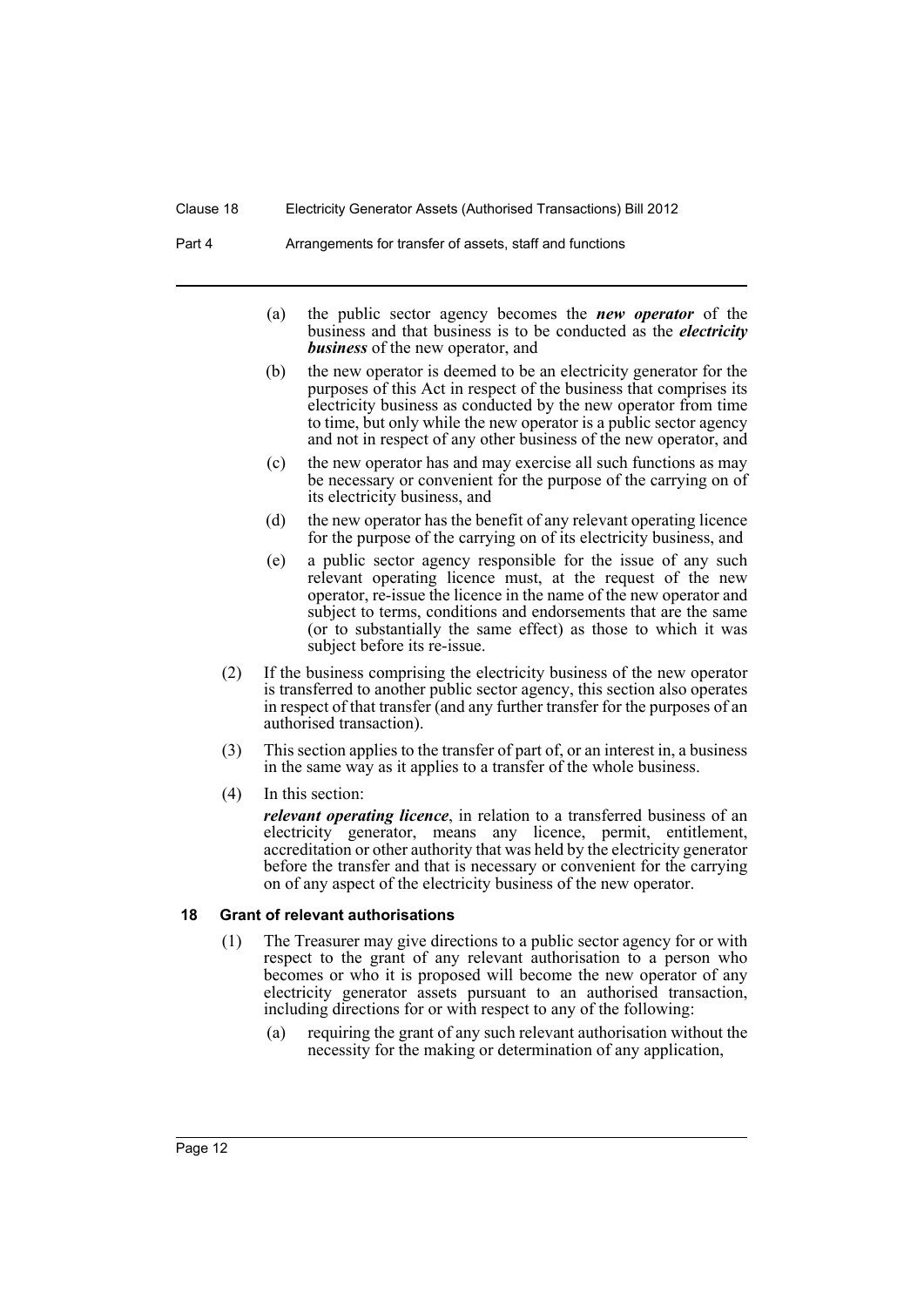| Electricity Generator Assets (Authorised Transactions) Bill 2012 | Clause 18 |
|------------------------------------------------------------------|-----------|
| Arrangements for transfer of assets, staff and functions         | Part 4    |

- (b) the displacement or modification of any provision of a relevant law in its application to the grant of any such relevant authorisation,
- (c) the conditions or endorsements subject to which any such relevant authorisation is to be granted or that are to be attached to any such relevant authorisation.
- (2) A direction may only be given under this section for the grant of a relevant authorisation that:
	- (a) operates to transfer or replace an existing relevant authorisation that is currently in force, and
	- (b) is subject to terms, conditions or endorsements that are the same (or to substantially the same effect) as those to which that existing relevant authorisation is subject.
- (3) The Treasurer must consult with a public sector agency before giving a direction to the public sector agency under this section.
- (4) A public sector agency exercising functions under a relevant law must comply with a direction of the Treasurer under this section.
- (5) Anything done by an electricity generator in compliance with a condition or endorsement of a relevant authorisation in relation to electricity generator assets of which a person is the new operator is taken to have been done by the new operator for the purposes of any corresponding condition or endorsement of a relevant authorisation granted to the new operator pursuant to a direction under this section.
- (6) A relevant authorisation granted to an electricity generator or to the new operator of electricity generator assets may not be suspended or cancelled on the ground of the conversion of the electricity generator or new operator to a company or on the ground of any change that has occurred in the officers or shareholders of the company as a result of that conversion or pursuant to a transaction arrangement.
- (7) In this section:

*grant* includes issue and transfer.

*new operator* of electricity generator assets means:

- (a) a public sector agency to which any electricity generator assets are transferred for the purposes of an authorised transaction, or
- (b) a person (or the nominee of a person) in whom electricity generator assets are vested, or to whom electricity generator assets are transferred, pursuant to an authorised transaction.

*relevant authorisation* means a licence, permit, consent, entitlement, accreditation or other authorisation under a relevant law.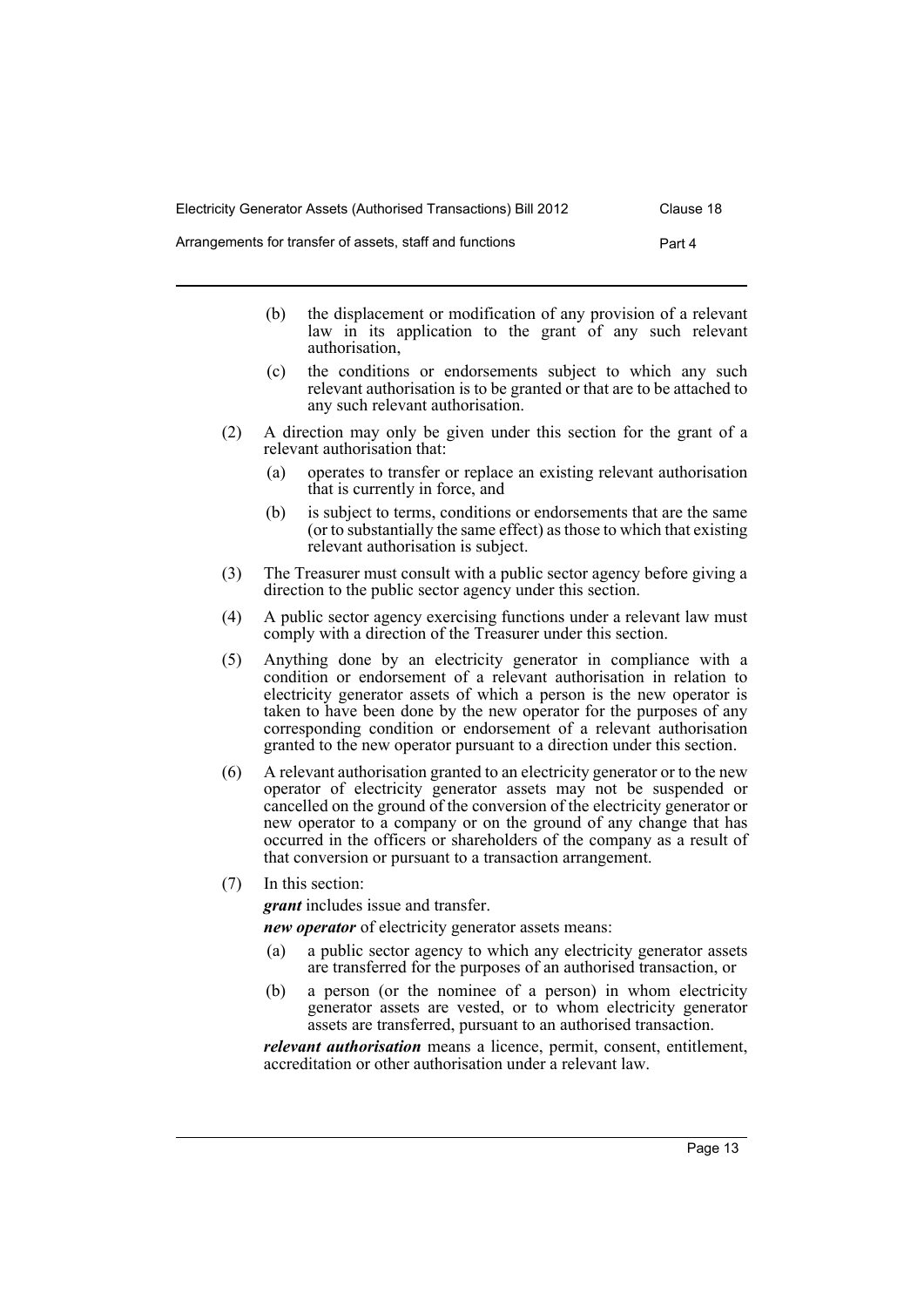Part 4 **Arrangements for transfer of assets, staff and functions** 

*relevant law* means any of the following Acts and any regulations or instruments under those Acts:

*Electricity Supply Act 1995 Energy Services Corporations Act 1995 Gas Supply Act 1996 Protection of the Environment Operations Act 1997 Water Act 1912 Water Management Act 2000*

# <span id="page-17-0"></span>**19 Acquisition of land by Electricity Assets Ministerial Holding Corporation**

- (1) The Electricity Assets Ministerial Holding Corporation may, for the purposes of an authorised transaction, acquire land (including an interest in land) by agreement or by compulsory process in accordance with the *Land Acquisition (Just Terms Compensation) Act 1991* that the Corporation determines to be:
	- (a) land on which electricity generator assets of an electricity generator were situated on the date of assent to this Act and continue to be situated, or
	- (b) land that on the date of assent to this Act was used or occupied by an electricity generator for or in connection with the exercise of any function of the electricity generator and that continues to be so used or occupied.
- (2) In the case of land used (but not occupied) by an electricity generator for or in connection with the exercise of any function of the electricity generator, such as land used for the purposes of access, the power conferred by this section to acquire the land is limited to a power to acquire an interest in the land sufficient to allow that use of the land to continue.
- (3) A public sector agency is not entitled to compensation under the *Land Acquisition (Just Terms Compensation) Act 1991* as the owner of land acquired pursuant to this section.
- (4) Land acquired by the Corporation pursuant to this section is deemed to be an asset of an electricity generator for the purposes of this Act and the Corporation is deemed to be an electricity generator for the purposes of this Act while it holds the land.

**Note.** Land acquired pursuant to this section is an electricity generator asset for the purposes of an authorised transaction (whether or not it was an electricity generator asset before it was acquired).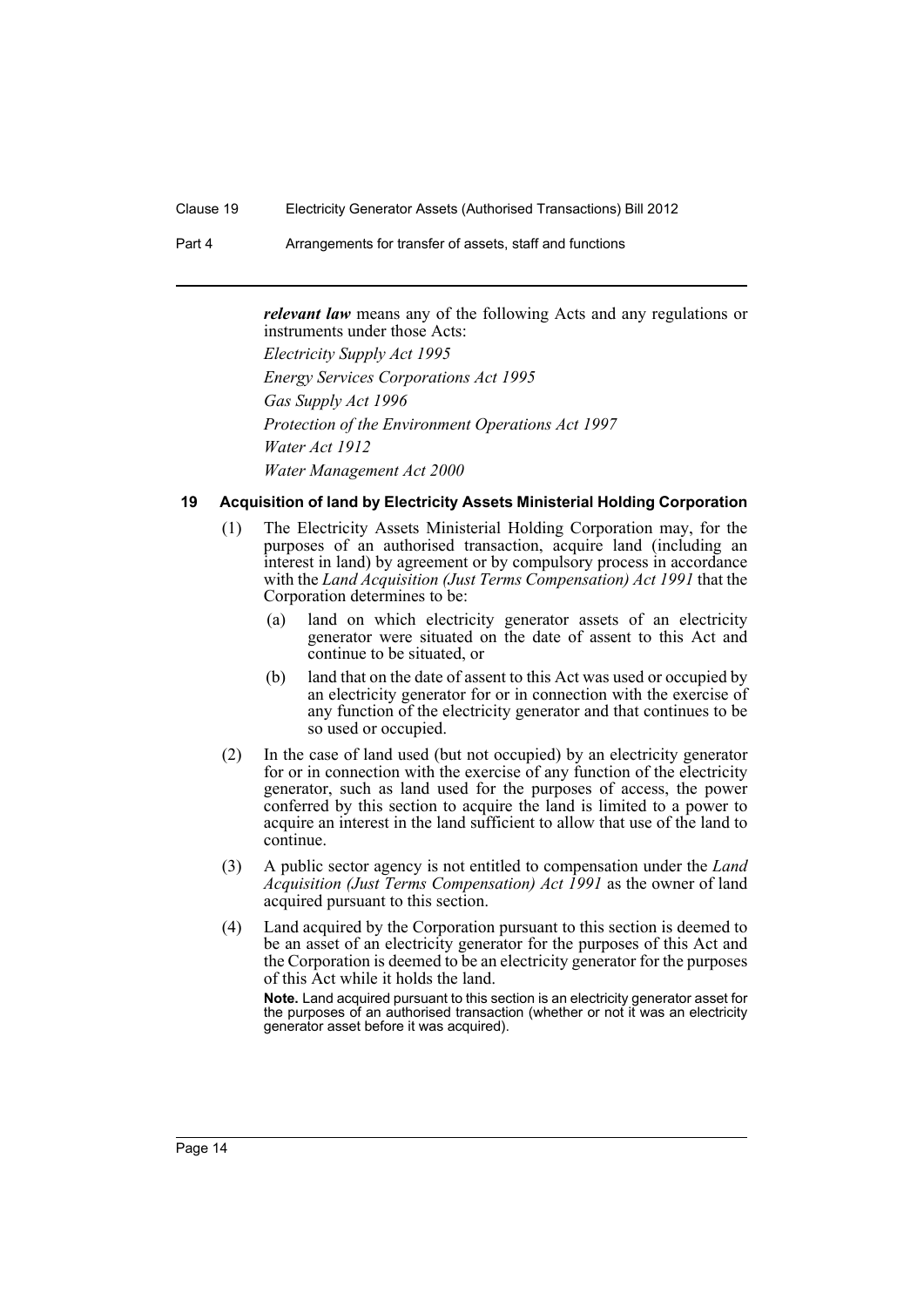Operation of other laws **Part 5** 

# <span id="page-18-0"></span>**Part 5 Operation of other laws**

# <span id="page-18-1"></span>**20 State taxes**

(1) In this section:

*relevant matter* means any of the following:

- (a) the transfer of electricity generator assets for the purposes of an authorised transaction,
- (b) a vesting of assets, rights or liabilities by operation of Schedule 4 (Vesting of assets, rights and liabilities) and anything certified by the Treasurer as having been done in consequence of such a vesting (for example, the transfer or registration of an interest in land),
- (c) the issue, disposal or purchase of shares or other securities in a company for the purposes of an authorised transaction,
- (d) any matter connected with the corporate conversion of an electricity generator or transaction SOC for the purposes of an authorised transaction,
- (e) such other matters for the purposes of an authorised transaction as may be prescribed by the regulations.

*State tax* means application or registration fees, duty under the *Duties Act 1997* or any other tax, duty, fee or charge imposed by any Act or law of the State.

- (2) State tax is not payable by a public sector agency in relation to a relevant matter.
- (3) State tax is not payable by a person or body (other than a public sector agency) in relation to a relevant matter to such extent (if any) as the Treasurer may direct by order in writing, either generally or in a particular case.
- (4) An order may be made by the Treasurer under this section before or after the liability to pay the State tax concerned accrues.
- (5) The Treasurer must give a copy of an order under this section to the Chief Commissioner of State Revenue.

# <span id="page-18-2"></span>**21 Management of electricity trading risks—competition exemption**

- (1) The following are specifically authorised by this Act for the purposes of the *Competition and Consumer Act 2010* of the Commonwealth and the *Competition Code of New South Wales*:
	- (a) any agreement (including any electricity derivative agreement) entered into by an electricity generator or transaction entity in connection with the management of electricity trading risks and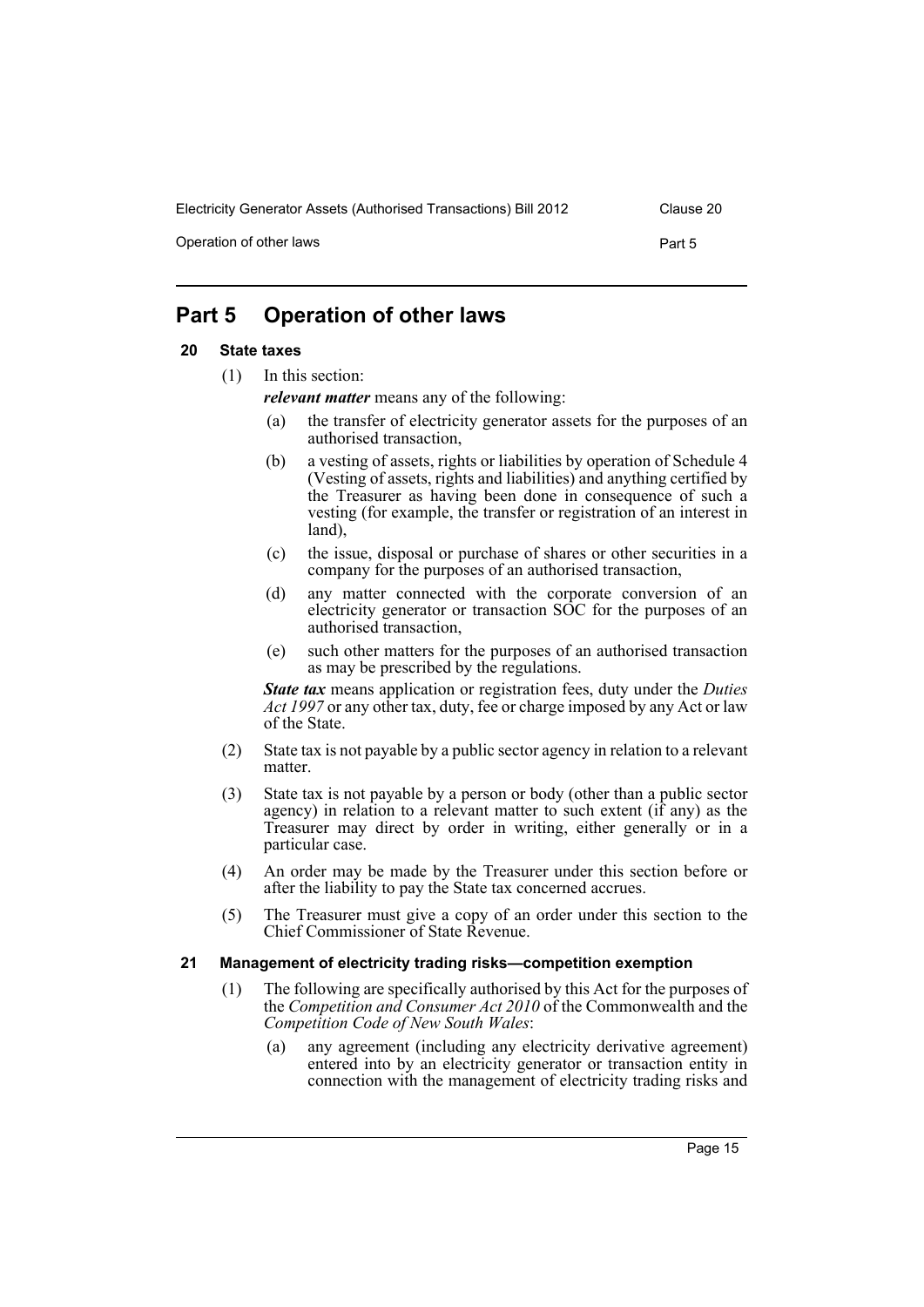#### Part 5 **Operation of other laws**

certified by the Treasurer for the purposes of this section to be an agreement entered into with the approval of or at the direction of the Treasurer,

- (b) the conduct of the parties in negotiating and entering into any such agreement,
- (c) the conduct of the parties (and of the successors, substitutes or assigns of the parties) in performing any such agreement.
- (2) Anything authorised to be done by this section is authorised only to the extent (if any) that it would otherwise contravene Part IV of the *Competition and Consumer Act 2010* of the Commonwealth or the *Competition Code of New South Wales*.

#### <span id="page-19-0"></span>**22 General relationship of Act with other State legislation**

- (1) None of the following provisions operate to prevent, restrict or otherwise limit the carrying out of a transaction arrangement or the exercise of a function for the purposes of an authorised transaction:
	- (a) any provision of the *State Owned Corporations Act 1989*,
	- (b) any provision of the constitution of a statutory SOC or a subsidiary of a statutory SOC,
	- (c) section 11 (Prohibition on privatisation of energy services corporations) of the *Energy Services Corporations Act 1995*.
- (2) In the event of any inconsistency between the provisions of this Act or the regulations and a provision of any other State legislation that is prescribed by the regulations as an inconsistent provision for the purposes of this section, the provisions of this Act or the regulations (as the case may be) prevail to the extent of the inconsistency.
- (3) The requirements of any other Act (whether enacted before or after this Act) for the approval by resolution of either or both Houses of Parliament (or by Act) of any act that constitutes the transfer of electricity generator assets for the purposes of an authorised transaction is satisfied by the enactment of this Act.

#### <span id="page-19-1"></span>**23 Release of information by Auditor-General**

Section 38 (Secrecy) of the *Public Finance and Audit Act 1983* does not apply to or in respect of a report or communication that the Treasurer authorises the Auditor-General to make to a person for the purposes of an authorised transaction.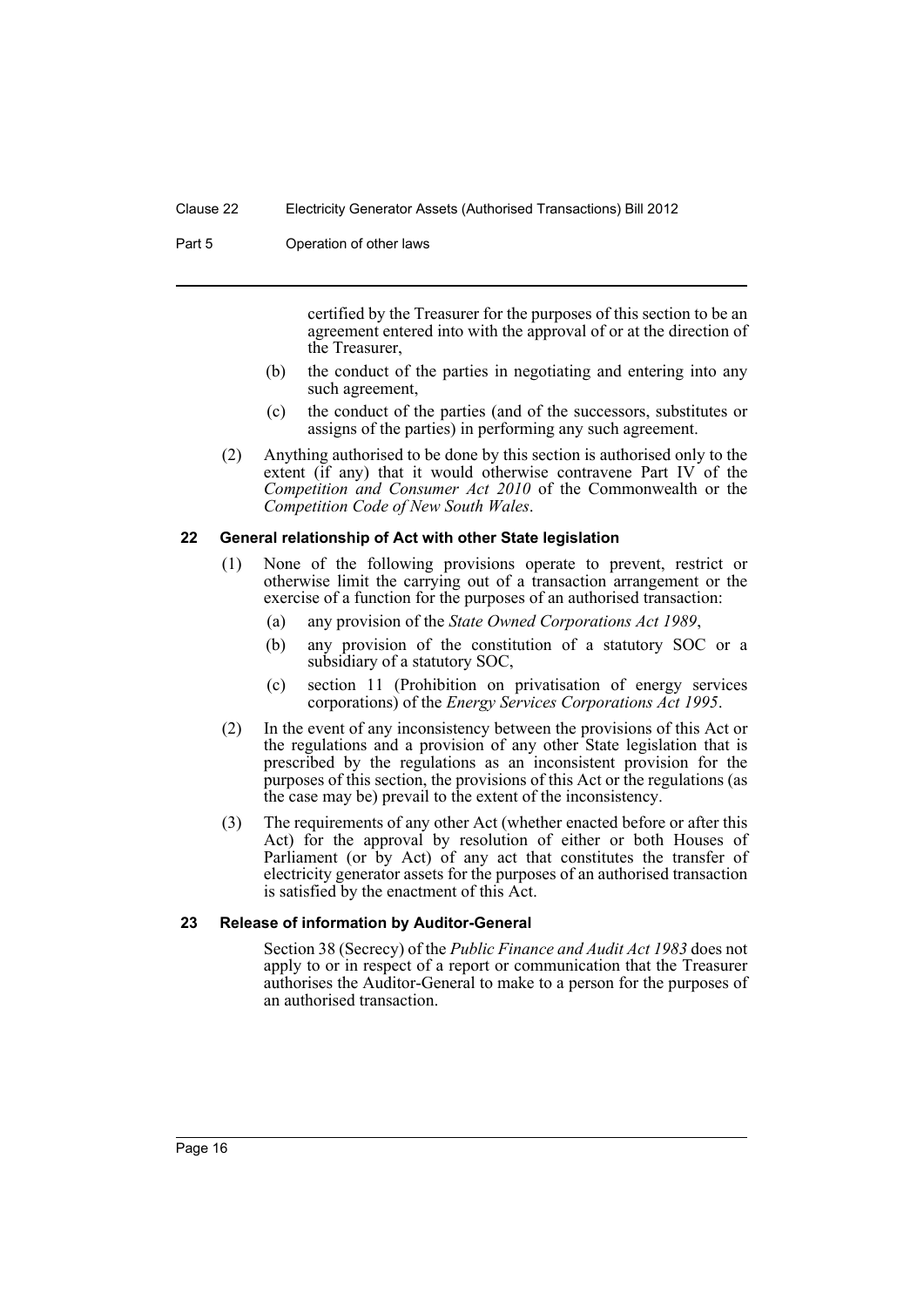| Electricity Generator Assets (Authorised Transactions) Bill 2012 | Clause 24 |
|------------------------------------------------------------------|-----------|
| Operation of other laws                                          | Part 5    |

### <span id="page-20-0"></span>**24 Contracts for sale of land**

Section 52A (Contracts for sale of land) of the *Conveyancing Act 1919* does not apply to a contract for the sale of land that is entered into for the purposes of an authorised transaction.

### <span id="page-20-1"></span>**25 Protection of contractual and other obligations**

- (1) This section applies to the following:
	- (a) the operation of this Act (including any order under this Act and anything done or omitted to be done under or for the purposes of this Act),
	- (b) the transfer of electricity generator assets for the purposes of an authorised transaction,
	- (c) the entering into or performance of obligations under a transaction arrangement by a public sector agency,
	- (d) a disclosure of information by, on behalf of or with the consent of a public sector agency for the purposes of an authorised transaction.
- (2) None of the matters or things to which this section applies are to be regarded as:
	- (a) a breach of contract or confidence or otherwise as a civil wrong, or
	- (b) a breach of any instrument (including, without limitation, any provision prohibiting, restricting or regulating the assignment or transfer of assets, rights or liabilities) or as requiring any act to be done under an instrument, or
	- (c) giving rise to any right or remedy by a party to a contract or other instrument, or as causing or permitting the termination of, or exercise of rights under, any contract or other instrument, or
	- (d) an event of default under any contract or other instrument, or
	- (e) giving rise to a breach of or an offence against a provision of an Act that prohibits or restricts the disclosure of information, or
	- (f) releasing a surety or other obligee wholly or in part from an obligation.
- (3) Subsection (2) does not affect the rights and obligations of the parties to a transaction arrangement in respect of the performance of obligations under the transaction arrangement.
- (4) In this section:

*instrument* means an instrument (other than an instrument made under this Act) or any other document that creates, modifies or extinguishes rights or liabilities (or would do so if lodged, filed or registered in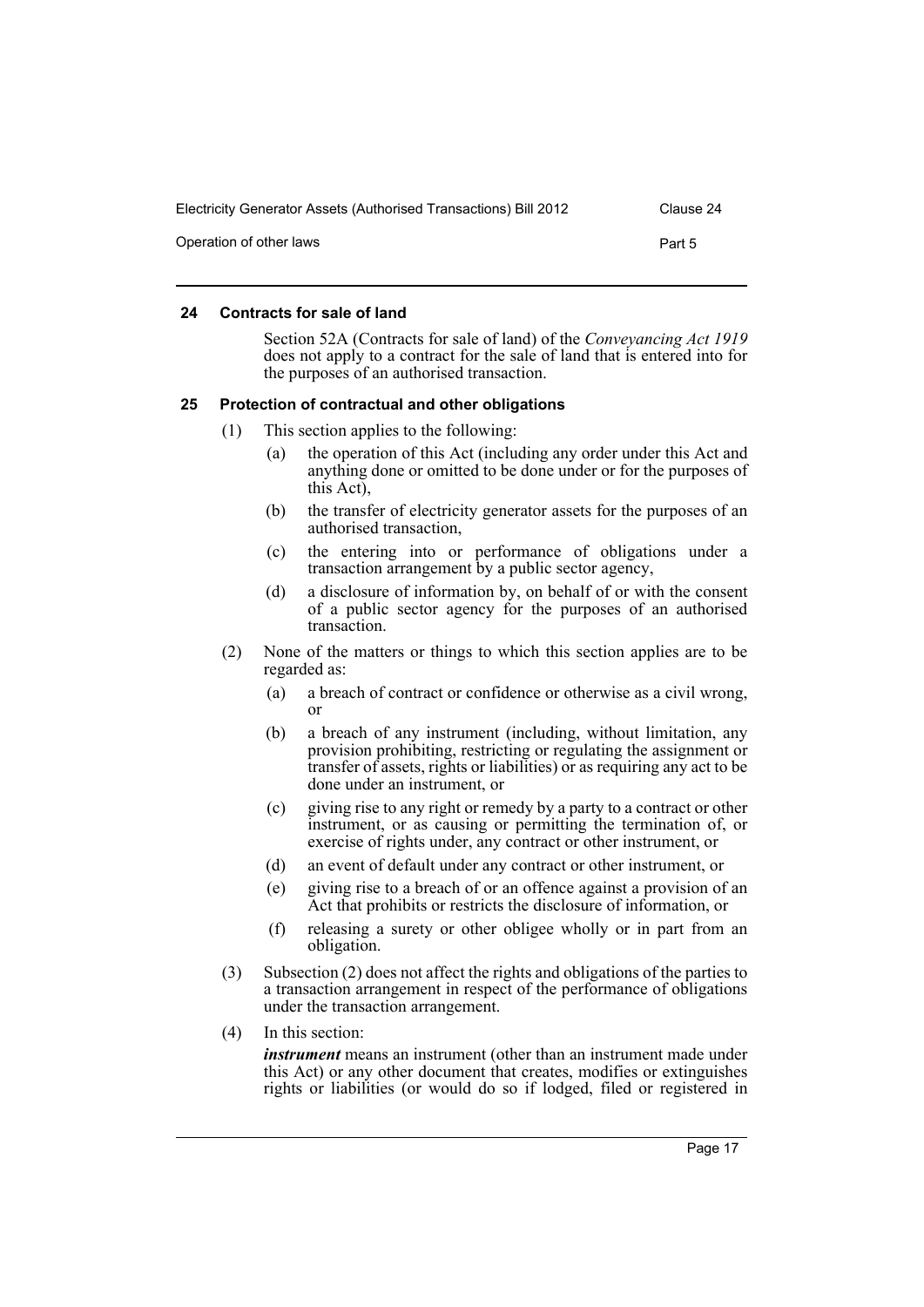Part 5 **Operation of other laws** 

accordance with any law), and includes any judgment, order, process or other instrument issued by a court or tribunal.

#### <span id="page-21-0"></span>**26 Compensation not payable**

- (1) Compensation is not payable by or on behalf of the State:
	- (a) because of the enactment or operation of this Act, or for any consequence of that enactment or operation, or
	- (b) because of any statement or conduct relating to the enactment of this Act.
- (2) This section does not extend to compensation payable under a transaction arrangement to a party to the transaction arrangement in connection with the performance of obligations under the transaction arrangement.
- (3) In this section:

*compensation* includes damages or any other form of monetary compensation.

*conduct* includes any act or omission, whether unconscionable, misleading, deceptive or otherwise.

*operation of this Act* includes the operation of any notice or order under this Act and any agreement entered into under or for the purposes of this Act.

*statement* includes a representation of any kind:

- (a) whether made verbally or in writing, and
- (b) whether negligent, false, misleading or otherwise.

*the State* means the Crown within the meaning of the *Crown Proceedings Act 1988*, and includes a public sector agency and an officer, employee or agent of the Crown or a public sector agency.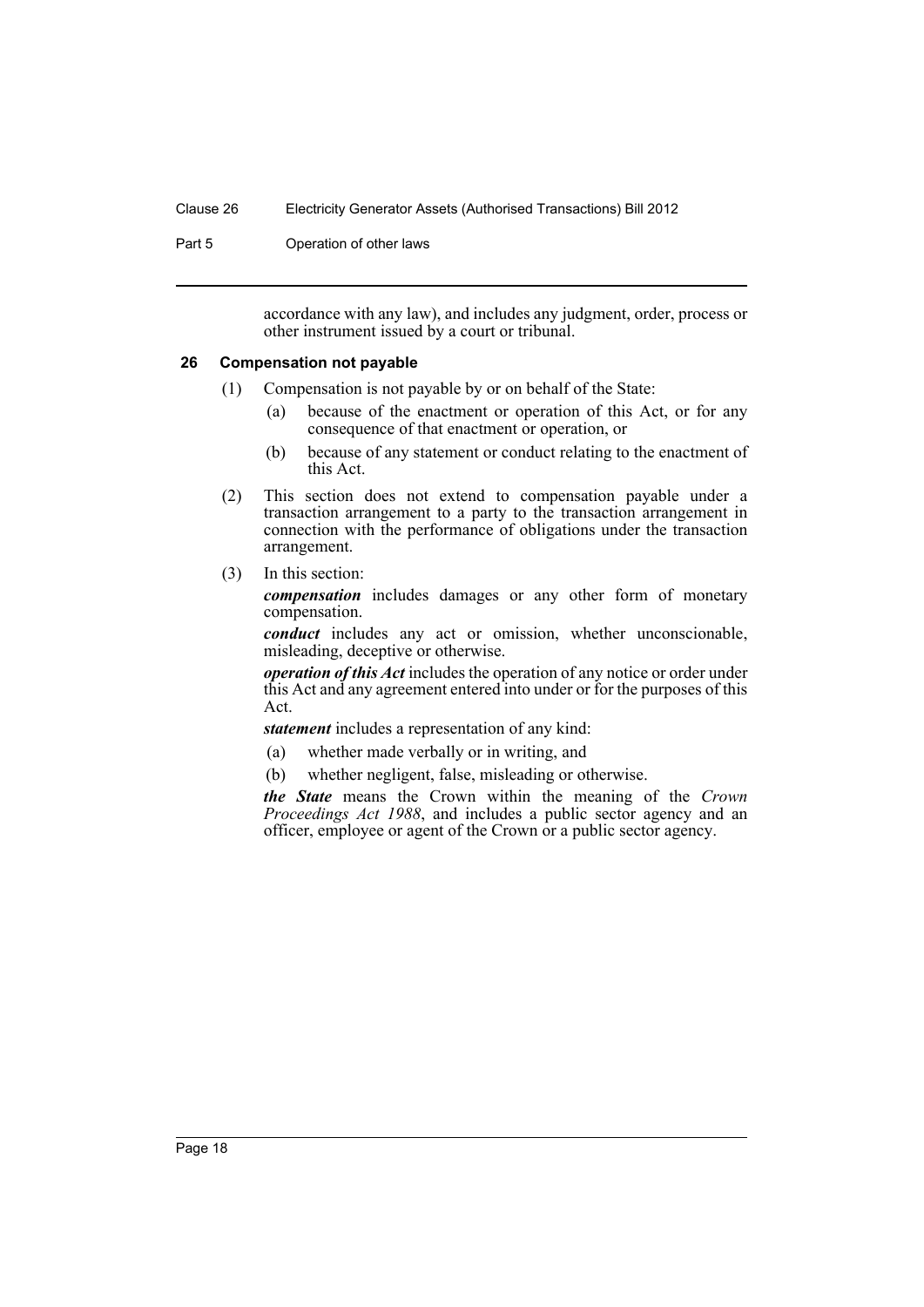Miscellaneous **Part 6** 

# <span id="page-22-0"></span>**Part 6 Miscellaneous**

# <span id="page-22-1"></span>**27 Delegation**

The Treasurer may delegate to the Secretary of the Treasury, or to any other officer of the Government Service prescribed by the regulations, any function of the Treasurer under this Act except this power of delegation.

# <span id="page-22-2"></span>**28 Act to bind State and other jurisdictions**

- (1) This Act binds the State and, in so far as the legislative power of the Parliament of New South Wales permits, the other States, the Territories and the Commonwealth.
- (2) Without limiting subsection (1), this Act has effect despite any privilege or immunity of the Crown in any of its capacities.
- (3) This Act does not make any State or Territory, the Commonwealth, or the Crown in any of its capacities, liable to be prosecuted for an offence.
- (4) A reference in this section to a State, Territory or the Commonwealth includes a reference to the Government of the State, Territory or Commonwealth.

# <span id="page-22-3"></span>**29 Extraterritorial operation of Act**

- (1) It is the intention of the Parliament of New South Wales that the operation of this Act should, as far as possible, include operation in relation to the following:
	- (a) things situated in or outside the territorial limits of the State,
	- (b) acts, transactions and matters done, entered into or occurring in or outside the territorial limits of the State,
	- (c) things, acts, transactions and matters (wherever situated, done, entered into or occurring) that would, apart from this Act, be governed or otherwise affected by the law of another State, a Territory, the Commonwealth or a foreign country.
- (2) Without limiting subsection (1), it is the intention of the Parliament of New South Wales that the provisions of this Act have an operation in relation to the things, acts, transactions and matters referred to in that subsection even if the rules of private international law (whether at general law or as provided by legislation) would require the application of a law other than this Act instead of the provisions of this Act.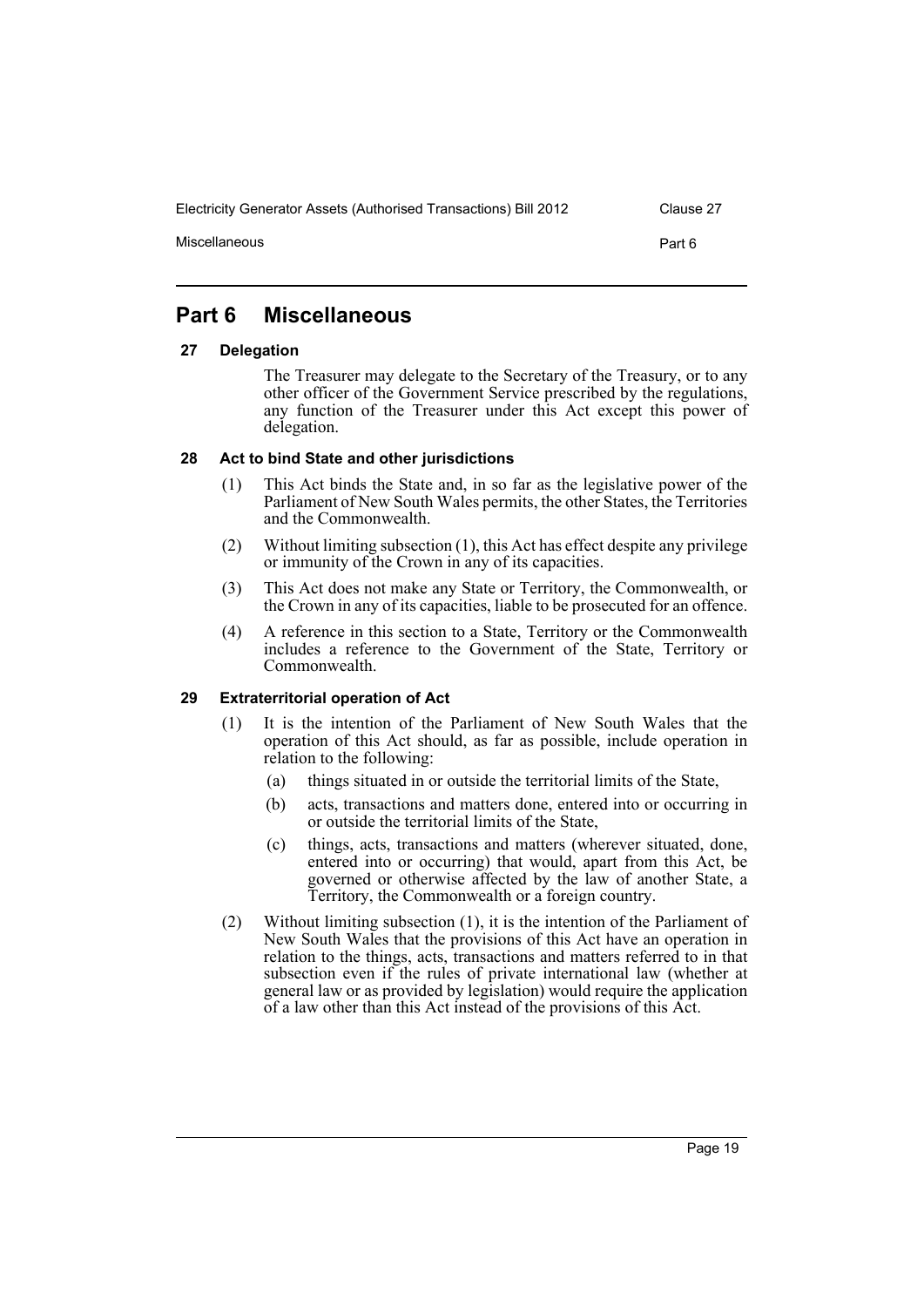Part 6 Miscellaneous

#### <span id="page-23-0"></span>**30 Construction of Act and instruments so as not to exceed legislative power**

- (1) Unless a contrary intention appears, if a provision of this Act or an instrument made under this Act:
	- (a) would, apart from this section, have an invalid application, but
	- (b) also has at least one valid application,

it is the intention of the Parliament of New South Wales that the provision is not to have the invalid application, but is to have every valid application.

- (2) Despite subsection (1), the provision is not to have a particular valid application if:
	- (a) apart from this section, it is clear, taking into account the provision's context and the purposes or objects underlying this Act, that the provision was intended to have that valid application only if every invalid application, or a particular invalid application, of the provision had also been within the legislative power of the Parliament of New South Wales, or
	- (b) the provision's operation in relation to that valid application would be different in a substantial respect from what would have been its operation in relation to that valid application if every invalid application, or a particular invalid application, of the provision had been within the legislative power of the Parliament of New South Wales.
- (3) Subsection (2) does not limit the cases in which a contrary intention may be taken to appear for the purposes of subsection (1).
- (4) This section is in addition to, and not in derogation of, section 31 of the *Interpretation Act 1987*.
- (5) In this section:

*application* means an application in relation to:

- (a) one or more particular persons, things, matters, places, circumstances or cases, or
- (b) one or more classes (however defined or determined) of persons, things, matters, places, circumstances or cases.

*invalid application*, in relation to a provision, means an application because of which the provision exceeds the legislative power of the Parliament of New South Wales.

*valid application*, in relation to a provision, means an application which, if it were the provision's only application, would be within the legislative power of the Parliament of New South Wales.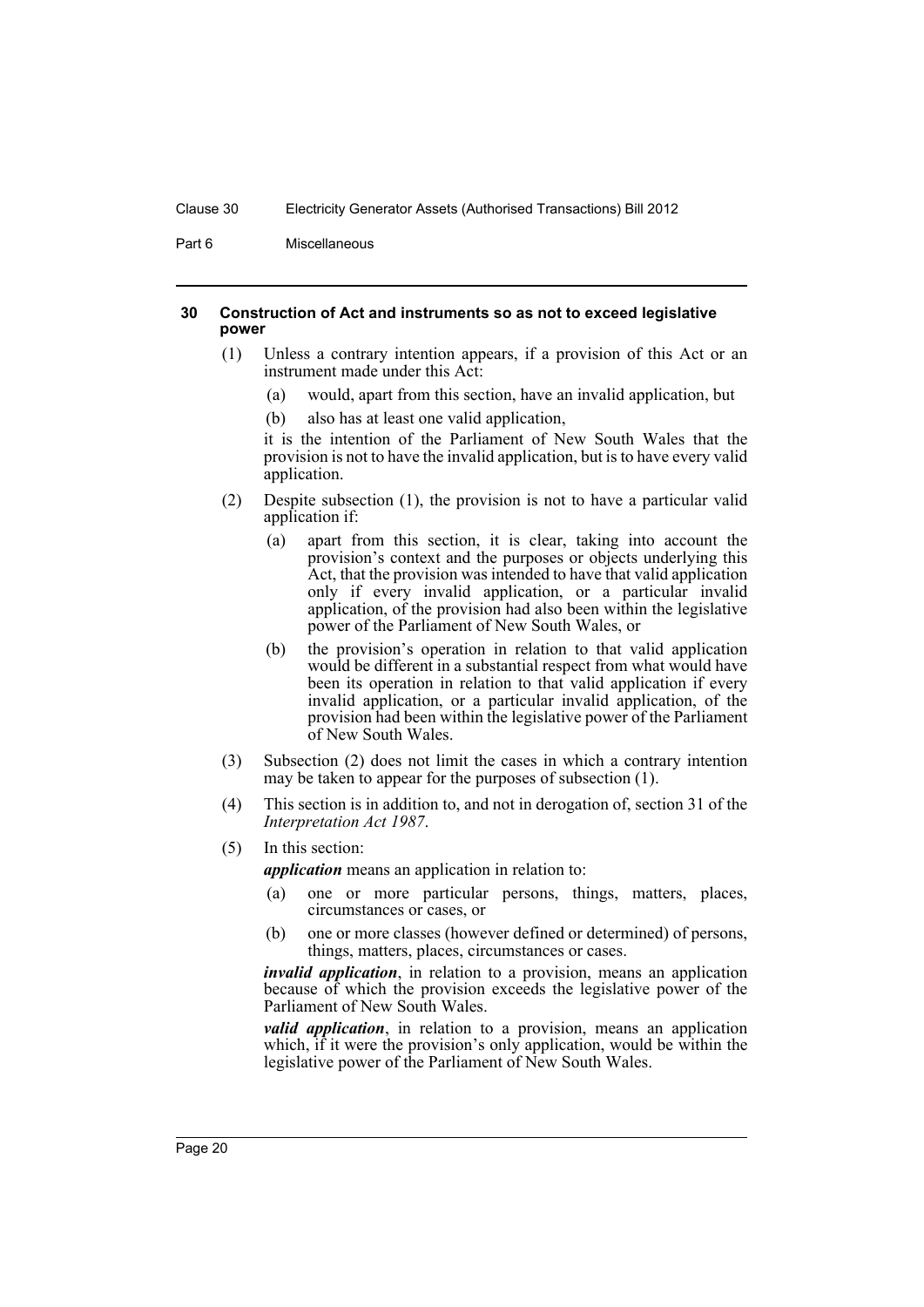| Electricity Generator Assets (Authorised Transactions) Bill 2012<br>Clause 31 |  |
|-------------------------------------------------------------------------------|--|
| Miscellaneous<br>Part 6                                                       |  |

### <span id="page-24-0"></span>**31 Certificate evidence**

A certificate purporting to be signed by the Treasurer or an officer prescribed by the regulations certifying that an order specified or referred to in the certificate is an order made by the Treasurer under a specified provision of this Act is admissible in evidence in any legal proceedings and is evidence of the matters certified.

### <span id="page-24-1"></span>**32 Service or giving of documents**

- (1) A document that is authorised or required by this Act or the regulations to be served on or given to any person may be served or given:
	- (a) in the case of a natural person:
		- (i) by delivering it to the person personally, or
		- (ii) by sending it by post to the address specified by the person for the giving or service of documents or, if no such address is specified, the residential or business address of the person last known to the person giving or serving the document, or
		- (iii) by sending it by facsimile transmission to the facsimile number of the person, or
	- (b) in the case of a body corporate:
		- (i) by leaving it with a person apparently of or above the age of 16 years at, or by sending it by post to, the head office, a registered office or a principal office of the body corporate or to an address specified by the body corporate for the giving or service of documents, or
		- (ii) by sending it by facsimile transmission to the facsimile number of the body corporate.
- (2) Nothing in this section affects the operation of any provision of a law or of the rules of a court authorising a document to be served on a person in any other manner.

# <span id="page-24-2"></span>**33 Regulations**

The Governor may make regulations, not inconsistent with this Act, for or with respect to any matter that by this Act is required or permitted to be prescribed or that is necessary or convenient to be prescribed for carrying out or giving effect to this Act.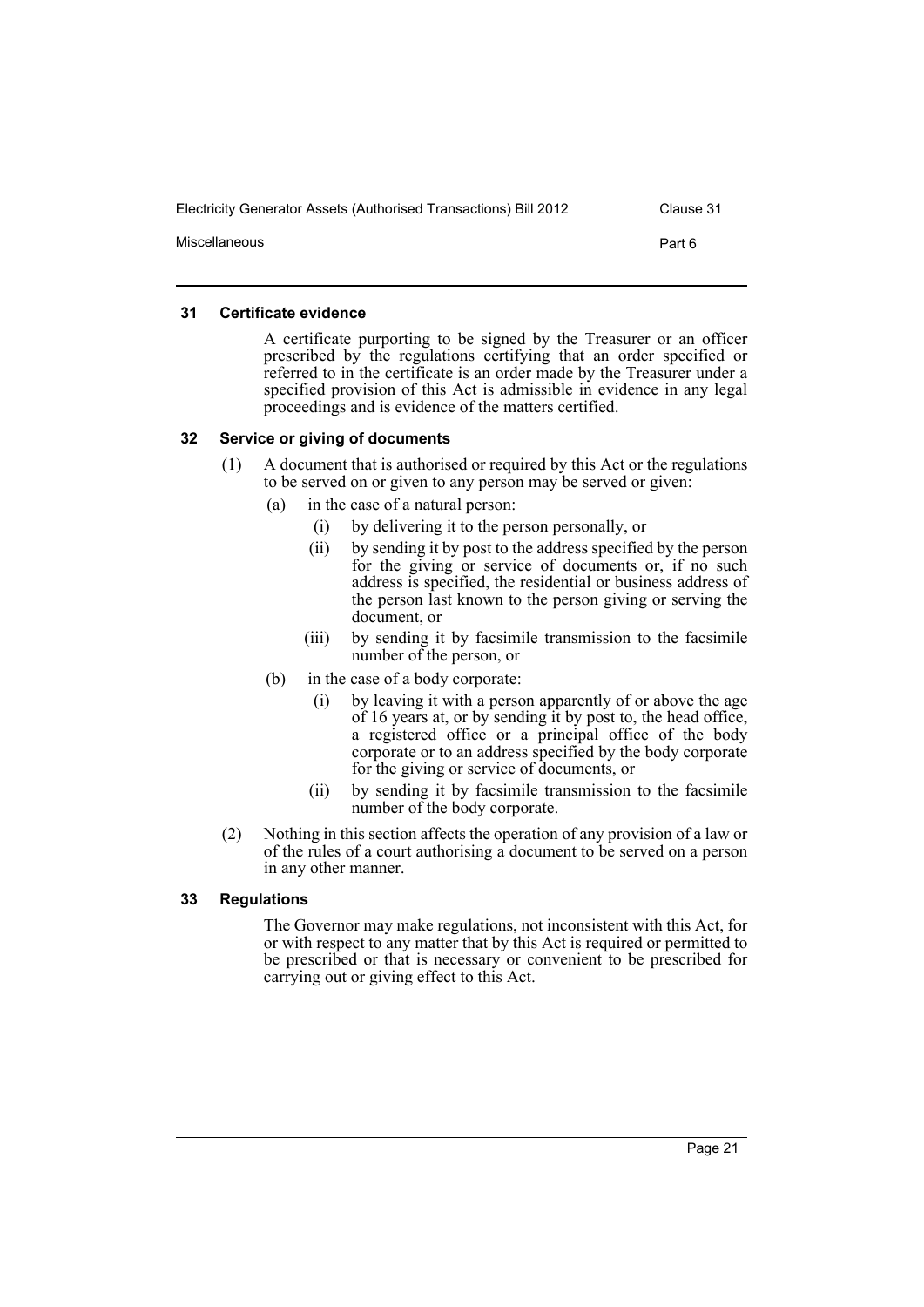Schedule 1 Interpretative provisions

# <span id="page-25-0"></span>**Schedule 1 Interpretative provisions**

(Section 3)

#### **1 Definitions**

In this Act:

*assets* means any legal or equitable estate or interest (whether present or future, whether vested or contingent and whether personal or assignable) in real or personal property of any description (including money), and includes securities, choses in action and documents.

*authorised transaction*—see section 3.

*business* of a body means all of the assets, rights and liabilities of the body.

*corporate conversion*, in relation to an electricity generator or transaction SOC, means the registration of the corporation as a company under the Corporations Act.

*Corporations Act* means the *Corporations Act 2001* of the Commonwealth.

*Corporations legislation* means the Corporations legislation to which Part 1.1A of the Corporations Act applies.

*Electricity Assets Ministerial Holding Corporation* or *the Corporation* means the Electricity Assets Ministerial Holding Corporation constituted by this Act.

#### *electricity generator*—see section 3.

*electricity generator assets*—see section 3.

*function* includes a power, authority or duty, and *exercise* a function includes perform a duty.

*general law* means the common law and equity (as modified from time to time by legislation).

*initial public offer* means the offer to the public of securities quoted or to be quoted on a stock exchange that is a prescribed financial market under the Corporations Act.

*legislation* includes:

- (a) any statute of a legislature (whether enacted or made in Australia or elsewhere), and
- (b) any proclamation, regulation, rule, by-law, order or any other kind of subordinate legislation (however described) made under the authority of a statute (whether enacted or made in Australia or elsewhere).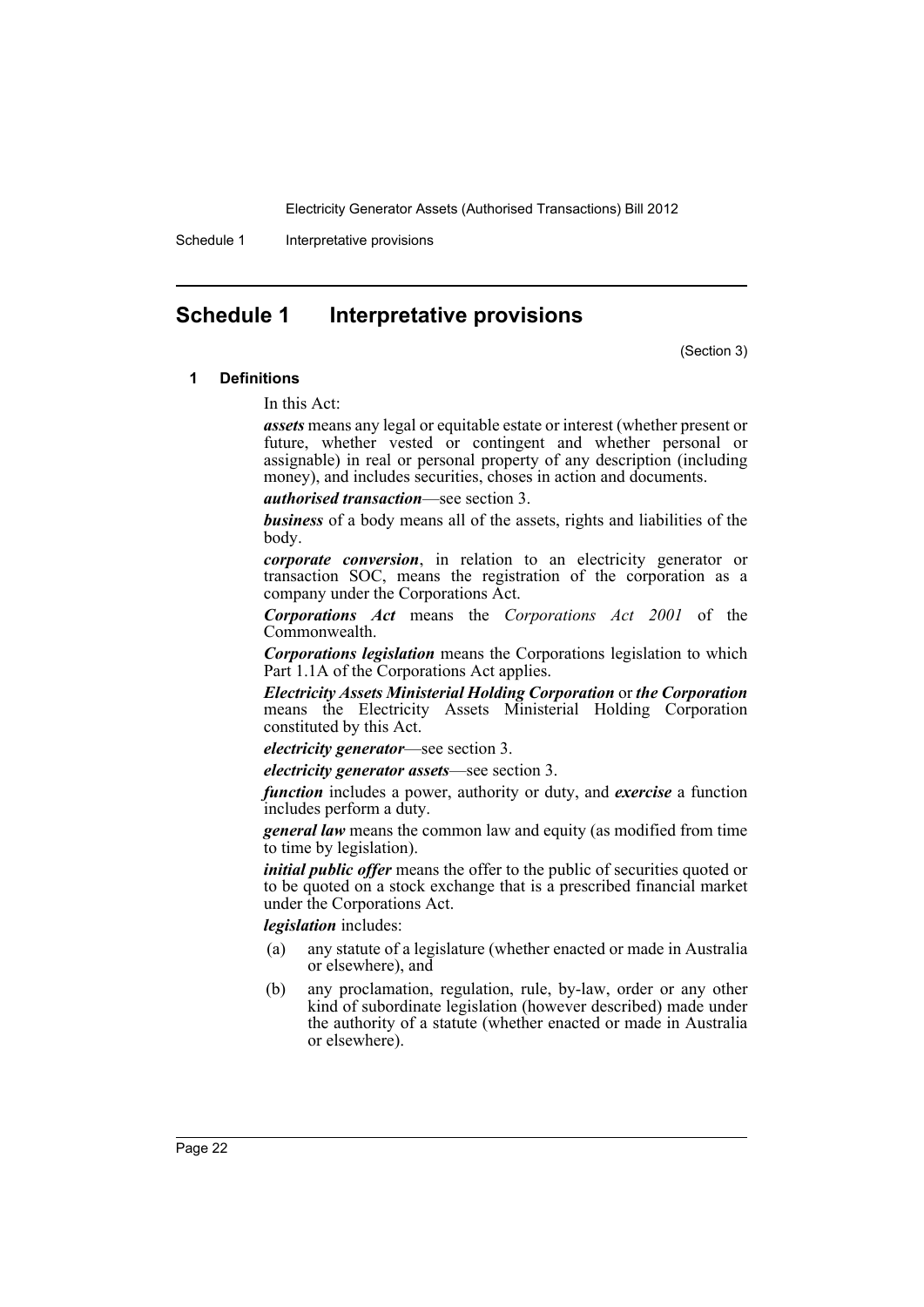Interpretative provisions **Schedule 1** and the set of the set of the set of the set of the set of the set of the set of the set of the set of the set of the set of the set of the set of the set of the set of the set of the

*liabilities* means any liabilities, debts or obligations (whether present or future, whether vested or contingent and whether personal or assignable).

*modification* includes addition, exception, omission or substitution.

*private sector* means any person other than a public sector agency.

**Note.** A person who is a public sector agency of another jurisdiction is a private sector person for the purposes of this Act.

*public sector agency* means any of the following:

- (a) the State (including the Crown in right of the State),
- (b) a Minister,
- (c) the Ministerial Holding Corporation constituted by the *State Owned Corporations Act 1989*,
- (d) the Electricity Assets Ministerial Holding Corporation,
- (e) a SOC,
- (f) a public authority of the State,
- (g) any other person acting on behalf of the State (or the Crown in right of the State),
- (h) a transaction company, but only while all the shares in the transaction company are held by or on behalf of the State or a SOC or the transaction company is the subsidiary of another transaction company all the shares in which are held by or on behalf of the State or a SOC.

*rights* means any rights, powers, privileges or immunities (whether present or future, whether vested or contingent and whether personal or assignable).

*SOC* means a State owned corporation within the meaning of the *State Owned Corporations Act 1989*.

*State legislation* means any legislation of the State.

*the State* means the State of New South Wales.

*transaction arrangement* means a transaction, agreement or other arrangement entered into by or on behalf of a public sector agency for the purposes of an authorised transaction.

*transaction company* means a company established as a transaction company pursuant to this Act.

*transaction entity* means a transaction SOC or a transaction company. *transaction SOC* means a SOC established as a transaction SOC pursuant to this Act.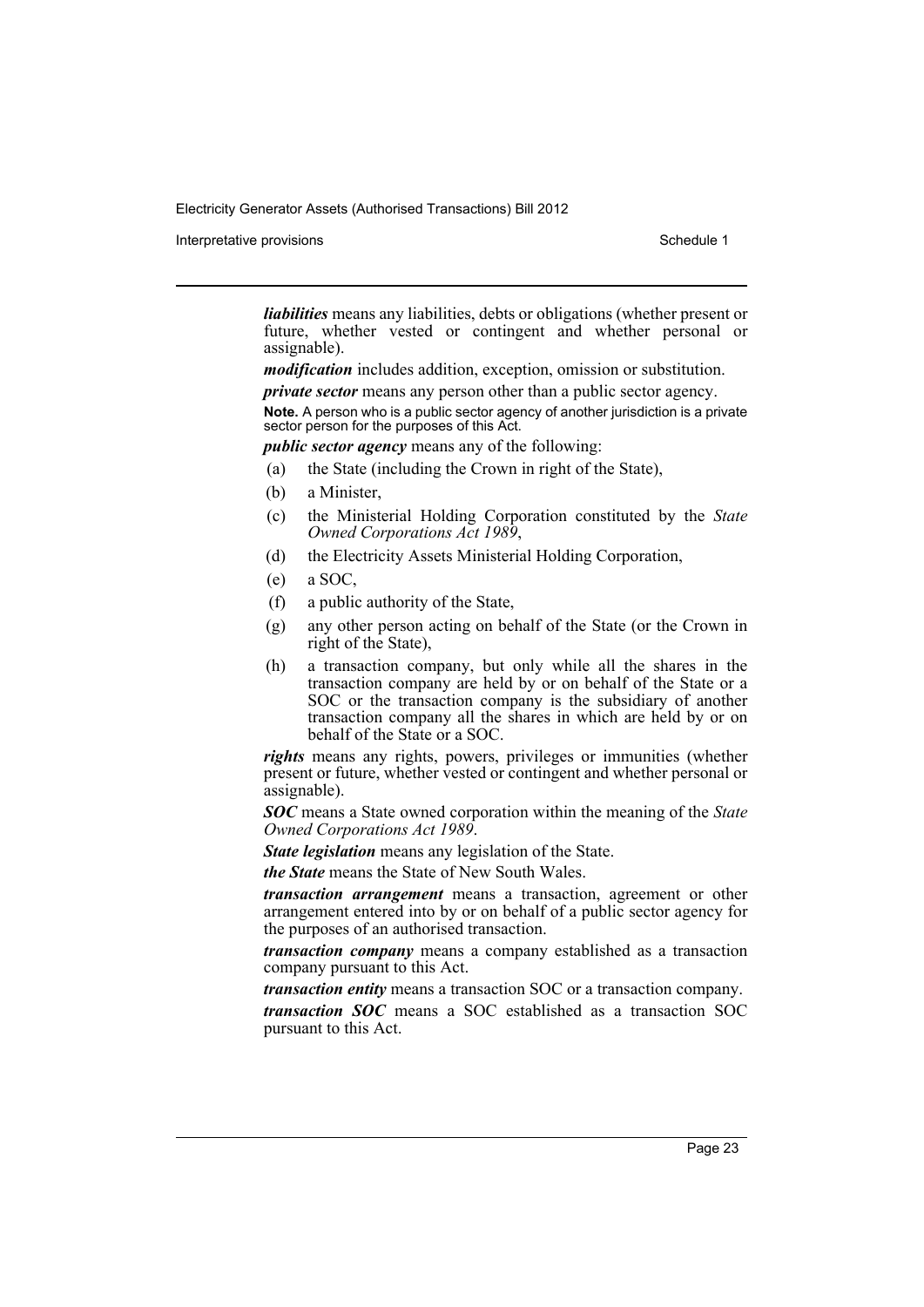Schedule 1 Interpretative provisions

#### **2 Functions for the purposes of an authorised transaction**

For the purposes of this Act, any act, matter or thing is done or has effect for the purposes of an authorised transaction if it is done or has effect for the purpose of effecting or facilitating an authorised transaction or is done or has effect for any purpose that is ancillary or incidental to or consequential on an authorised transaction.

### **3 Transfer of electricity generator assets—interpretation**

- (1) When this Act authorises the transfer of electricity generator assets it is authorising any transaction, arrangement or other action that results in electricity generator assets becoming vested in the transferee.
- (2) The following are examples of the ways in which electricity generator assets can be transferred:
	- (a) direct sale to the transferee,
	- (b) sale to the transferee of a transaction entity,
	- (c) any other transaction whereby the transferee becomes an owner of an interest in electricity generator assets.
- (3) The transfer of electricity generator assets does not require a transfer of electricity generator assets by or from an electricity generator and could, for example, be effected by the corporate conversion of an electricity generator (to establish a transaction company) and the transfer of shares in the transaction company to the transferee (including by means of an initial public offer of shares in the company).
- (4) In this clause:
	- *entity* includes a transaction company.

*sale* of an entity includes a sale of securities in the entity.

# *transaction entity* means:

- (a) an entity that holds electricity generator assets or into which an electricity generator is converted, or
- (b) an entity that is the holding company of an entity referred to in paragraph (a), or
- (c) an entity that has control (within the meaning of the Corporations Act) of an entity referred to in paragraph (a), or
- (d) any other entity the sale of which results in electricity generator assets being vested in the transferee.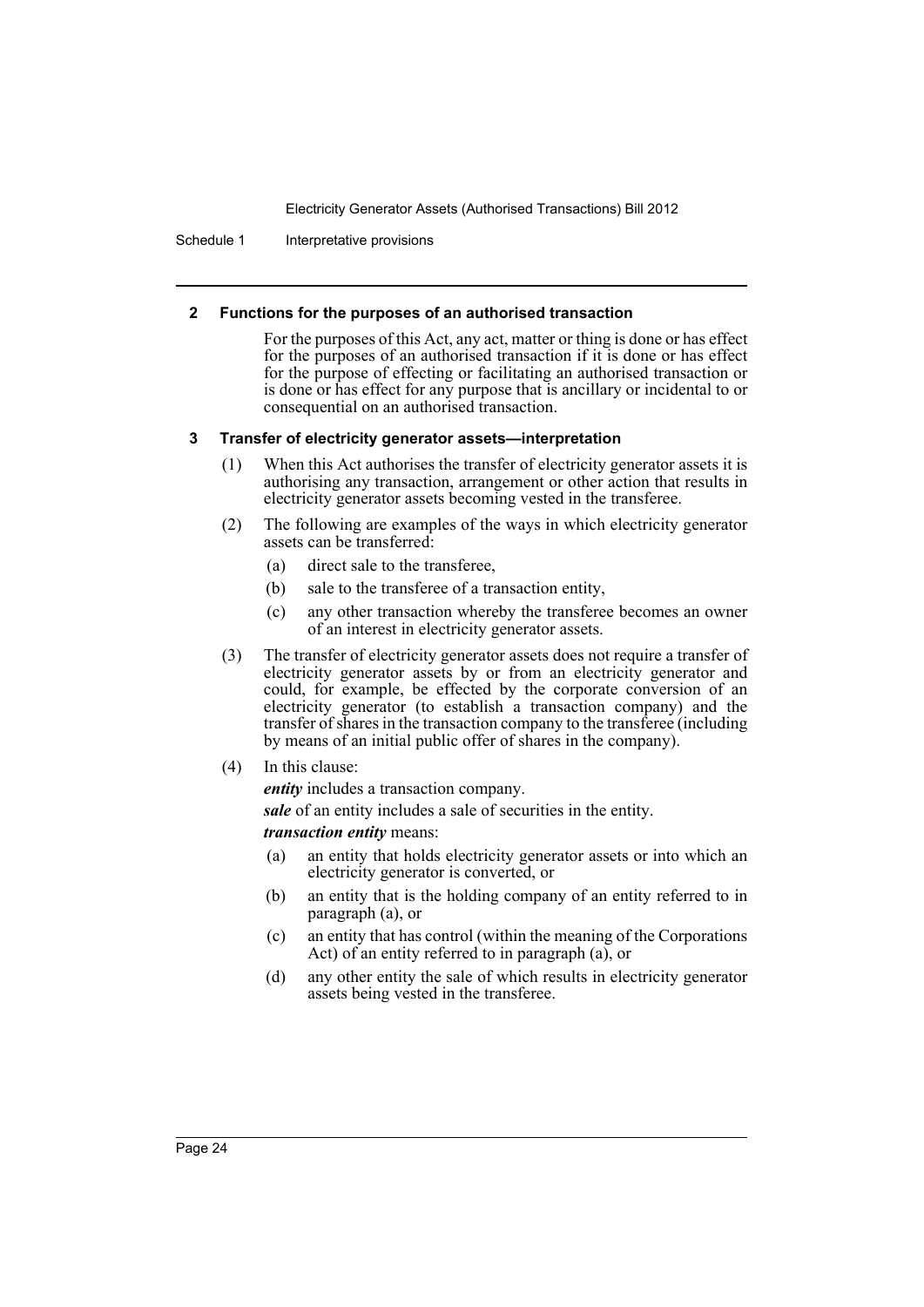Interpretative provisions and the state of the state of the Schedule 1 Schedule 1

### **4 Words and expressions defined in Corporations Act**

Words and expressions used in this Act that are defined in section 9 of the Corporations Act have the same meanings as in that section, except in so far as they are defined differently in this Act or the context or subject-matter otherwise indicates or requires.

#### **5 When events occur**

If this Act provides for an event or other thing to occur on a particular day, that event or thing is taken to occur at the beginning of that day.

### **6 Notes**

Notes included in this Act do not form part of this Act.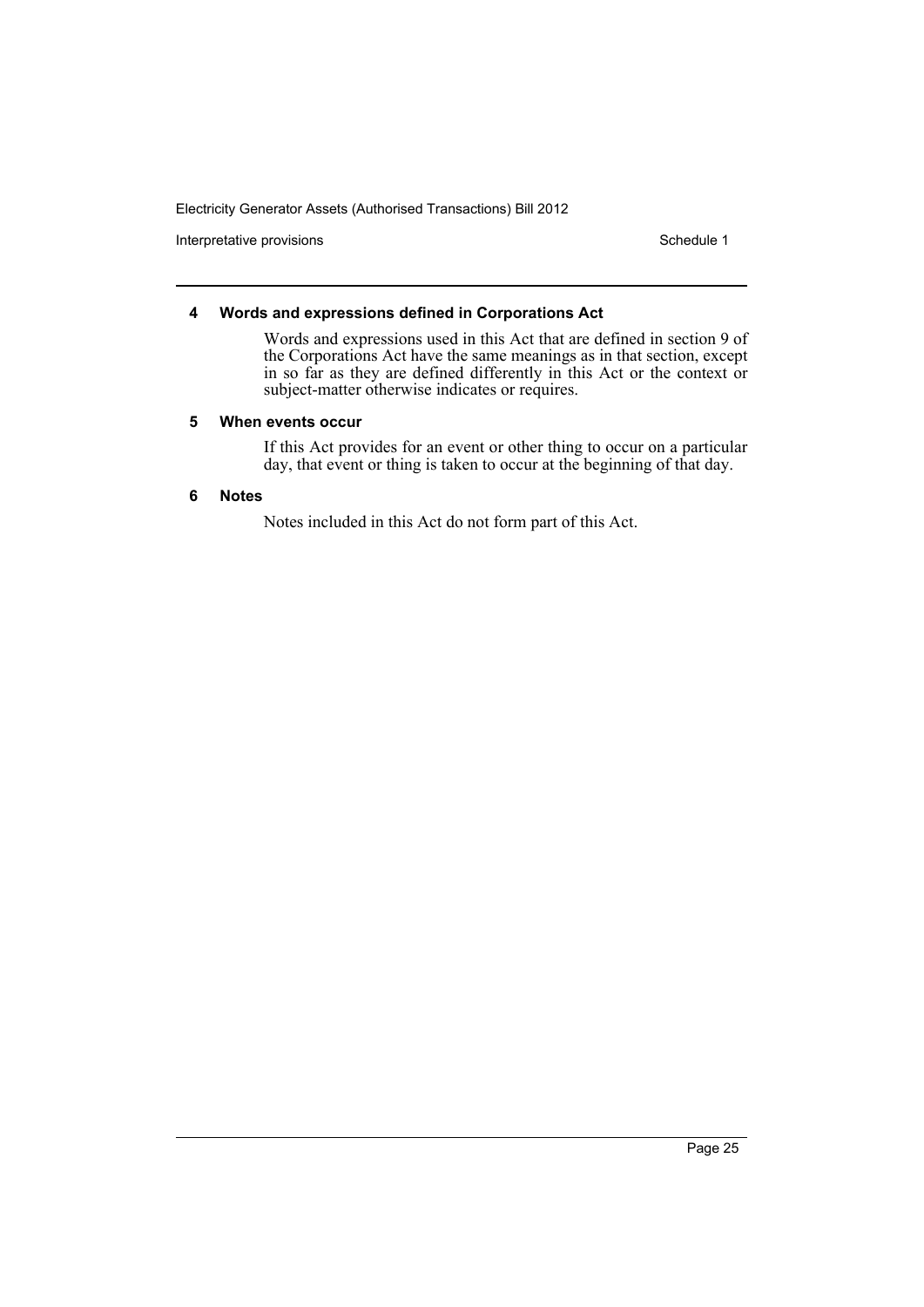Schedule 2 Provisions concerning transaction SOCs

# <span id="page-29-0"></span>**Schedule 2 Provisions concerning transaction SOCs**

(Section 8)

#### **1 Board of directors**

- (1) Each transaction SOC is to have a board of directors.
- (2) The board is to consist of:
	- (a) the chief executive officer, and
	- (b) at least 3 and not more than 5 other directors appointed by the voting shareholders.
- (3) Of the directors appointed under subclause (2) (b), one is (in and by the director's instrument of appointment as director or in and by another instrument executed by the voting shareholders) to be appointed as Chairperson of the Board.
- (4) The board is accountable to the voting shareholders in the manner set out in Part 4 of the *State Owned Corporations Act 1989* and in the constitution of the transaction SOC.
- (5) The voting shareholders may remove a director, or the chairperson, from office at any time for any or no reason and without notice and, in that event, the office of the director or chairperson is taken to have become vacant for the purposes of Schedule 8 to the *State Owned Corporations Act 1989*.
- (6) Except as provided by this clause, Schedule 8 to the *State Owned Corporations Act 1989* has effect with respect to the constitution and procedure of the board.
- (7) The provisions of section 20J of the *State Owned Corporations Act 1989*, and of clauses 2 (1) and (2), 4 and 7 (1) (d) and (2) of Schedule 8 to that Act, do not apply to a transaction SOC or to the chairperson.
- (8) The provisions of clause 6 of Schedule 8 to the *State Owned Corporations Act 1989* do not apply to the chief executive officer, and the chief executive officer is not entitled to remuneration under that clause, in his or her capacity as a director.

### **2 Chief executive officer**

- (1) The chief executive officer of a transaction SOC is to be appointed by the board after consultation with the voting shareholders.
- (2) The board may remove a person from office as chief executive officer, at any time, for any or no reason and without notice, but only after consultation with the voting shareholders.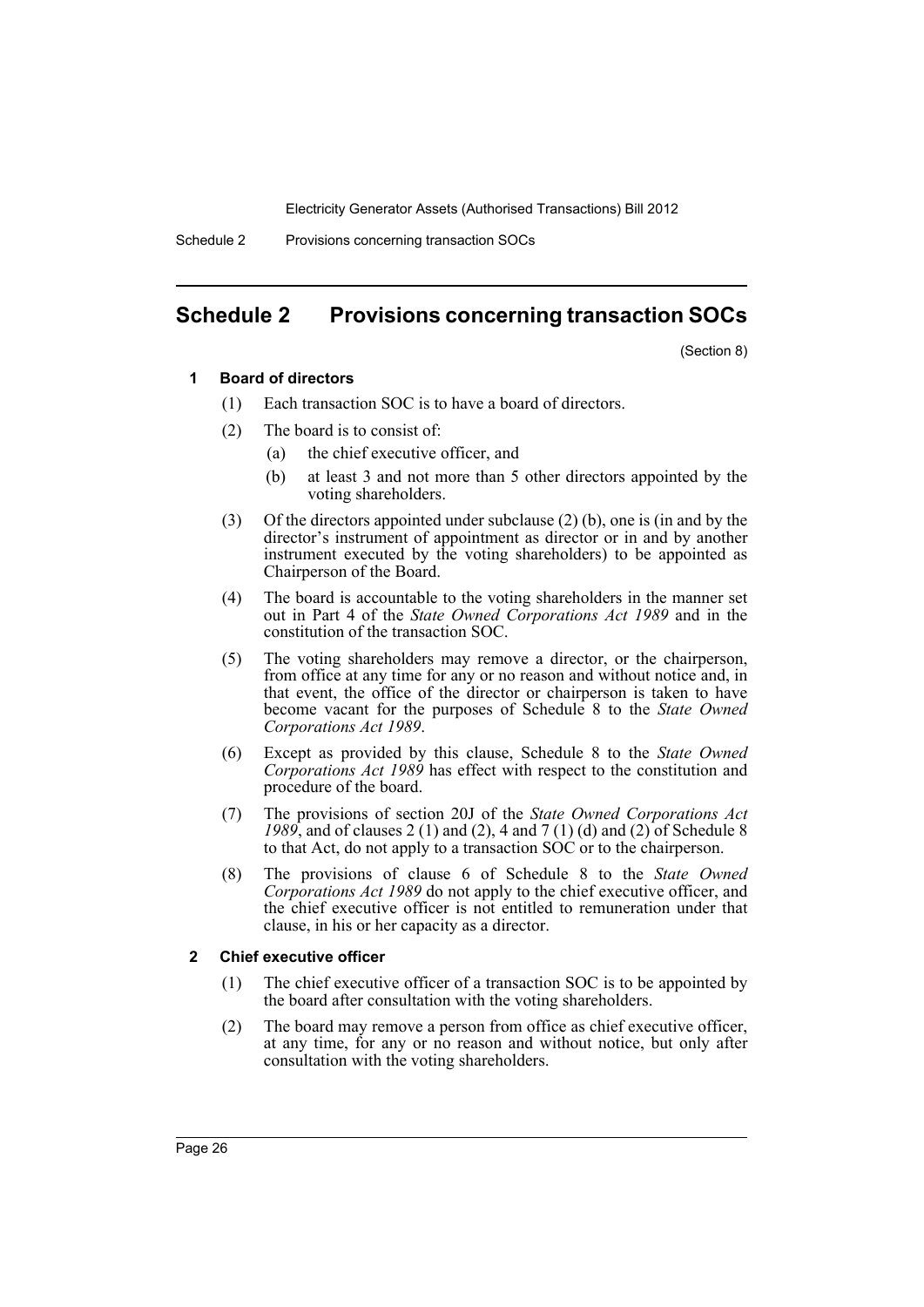Provisions concerning transaction SOCs **SCHEDULE 2** Schedule 2

- (3) The chief executive officer is entitled to be paid such remuneration (including travelling and subsistence allowances) as the board may determine.
- (4) The board may, after consultation with the voting shareholders, fix the conditions of employment of the chief executive officer in so far as they are not fixed by or under any other Act or law.
- (5) The *Public Sector Employment and Management Act 2002* (Chapter 5 included) does not apply to the chief executive officer.
- (6) Subject to subclause (7), Schedule 9 to the *State Owned Corporations Act 1989* has effect with respect to the chief executive officer.
- (7) The provisions of section 20K of the *State Owned Corporations Act 1989*, and of clauses 2, 3 and 6 of Schedule 9 to that Act, do not apply to the chief executive officer.

### **3 Acting chief executive officer**

- (1) The board may, from time to time, appoint a person to act in the office of chief executive officer during the illness or absence of the chief executive officer.
- (2) The board may remove a person from office as acting chief executive officer, at any time, for any or no reason and without notice.
- (3) A person, while acting in the office of chief executive officer:
	- (a) has all the functions of the chief executive officer and is taken to be the chief executive officer, and
	- (b) is entitled to be paid such remuneration (including travelling and subsistence allowances) as the board may determine.
- (4) For the purposes of this clause, a vacancy in the office of chief executive officer is regarded as an absence from office.
- (5) Clause 5 of Schedule 9 to the *State Owned Corporations Act 1989* does not apply to an acting chief executive officer of a transaction SOC.

# **4 Dividends**

- (1) The voting shareholders of a transaction SOC, in consultation with the board, are to determine the corporation's share dividends scheme.
- (2) The dividends to be paid by a transaction SOC are to be declared by the board in accordance with the share dividends scheme so determined.
- (3) The provisions of section 20S (1) of the *State Owned Corporations Act 1989* do not apply to a transaction SOC.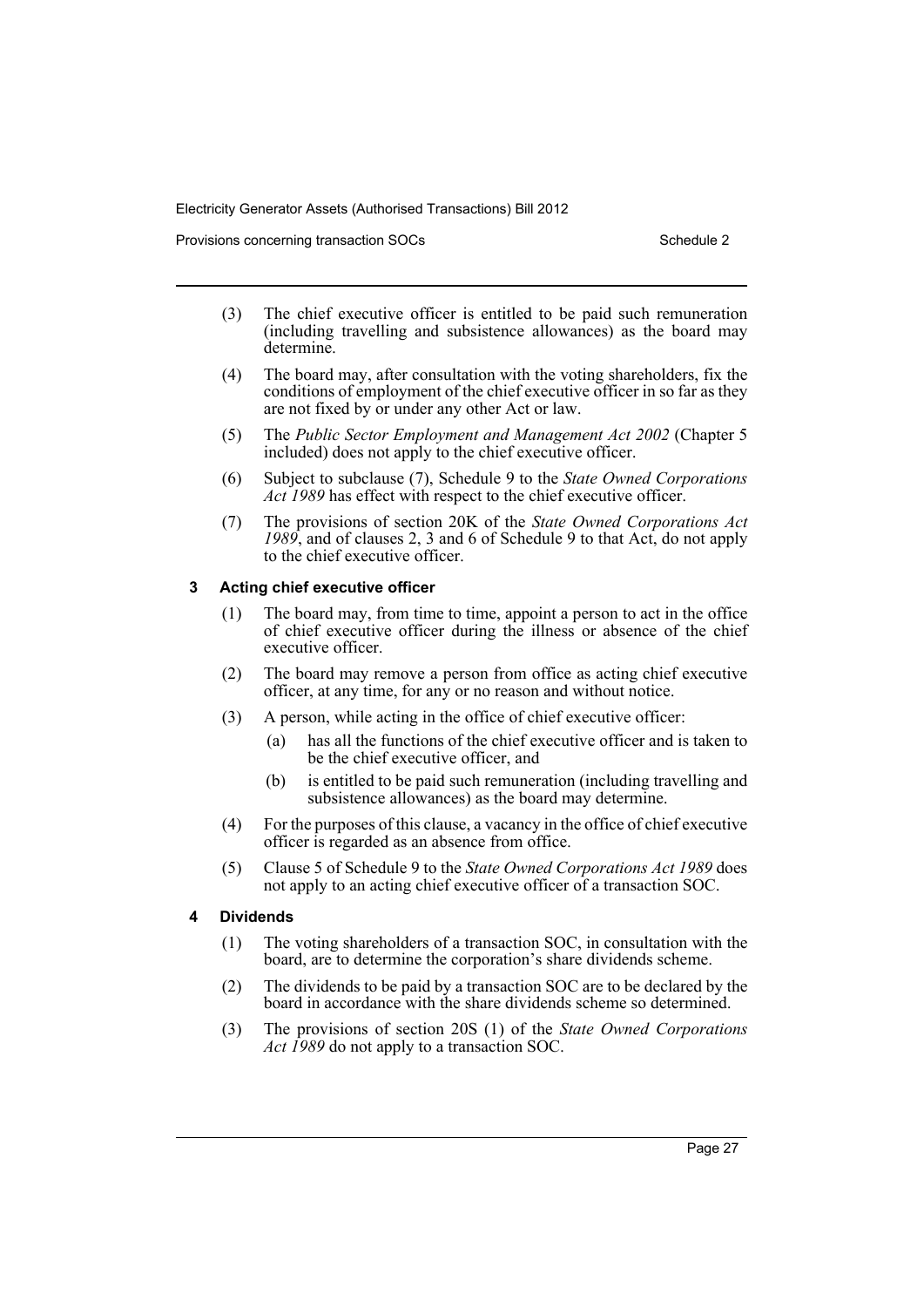Schedule 2 Provisions concerning transaction SOCs

# **5 Supply of information to portfolio Minister**

The provisions of section 29 (2) of the *State Owned Corporations Act 1989* do not apply to a transaction SOC.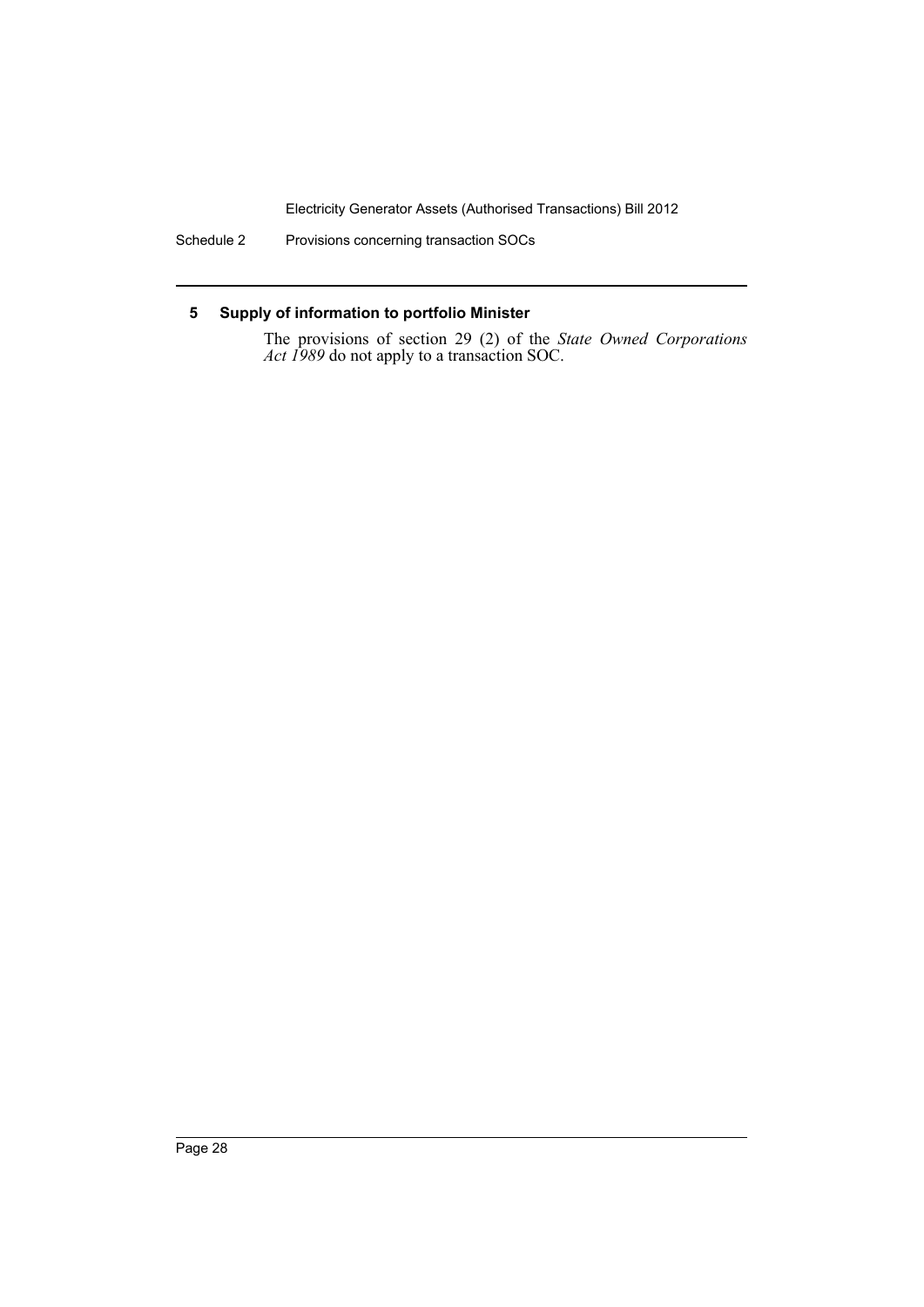Corporate conversion of electricity generators and transaction SOCs Schedule 3

# <span id="page-32-0"></span>**Schedule 3 Corporate conversion of electricity generators and transaction SOCs**

(Section 9)

#### **1 Direction for corporate conversion of electricity generators and transaction SOCs**

- (1) The Treasurer may direct by order in writing (*a corporate conversion direction*) that an electricity generator or transaction SOC be converted into a company limited by shares of a specified type.
- (2) An electricity generator cannot be the subject of a corporate conversion direction unless it is an electricity generator on the date of assent to this Act or is a transaction SOC.

### **2 Application for conversion to company**

- (1) An electricity generator to which a corporate conversion direction has been given is authorised to apply to be registered under Part 5B.1 of the Corporations Act as a company limited by shares of the type specified in the direction.
- (2) That application can only be made if the Treasurer has issued a certificate to the corporation that certifies that the Treasurer is satisfied that the provisions of this Act have been complied with concerning the transfer of its incorporation to the Corporations Act.
- (3) A certificate issued by the Treasurer for the purposes of this clause:
	- (a) cannot be challenged, reviewed or called into question in proceedings before any court or tribunal, and
	- (b) is conclusive evidence in any proceedings before a court or tribunal that all the requirements of this Act have been complied with concerning the transfer of the incorporation of the corporation to the Corporations Act.

# **3 Effect of conversion**

- (1) The following provisions are taken to have had effect immediately before an electricity generator to which a corporate conversion direction has been given is registered as a company under the Corporations Act:
	- (a) the corporation ceases to be a statutory State owned corporation for the purposes of the *State Owned Corporations Act 1989* or any other State legislation,
	- (b) the corporation ceases to be an energy services corporation under the *Energy Services Corporations Act 1995* unless the regulations provide otherwise,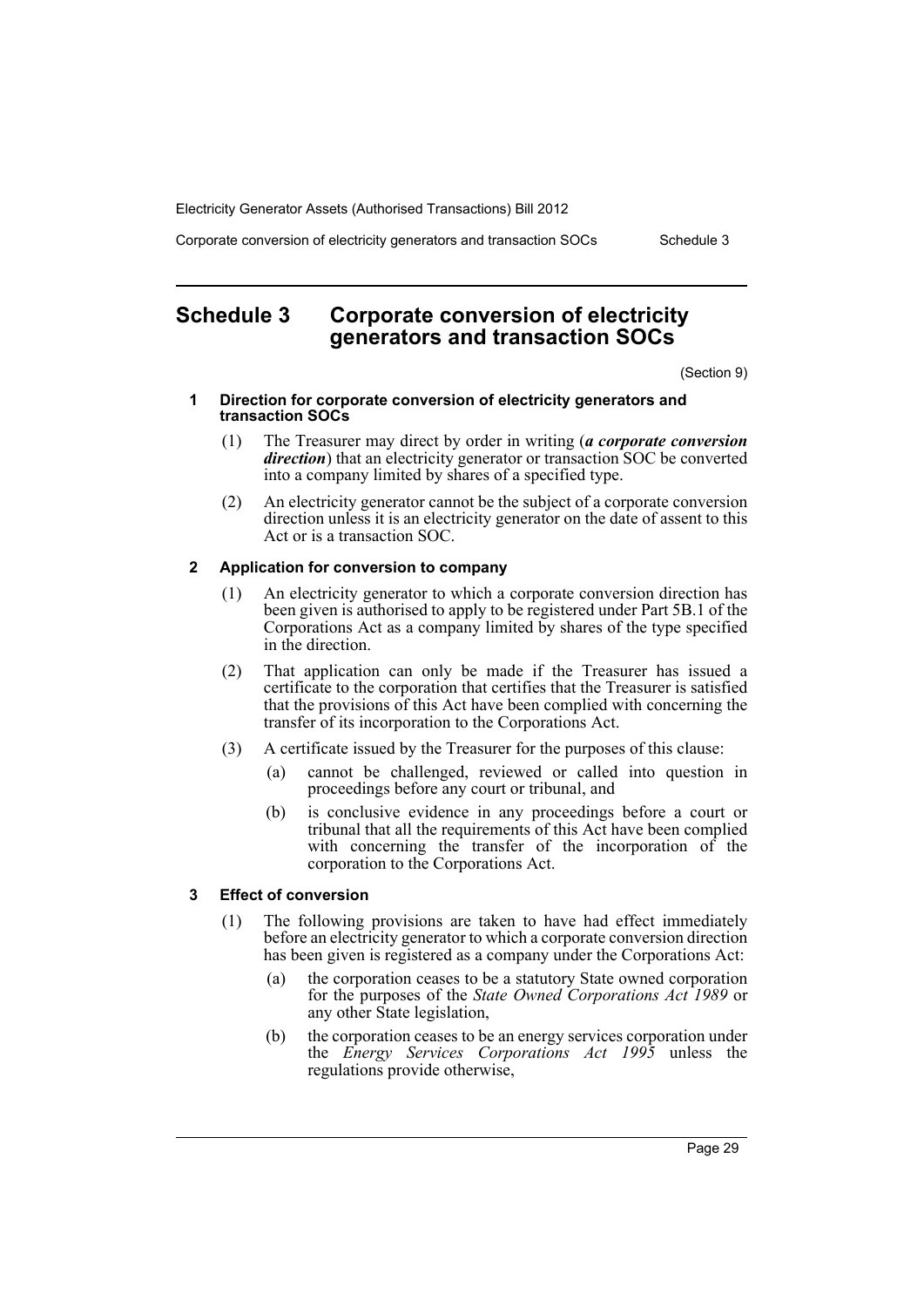- (c) the voting shareholders (within the meaning of the *State Owned Corporations Act 1989*) of the corporation cease to be members of the corporation,
- (d) the board of directors of the corporation is dissolved and each member (including any acting member) of the board ceases to hold office as such,
- (e) any person who holds a statutory office of the corporation ceases to hold that office,
- (f) any person who ceases to be a member of the corporation or to hold an office because of the operation of this subclause is not entitled to any compensation for the loss of that membership or office.
- (2) Nothing in this clause prevents any person from becoming an officer of the company into which the corporation is being converted in accordance with its constitution and the provisions of the Corporations Act.
- (3) An electricity generator to which a corporate conversion direction has been given becomes a transaction company for the purposes of this Act only when it is registered as a company under the Corporations Act.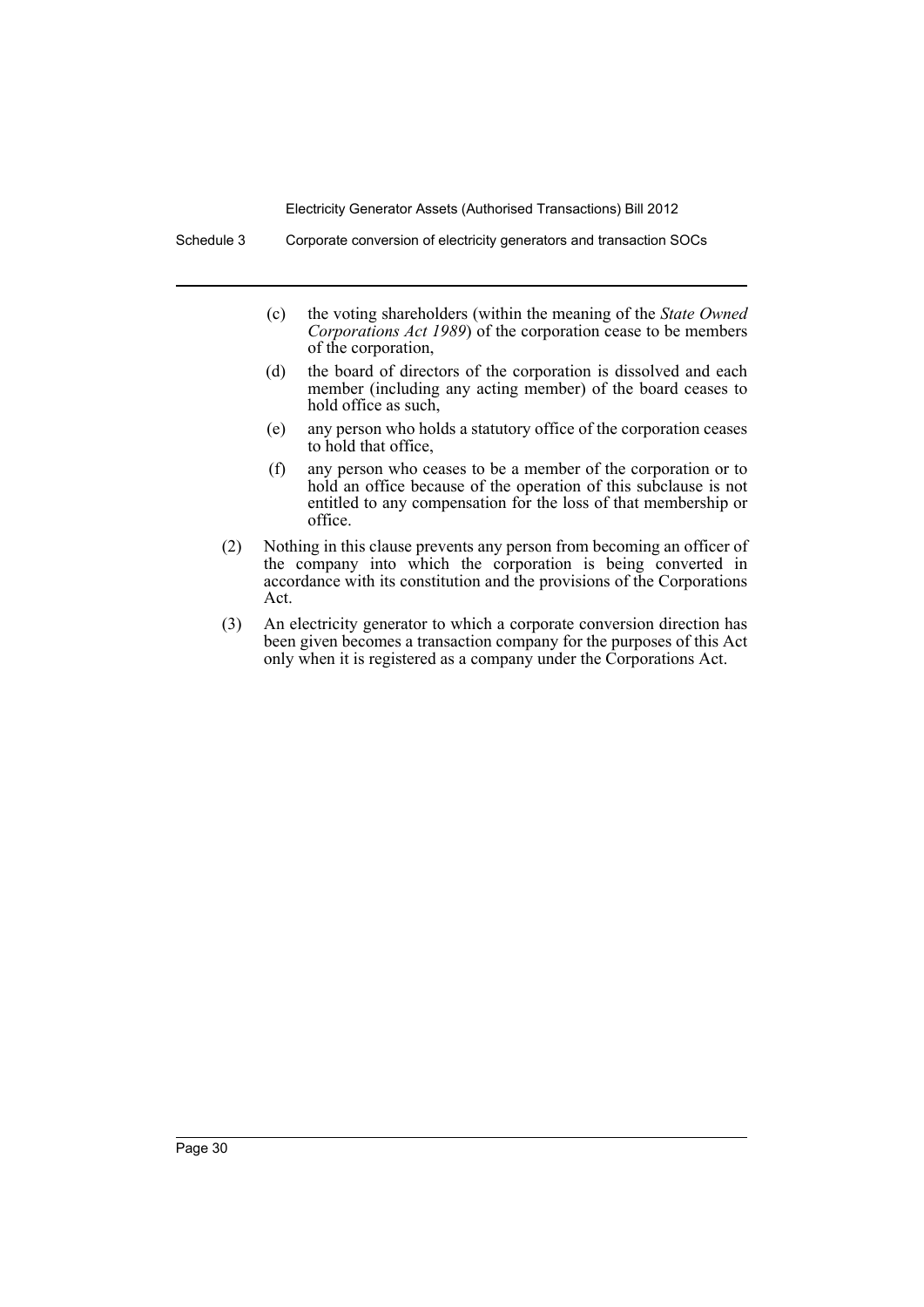Vesting of assets, rights and liabilities Schedule 4 and Schedule 4

# <span id="page-34-0"></span>**Schedule 4 Vesting of assets, rights and liabilities**

(Section 13)

#### **1 Definitions**

In this Schedule:

*transferee* means the person or body in whom any assets, rights or liabilities are vested by a vesting order.

*transferor* means the person or body from whom any assets, rights or liabilities are divested by a vesting order.

*vesting order* means a vesting order under this Schedule.

#### **2 Making of vesting order**

The Treasurer may, by order (*a vesting order*), vest assets, rights and liabilities of a public sector agency that is an electricity generator or transaction entity in a person specified in the order as the transferee.

#### **3 Vesting of assets, rights and liabilities in transferee**

- (1) When any assets, rights or liabilities are vested by a vesting order, the following provisions have effect (subject to the vesting order):
	- (a) the assets vest in the transferee by virtue of this clause and without the need for any conveyance, transfer, assignment or assurance,
	- (b) the rights and liabilities become, by virtue of this clause, the rights and liabilities of the transferee,
	- (c) all proceedings relating to the assets, rights or liabilities pending by or against the transferor are taken to be proceedings pending by or against the transferee,
	- (d) the transferee has all the entitlements and obligations of the transferor in relation to the assets, rights and liabilities that the transferor would have had but for the order, whether or not those entitlements and obligations were actual or potential at the time the order took effect,
	- (e) any act, matter or thing done or omitted to be done in relation to the assets, rights or liabilities by, to or in respect of the transferor is (to the extent that the act, matter or thing has any force or effect) taken to have been done or omitted by, to or in respect of the transferee,
	- (f) a reference in any Act, in any instrument made under any Act or in any document of any kind to the transferor or a predecessor of the transferor is (to the extent that it relates to those assets or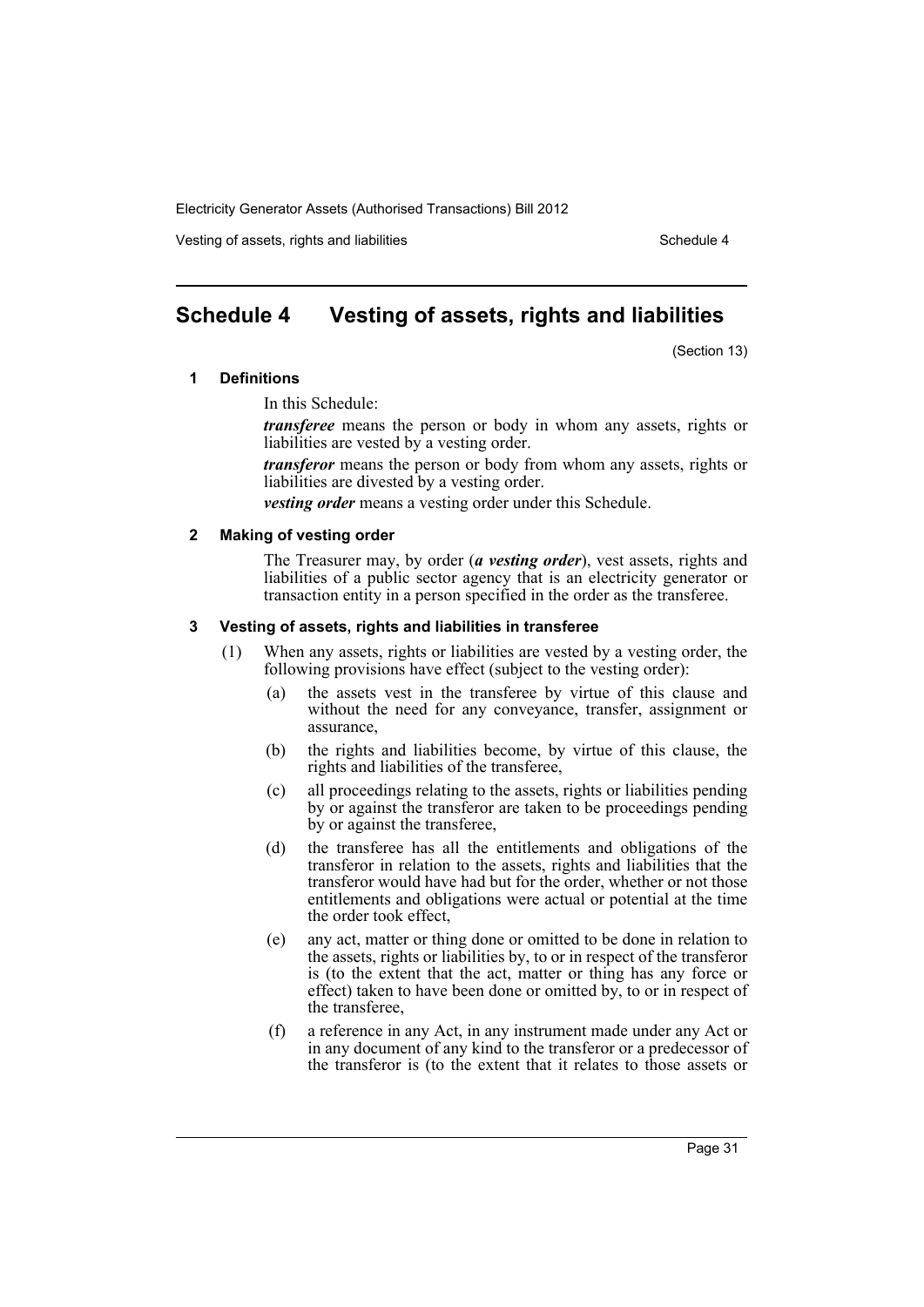Schedule 4 Vesting of assets, rights and liabilities

liabilities but subject to the regulations), to be read as, or as including, a reference to the transferee.

(2) No attornment to the transferee by a lessee from the transferor is required.

### **4 Terms and conditions of vesting**

A vesting order may be made on such terms and conditions as are specified in the order.

### **5 Consideration for vesting**

A vesting order may specify the consideration for which a vesting to which it applies is made and the value or values at which assets, rights or liabilities are vested.

### **6 Date of vesting**

A vesting order takes effect on the date it is made or on such other date as may be specified in the order.

# **7 Vesting of interests in land**

- (1) A vesting order may vest an interest in respect of land vested in the transferor without vesting the whole of the interests of the transferor in that land.
- (2) If the interest vested is not a separate interest, the order operates to create the interest vested in such terms as are specified in the order.
- (3) This clause does not limit any other provision of this Schedule.

# **8 Confirmation of vesting**

- (1) The Treasurer may by order in writing confirm a vesting of particular assets, rights or liabilities by operation of this Schedule.
- (2) Such an order is evidence of that vesting.

# **9 Determinations by Treasurer**

For the purposes of the making of a vesting order, the Treasurer may determine whether or not particular assets, rights or liabilities comprise assets, rights or liabilities of an electricity generator or transaction entity at a particular time, and such a determination is conclusive as to the matters determined.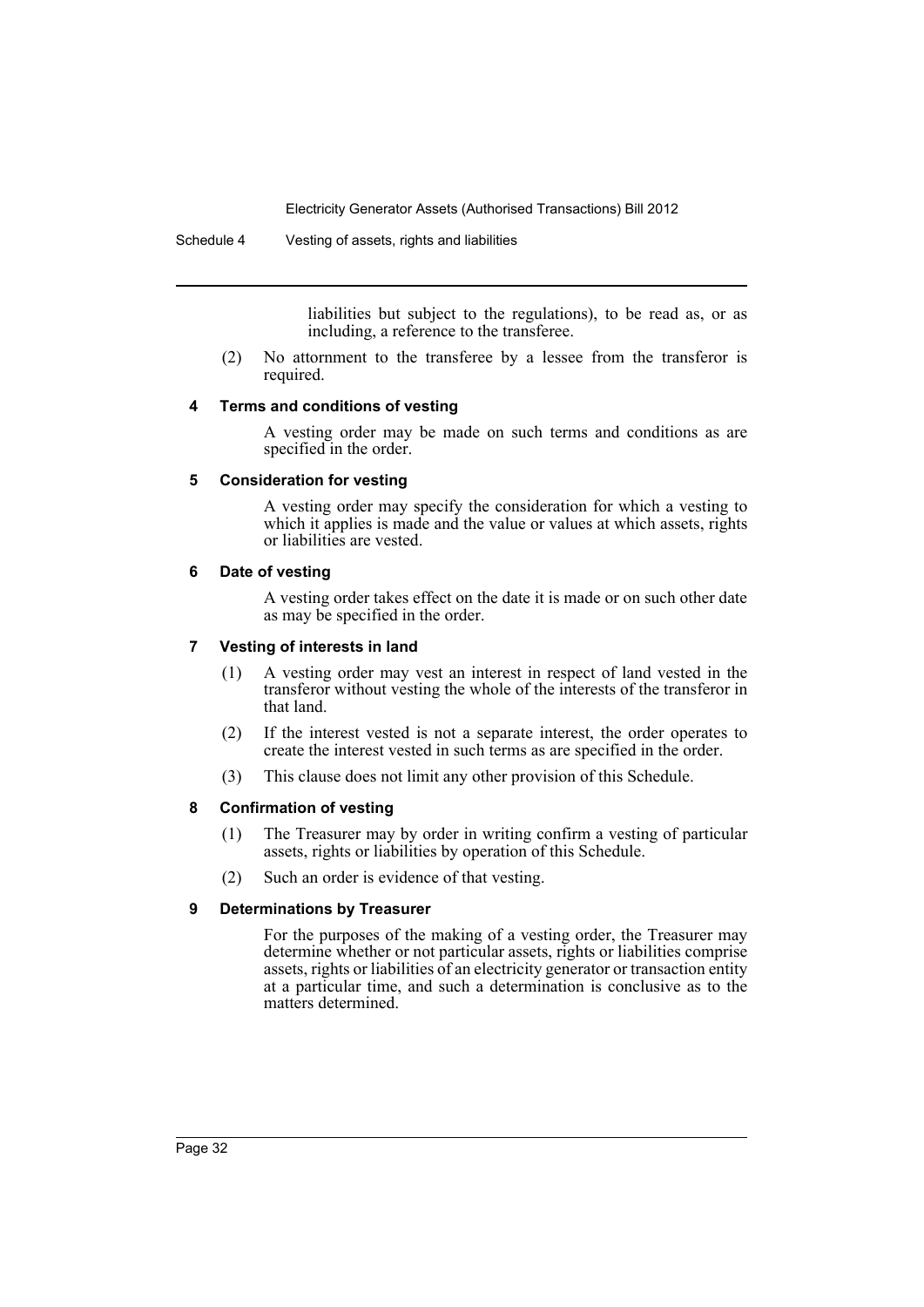Vesting of assets, rights and liabilities Schedule 4 and Schedule 4

### **10 Certification to registration authorities**

(1) In this clause: *registration authority* means a person or body that has functions under any law in connection with the keeping of a register in respect of assets, rights or liabilities.

- (2) A public sector agency that is the transferee or transferor under a vesting order may lodge with a registration authority a certificate certifying as to such information as may reasonably be required by the registration authority to enable the registration authority to exercise any function of the authority arising in connection with the vesting of any asset, right or liability pursuant to the vesting order.
- (3) Such a certificate is to be accepted and acted upon by the registration authority and, despite any other law, the registration authority is not entitled to require that the information concerned be provided to it in any particular form or in any particular manner.
- (4) No fee or charge is payable by the transferee to a registration authority for or in respect of the exercise of any function by the registration authority in connection with the vesting of an asset, right or liability by a vesting order.

#### **11 Evidence of orders and certificates**

A document purporting to be a vesting order or an order or certificate made or given under a provision of this Schedule is, unless the contrary is established, taken to be such an order or certificate and to have been properly made or given.

#### **12 Public sector accounting policies**

The Treasurer may give directions to public sector agencies for or with respect to accounting policies to be applied by public sector agencies in connection with the transfer between public sector agencies of assets, rights and liabilities of an electricity generator or transaction entity for the purposes of an authorised transaction (in place of public sector accounting policies that would otherwise be applicable in respect of any such transfer).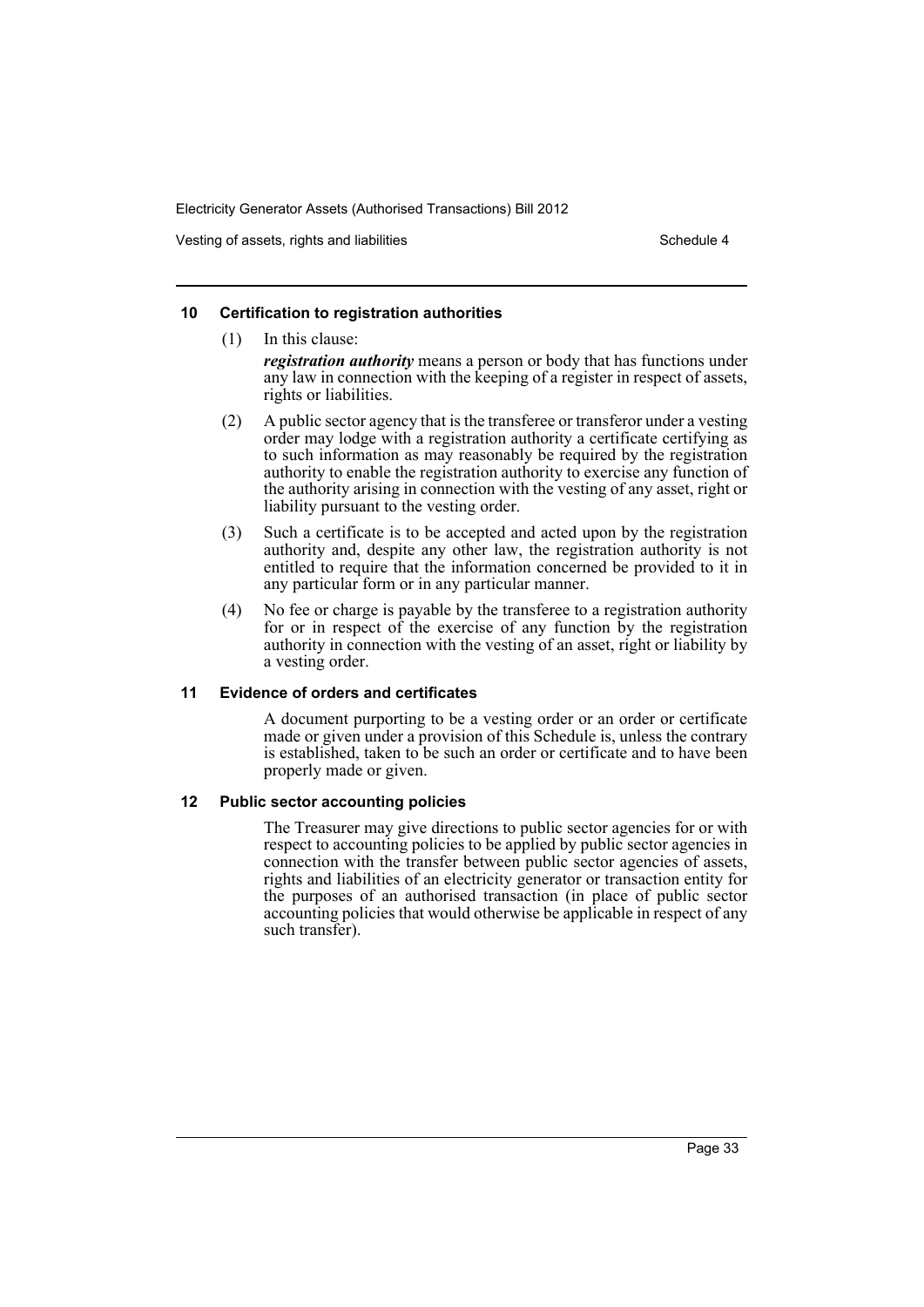# <span id="page-37-0"></span>**Schedule 5 Ownership restrictions in floated transaction companies**

# **Part 1 Ownership restrictions**

**Note.** Some of the terms and expressions used in this Part are defined in Part 5 (Interpretative provisions) of this Schedule.

#### **1 Maximum ownership level**

- (1) If electricity generator assets are transferred pursuant to an authorised transaction by means of an initial public offer of shares in a transaction company, this Schedule applies to impose ownership restrictions in relation to the company.
- (2) The *maximum ownership level* for the purposes of this Schedule is set at the percentage prescribed by the regulations.
- (3) This Schedule ceases to apply in relation to a transaction company at the end of the period of 2 years (or such longer period may be prescribed by the regulations as the period for which this Schedule is to apply to the company) beginning on the day on which the company is first listed on a stock exchange that is a prescribed financial market under the Corporations Act.
- (4) A regulation may not be made under this clause in respect of a company after the commencement of the period during which an offer of shares in the company (for the purposes of the initial public offer concerned) can be accepted.

#### **2 Meaning of "prohibited ownership situation"**

For the purposes of this Schedule, a *prohibited ownership situation* exists in relation to a floated transaction company and in relation to a particular person if the person holds a particular type of stake in the company of more than the maximum ownership level set by clause 1. **Note.** A person's *stake* includes the interests of the person's associates—see Part 5 of this Schedule.

#### **3 Acquisition of shares that result in prohibited ownership situation**

A person, or 2 or more persons under an arrangement, who acquire shares in a floated transaction company are each guilty of an offence if:

- (a) the acquisition has any of the following results:
	- (i) a prohibited ownership situation comes into existence in relation to the company and in relation to a person,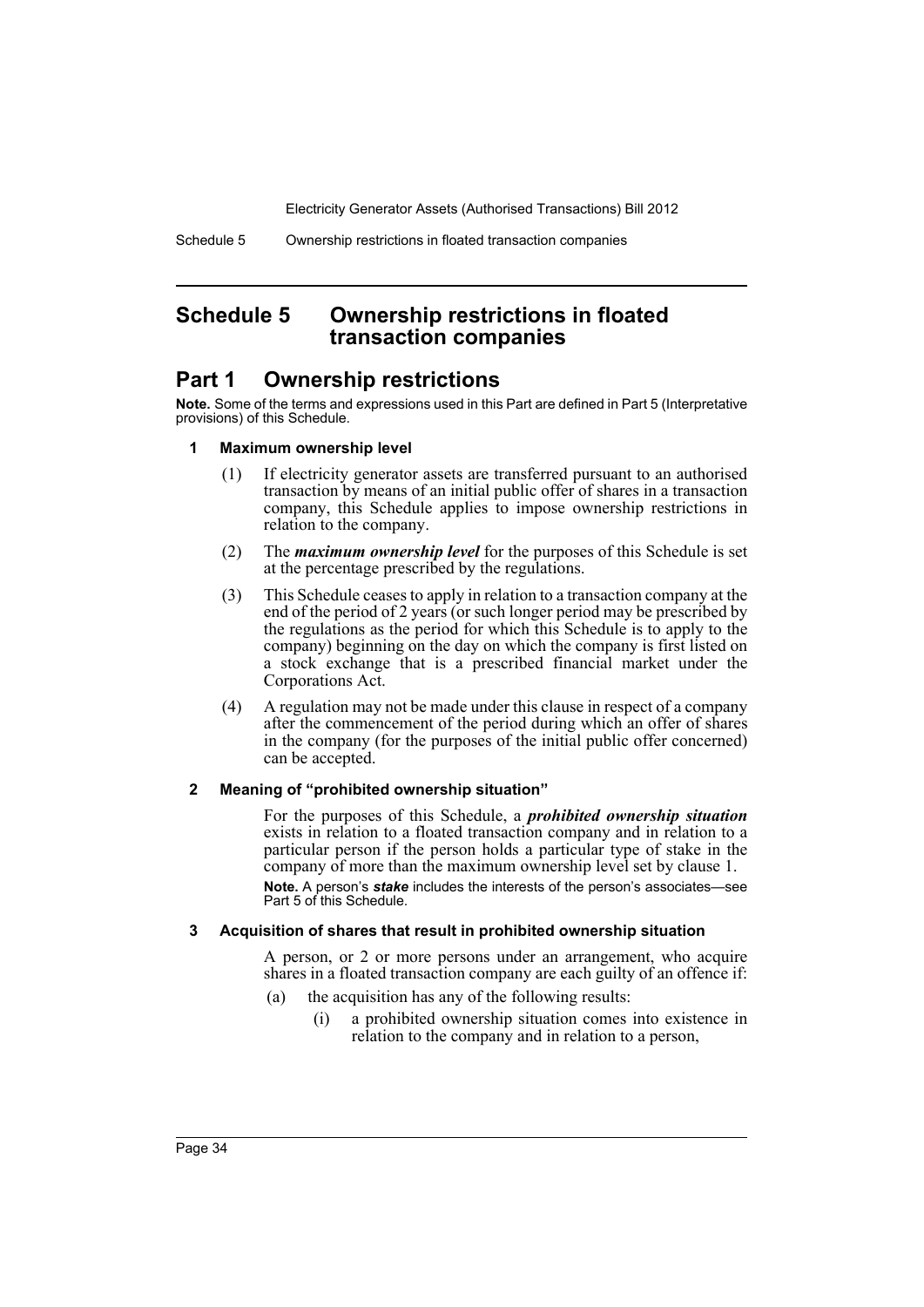Ownership restrictions in floated transaction companies Schedule 5

- (ii) if a prohibited ownership situation already exists in relation to the company and in relation to a person—there is an increase in any type of stake held by the person in the company, and
- (b) the person or persons under the arrangement knew, or were reckless as to whether, the acquisition would have that result.

Maximum penalty: 400 penalty units.

#### **4 Floated transaction company to take reasonable steps to prevent contraventions of ownership restrictions**

- (1) A floated transaction company must take all reasonable steps to ensure that a prohibited ownership situation does not exist in relation to the company.
- (2) A floated transaction company is guilty of an offence if it engages in conduct that contravenes a requirement of subclause (1).

Maximum penalty: 500 penalty units.

**Note.** If a floated transaction company contravenes this subclause, clause 22 operates to make each person who is a director of the company or who is concerned in the management of the company liable for the offence if the person knowingly authorised or permitted the contravention.

(3) An offence under subclause (2) is a strict liability offence.

#### **5 Contravention of Part does not affect validity of acts**

An act is not invalidated only because it constitutes an offence under this Part.

# **Part 2 Location of Member Registers of floated transaction companies**

#### **6 Member Register to be within the State**

A floated transaction company must not, without the written approval of the Treasurer:

- (a) change the location where any Member Register of the company is kept to a location that is outside of the territorial limits of the State, or
- (b) keep any Member Register of the company at a location that is outside of the territorial limits of the State.

Maximum penalty: 500 penalty units.

**Note.** If a floated transaction company contravenes this clause, clause 22 operates to make each person who is a director of the company or who is concerned in the management of the company liable for the offence if the person knowingly authorised or permitted the contravention.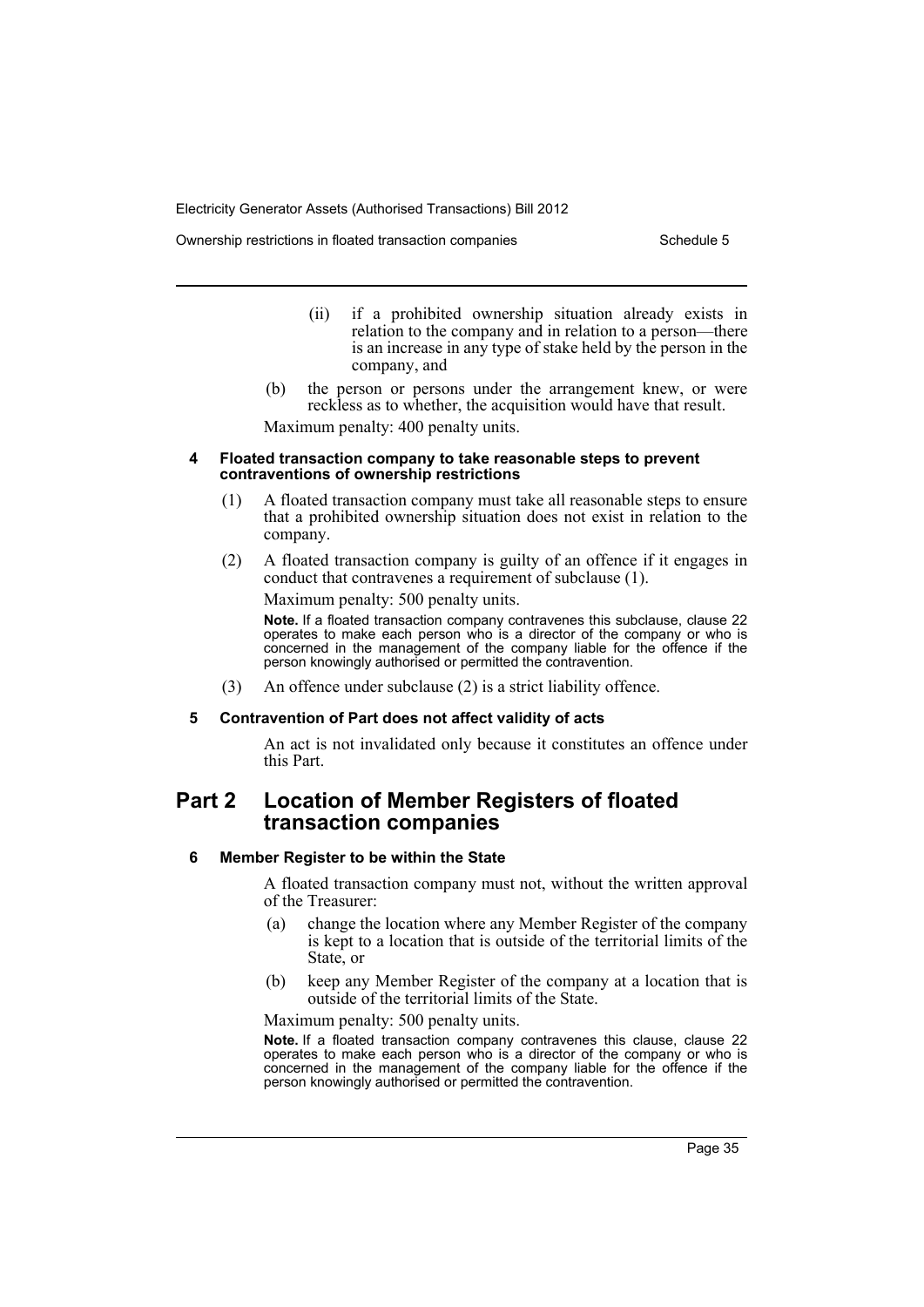# **Part 3 Records and information**

# **7 Record-keeping and information giving**

- (1) The regulations may make provision for or with respect to requiring a person:
	- (a) to keep and retain records, where the records are relevant to an ownership matter, and
	- (b) to give information to the Treasurer or a floated transaction company that is relevant to:
		- (i) an ownership matter, or
		- (ii) ascertaining whether Part 1 of this Schedule has been or is being complied with.
- (2) The regulations may provide that information given in accordance with a requirement of regulations made for the purposes of subclause (1) (b) must be verified by statutory declaration.
- (3) A person is not excused from giving information in accordance with a requirement of regulations made for the purposes of subclause (1) (b) on the ground that the information may tend to incriminate the person or expose the person to a penalty.
- (4) However, any information obtained from a natural person in compliance with a requirement of regulations made for the purposes of subclause  $(1)$   $(b)$  is not admissible against the person in criminal proceedings other than proceedings for an offence under this clause.
- (5) A person must keep records, and provide information, in compliance with any requirements of regulations made for the purposes of subclause  $(1)$  $(b)$ .

Maximum penalty: 50 penalty units.

(6) In this clause:

*control* includes control as a result of, or by means of, trusts, agreements, arrangements, understandings and practices, whether or not having legal or equitable force and whether or not based on legal or equitable rights.

*ownership matter* means any of the following matters:

- (a) whether a person holds a particular type of stake in a floated transaction company and, if so, the level of that stake,
- (b) whether the directors of a floated transaction company are accustomed or under an obligation, whether formal or informal,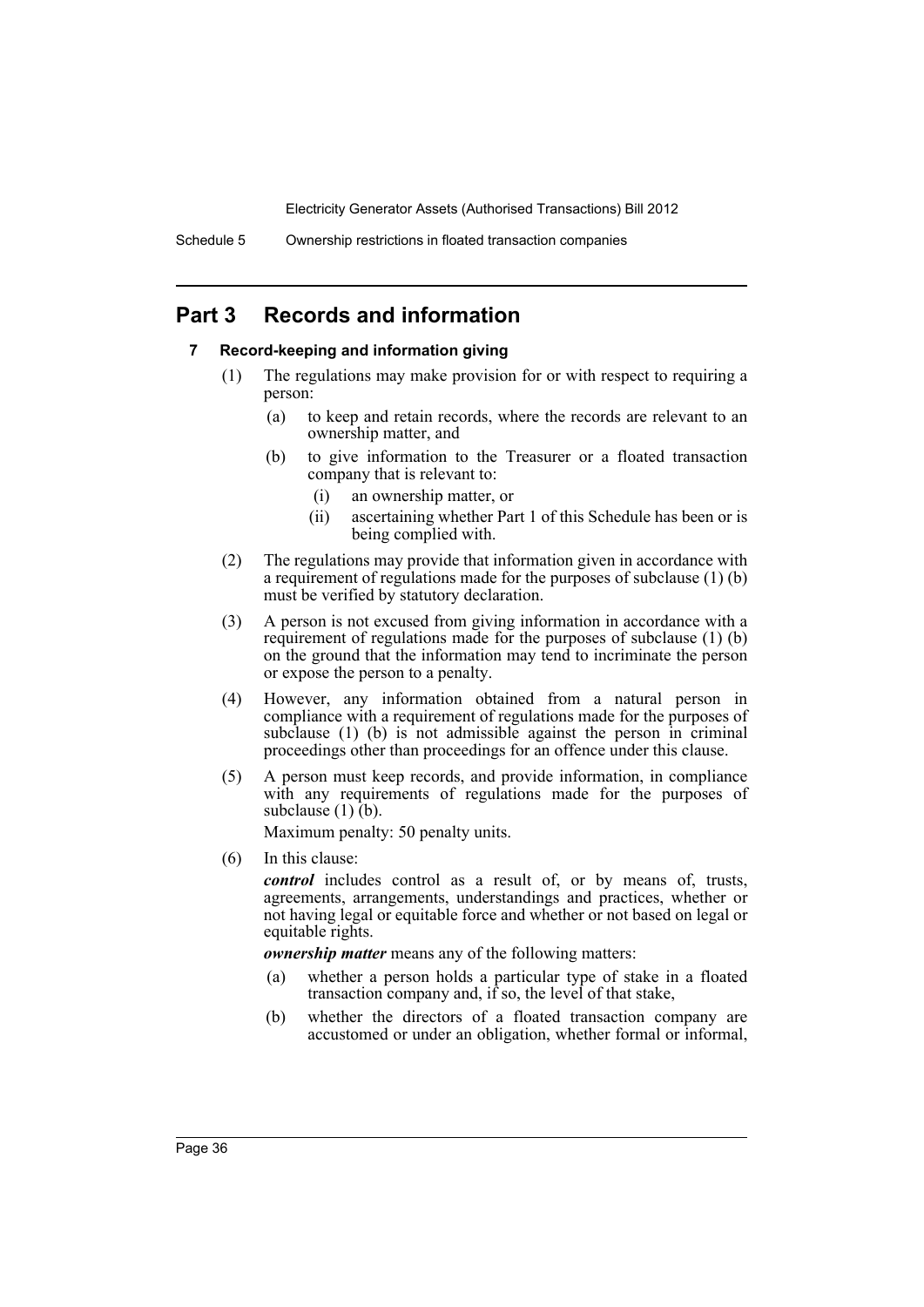Ownership restrictions in floated transaction companies Schedule 5

to act in accordance with the directions, instructions or wishes of a person (either alone or together with associates),

(c) whether a person (either alone or together with associates) is in a position to exercise control over a floated transaction company.

# **Part 4 Remedial orders**

### **8 Applications to Supreme Court for remedial orders**

- (1) If a prohibited ownership situation exists in relation to a floated transaction company, the company or the Treasurer (or both) may apply to the Supreme Court to make such orders as the Court considers appropriate for the purpose of ensuring that the situation ceases to exist.
- (2) Without limiting subclause (1), the Court may make any of the following orders on any such application:
	- (a) an order directing the disposal of shares,
	- (b) an order restraining the exercise of any rights attached to shares,
	- (c) an order prohibiting or deferring the payment of any sums due to a person in respect of shares held by the person,
	- (d) an order that any exercise of rights attached to shares be disregarded.
- (3) The Supreme Court may, before making an order under this clause, direct that notice of the application be given to such persons as it thinks fit or be published in such manner as it thinks fit, or both.
- (4) A floated transaction company and its directors and secretary are specifically authorised and required to ensure that any rights attached to shares are not exercised in contravention of an order made under this clause (including ensuring that meetings of the company are conducted in accordance with requirements of any such order).

# **9 Injunctions**

If a person has engaged, is engaging or is proposing to engage in any conduct in contravention of this Schedule, the Supreme Court may, on the application of a floated transaction company or the Treasurer (or both), grant an injunction:

- (a) restraining the person from engaging in the conduct, or
- (b) requiring the person to do something.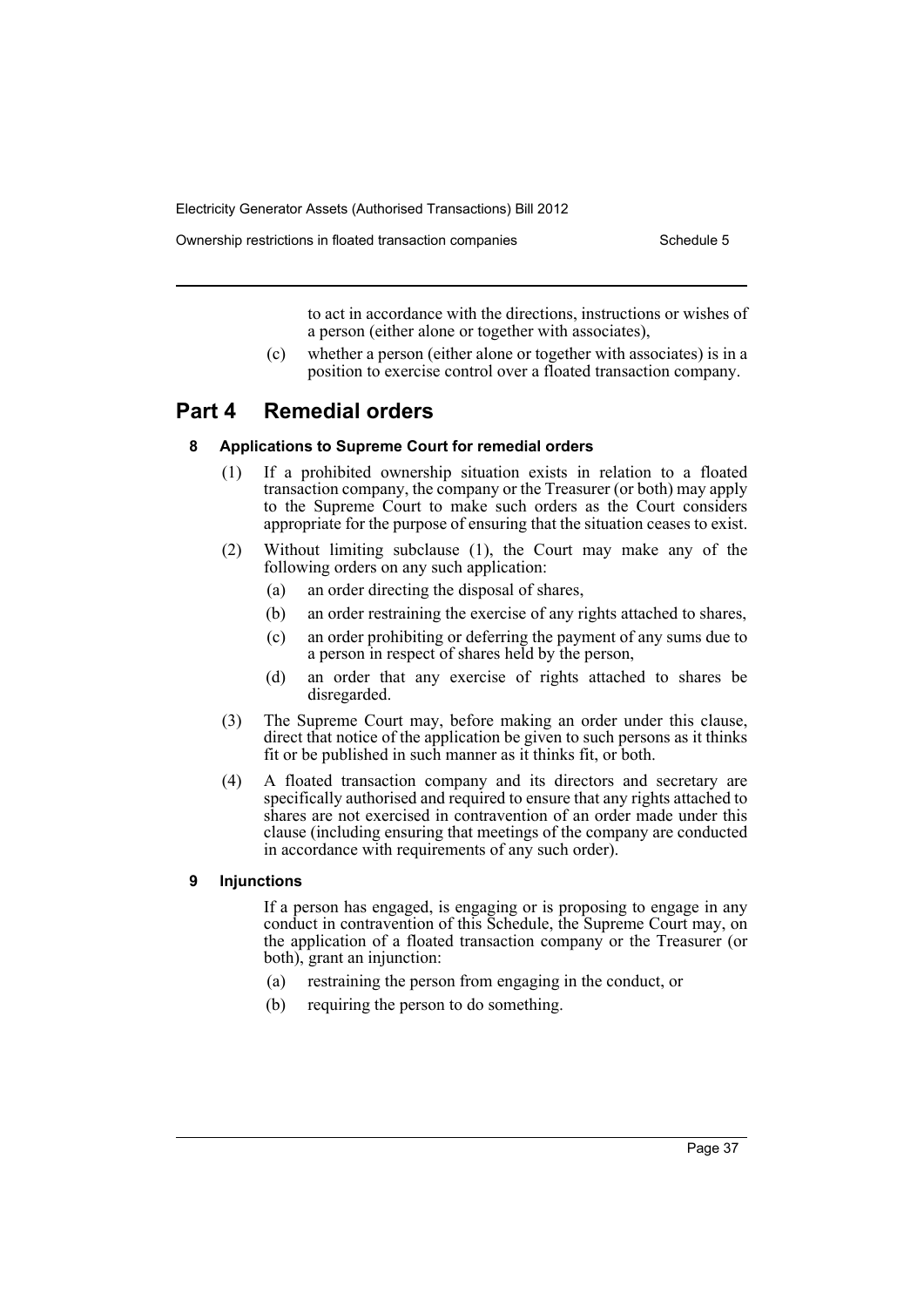Schedule 5 Ownership restrictions in floated transaction companies

# **Part 5 Interpretative provisions**

# **10 Definitions**

In this Schedule:

*acquisition* includes an agreement to acquire, but does not include:

- (a) an acquisition by will or by devolution by operation of law, or
- (b) an acquisition by way of enforcement of a loan security.

*aggregate substantial interest*, in relation to a trust estate, has the meaning given by clause 20.

*arrangement* has the meaning given by clause 11.

*associate* has the meaning given by clause 12.

*company* means a body corporate.

*constituent document*, in relation to a company, means:

- (a) the constitution of the company, or
- (b) any rules or other documents constituting the company or governing its activities.

*contravene* includes fail to comply with.

*direct control interest* has the meaning given by clause 19.

*director* includes any person occupying the position of director of a company, by whatever name called.

*discretionary trust* means a trust where:

- (a) a person (who may include the trustee) is empowered (either unconditionally or on the fulfilment of a condition) to exercise any power of appointment or other discretion, and
- (b) the exercise of the power or discretion, or the failure to exercise the power or discretion, has the effect of determining, to any extent, either or both of the following:
	- (i) the identities of those who may benefit under the trust,
	- (ii) how beneficiaries are to benefit, as between themselves, under the trust.

*engage in conduct* means do an act or omit to do an act.

*floated transaction company* means a transaction company in relation to which the ownership restrictions set out in this Schedule apply.

*increase*, in relation to a stake in a company, includes an increase from a starting point of nil.

*interest in a share* has the meaning given by clause 15.

*lender*, in relation to a loan security, means the person who is entitled to enforce the security.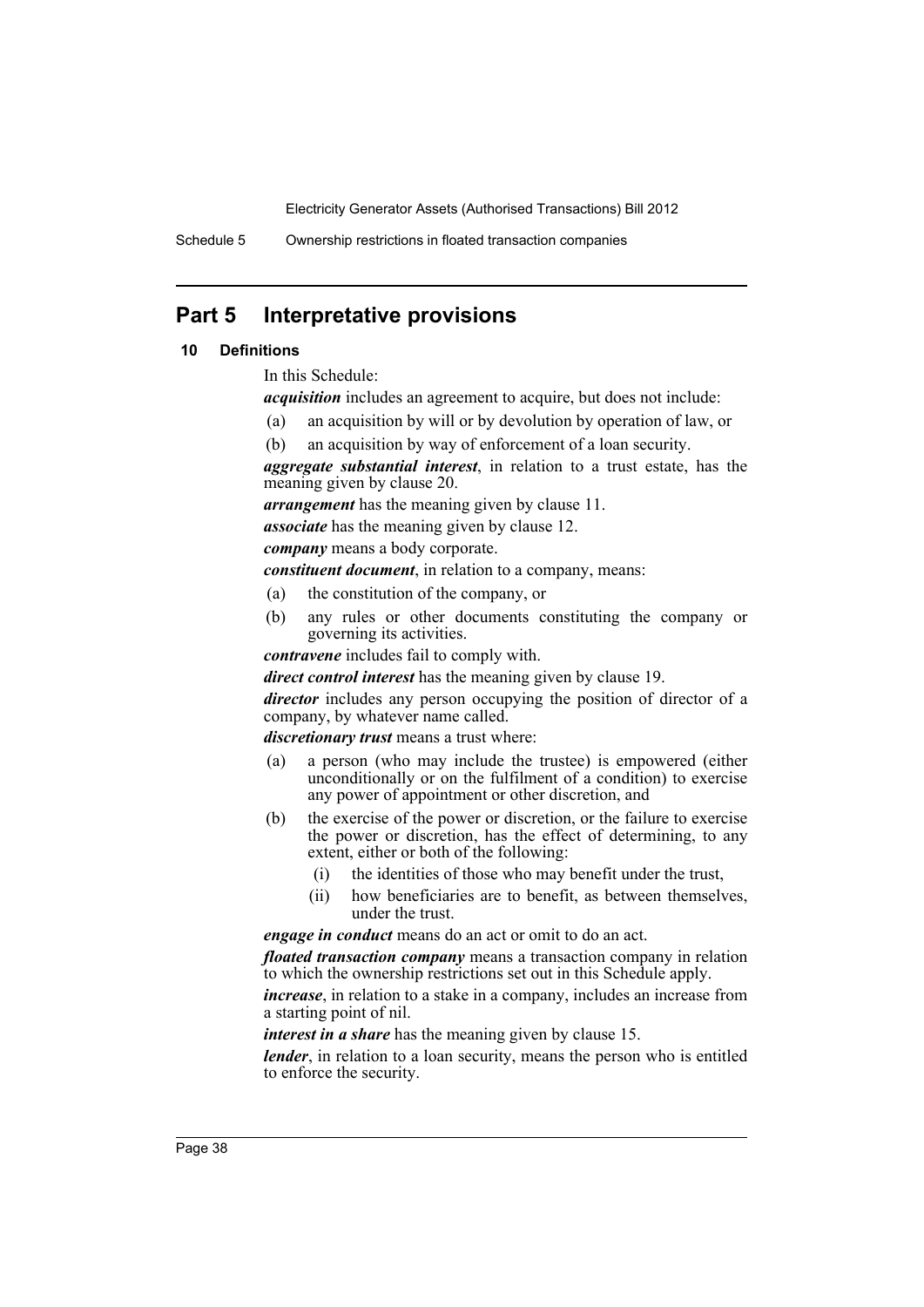Ownership restrictions in floated transaction companies Schedule 5

*lending money* includes providing non equity finance where the provision of the finance may reasonably be regarded as equivalent to lending money.

*loan security* means a security held solely for the purposes of a moneylending agreement.

*Member Register* of a company means a register of members of the company kept under Chapter 2C of the Corporations Act.

*moneylending agreement* means an agreement entered into in good faith in the ordinary course of carrying on a business of lending money, but does not include an agreement dealing with any matter unrelated to the carrying on of that business.

*officer*, in relation to a company, includes:

- (a) a director, secretary or employee of the company, or
- (b) a receiver and manager of any part of the undertaking of the company appointed under a power contained in any instrument, or
- (c) a liquidator of the company appointed in a voluntary winding up.

*power to appoint a director of a company* has a meaning affected by clause 13.

*relative*, in relation to a person, means:

- (a) the person's spouse or the person's de facto partner (being the other party to a de facto relationship, within the meaning of the *Property (Relationships) Act 1984*, with the person), or
- (b) a parent or remoter lineal ancestor of the person, or
- (c) a child or remoter issue of the person, or
- (d) a sibling of the person.

*share*, in relation to a company, means a share in the share capital of the company, and includes an interest in such a share.

*stake*, in relation to a company, has the meaning given by clause 18.

*substantial interest*, in relation to a trust estate, has the meaning given by clause 20.

*voting power* has the meaning given by clause 17.

# **11 Entering into an agreement or arrangement**

(1) For the purposes of this Schedule, a person is taken to have proposed to enter into an agreement or arrangement if the person takes part in, or proposes to take part in, negotiations with a view to entering into the agreement or arrangement.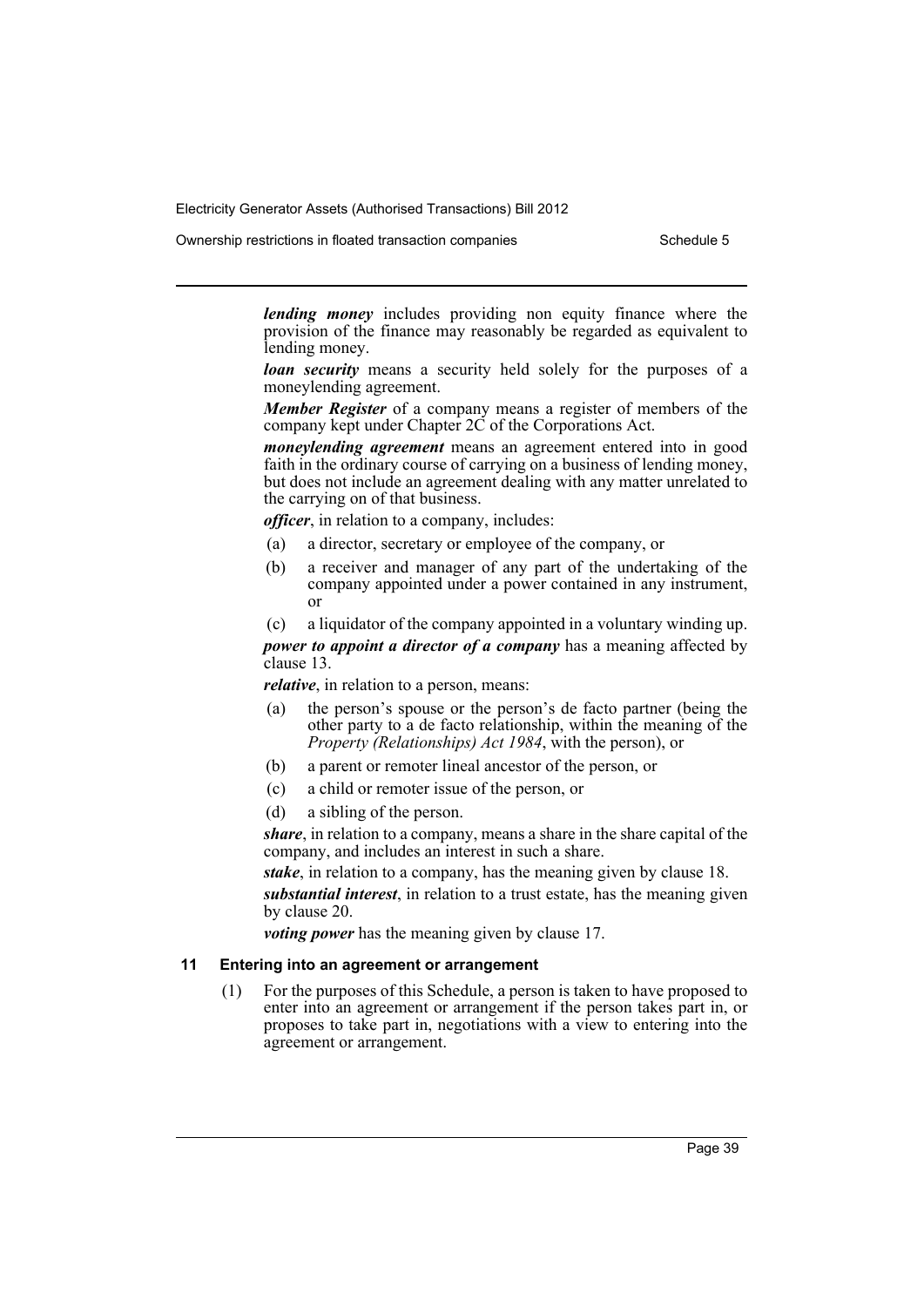Schedule 5 Ownership restrictions in floated transaction companies

- (2) A reference in this Schedule to *entering into an agreement or arrangement* includes a reference to altering or varying an agreement or arrangement.
- (3) A reference in this Schedule to *entering into an arrangement* is a reference to entering into any formal or informal scheme, arrangement or understanding, whether expressly or by implication and, without limiting the generality of the foregoing, includes a reference to:
	- (a) entering into an agreement, or
	- (b) creating a trust, whether express or implied, or
	- (c) entering into a transaction,

and a reference in this Schedule to an arrangement is to be construed accordingly.

(4) A reference in this Schedule to an *arrangement* does not include a reference to a moneylending agreement.

#### **12 Associates**

- (1) For the purposes of this Schedule, the following persons are, subject to subclause (3), *associates* of a person:
	- (a) a relative of the person,
	- (b) a partner of the person,
	- (c) a company of which the person is an officer,
	- (d) if the person is a company—an officer of the company,
	- (e) an employee or employer of the person,
	- (f) an officer of a company of which the person is an officer,
	- (g) an employee of an individual of whom the person is an employee,
	- (h) the trustee of a discretionary trust where the person or another person who is an associate of the person by virtue of another paragraph of this subclause benefits, or is capable (whether by the exercise of a power of appointment or otherwise) of benefiting, under the trust, either directly or through any interposed companies, partnerships or trusts,
	- (i) a company whose directors are accustomed or under an obligation, whether formal or informal, to act in accordance with the directions, instructions or wishes of the person,
	- (j) a company where the person is accustomed or under an obligation, whether formal or informal, to act in accordance with the directions, instructions or wishes of the company,
	- (k) a company in which the person has, apart from this paragraph, a particular type of stake of not less than 15 percent,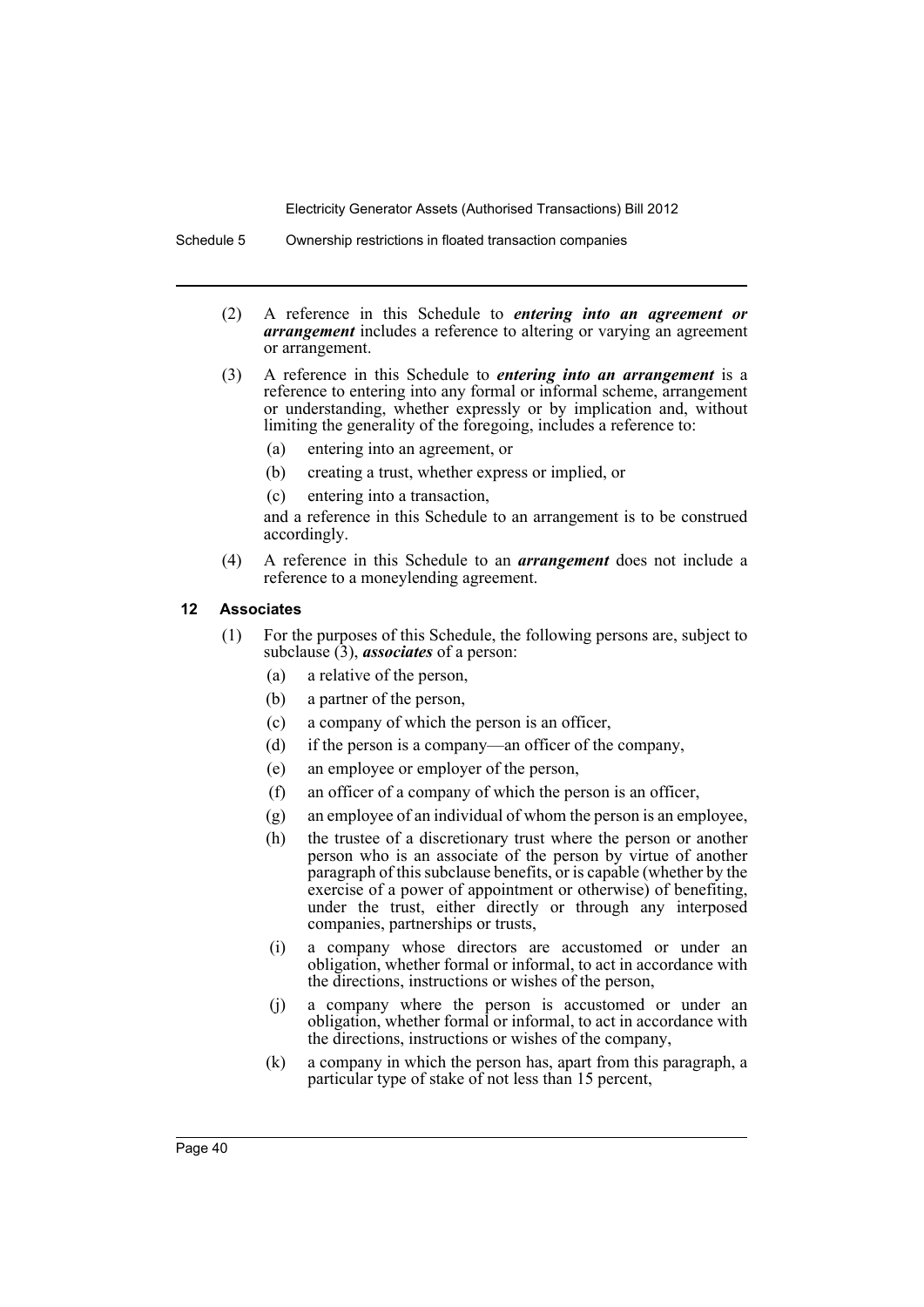Ownership restrictions in floated transaction companies Schedule 5

- (l) if the person is a company—a person who holds, apart from this paragraph, a particular type of stake in the company of not less than 15 percent,
- (m) a person who is, because of this subclause, an associate of any other person who is an associate of the person (including a person who is an associate of the person by any other application or applications of this paragraph).
- (2) If a person (*the first person*) enters, or proposes to enter, into an arrangement with another person (*the second person*) that relates to any of the following matters:
	- (a) the first person and the second person being in a position, by acting together, to control any of the voting power in a company,
	- (b) the power of the first person and the second person, by acting together, to appoint or remove a director of a company,
	- (c) the situation where one or more of the directors of a company are accustomed or under an obligation, whether formal or informal, to act in accordance with the directions, instructions or wishes of the first person and the second person acting together,

the second person is taken to be an associate of the first person for the purposes of the application of a provision of this Schedule in relation to the matter concerned.

(3) The regulations may provide that, for the purposes of this Schedule, a specified person (or class of persons) is not an associate of another specified person (or class of persons).

# **13 Power to appoint director**

- (1) A reference in this Schedule to a *power to appoint a director* includes a reference to such a power whether exercisable with or without the consent or concurrence of any other person.
- (2) For the purposes of this Schedule, a person is taken to have the power to appoint a director if:
	- (a) the person has the power (whether exercisable with or without the consent or concurrence of any other person) to veto such an appointment, or
	- (b) a person's appointment as a director of the company follows necessarily from that person being a director or other officer of the first mentioned person.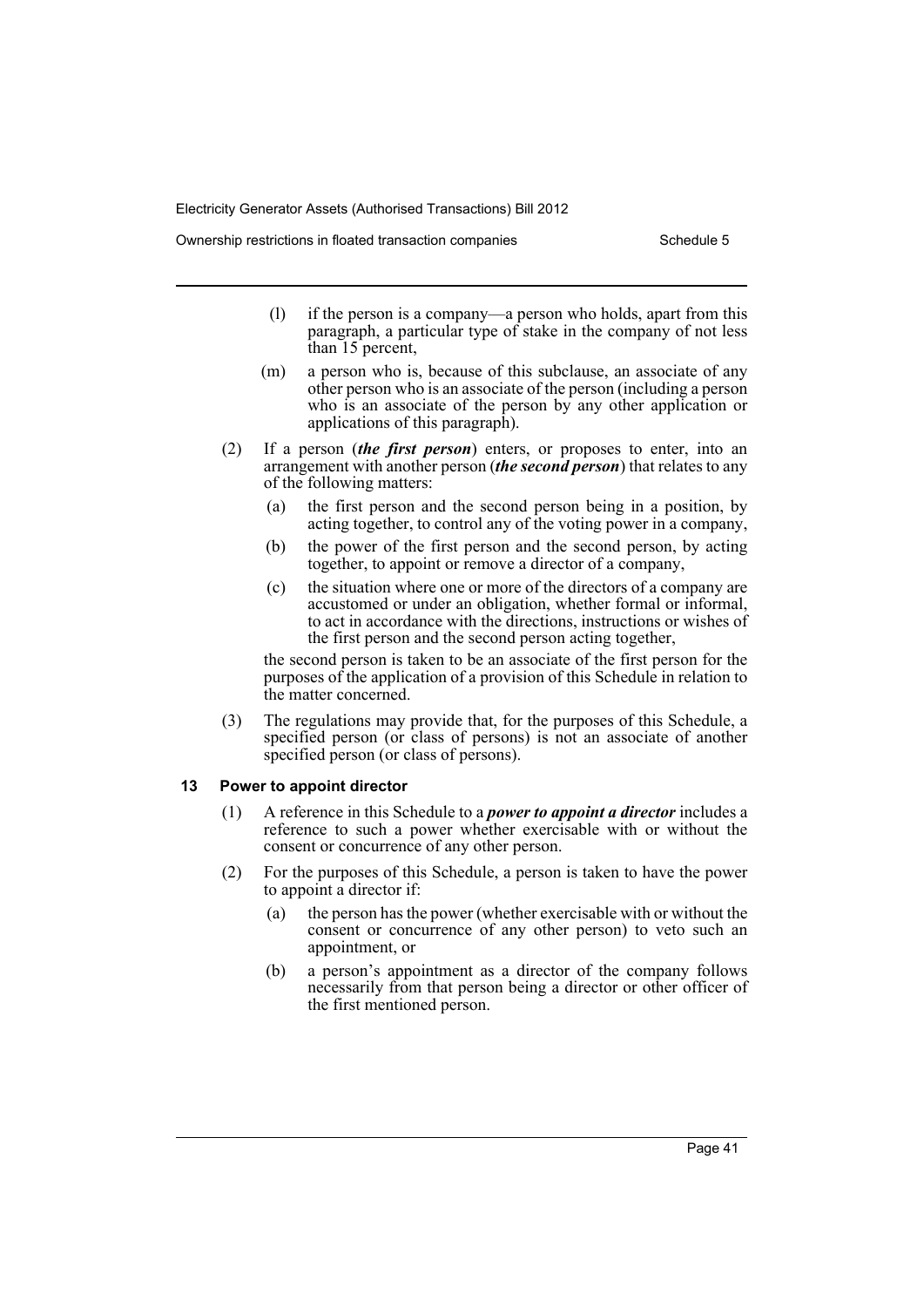Schedule 5 Ownership restrictions in floated transaction companies

#### **14 Meaning of entitled to acquire**

For the purposes of this Schedule, a person is *entitled to acquire* anything if the person is absolutely or contingently entitled to acquire it, whether because of any constituent document of a company, the exercise of any right or option or for any other reason.

#### **15 Meaning of interest in a share**

- (1) Subject to this clause, a person holds an *interest in a share* if the person has any legal or equitable interest in the share.
- (2) Without limiting subclause (1), a person is taken to hold an interest in a share if:
	- (a) the person has entered into a contract to purchase the share, or
	- (b) the person has a right (otherwise than because of having an interest under a trust) to have the share transferred to the person or to the person's order (whether the right is exercisable presently or in the future and whether or not on the fulfilment of a condition), or
	- (c) the person has a right to acquire the share, or an interest in the share, under an option (whether the right is exercisable presently or in the future and whether or not on the fulfilment of a condition), or
	- (d) the person is otherwise entitled to acquire the share or an interest in the share, or
	- (e) the person is entitled (otherwise than because of having been appointed as a proxy or representative to vote at a meeting of members of the company or of a class of its members) to exercise or control the exercise of a right attached to the share.
- (3) A person is taken to hold an interest in a share even if the person holds the interest in the share jointly with another person.
- (4) For the purpose of determining whether a person holds an interest in a share, it is immaterial that the interest cannot be related to a particular share.
- (5) An interest in a share is not to be disregarded only because of:
	- (a) its remoteness, or
	- (b) the manner in which it arose, or
	- (c) the fact that the exercise of a right conferred by the interest is, or is capable of being made, subject to restraint or restriction.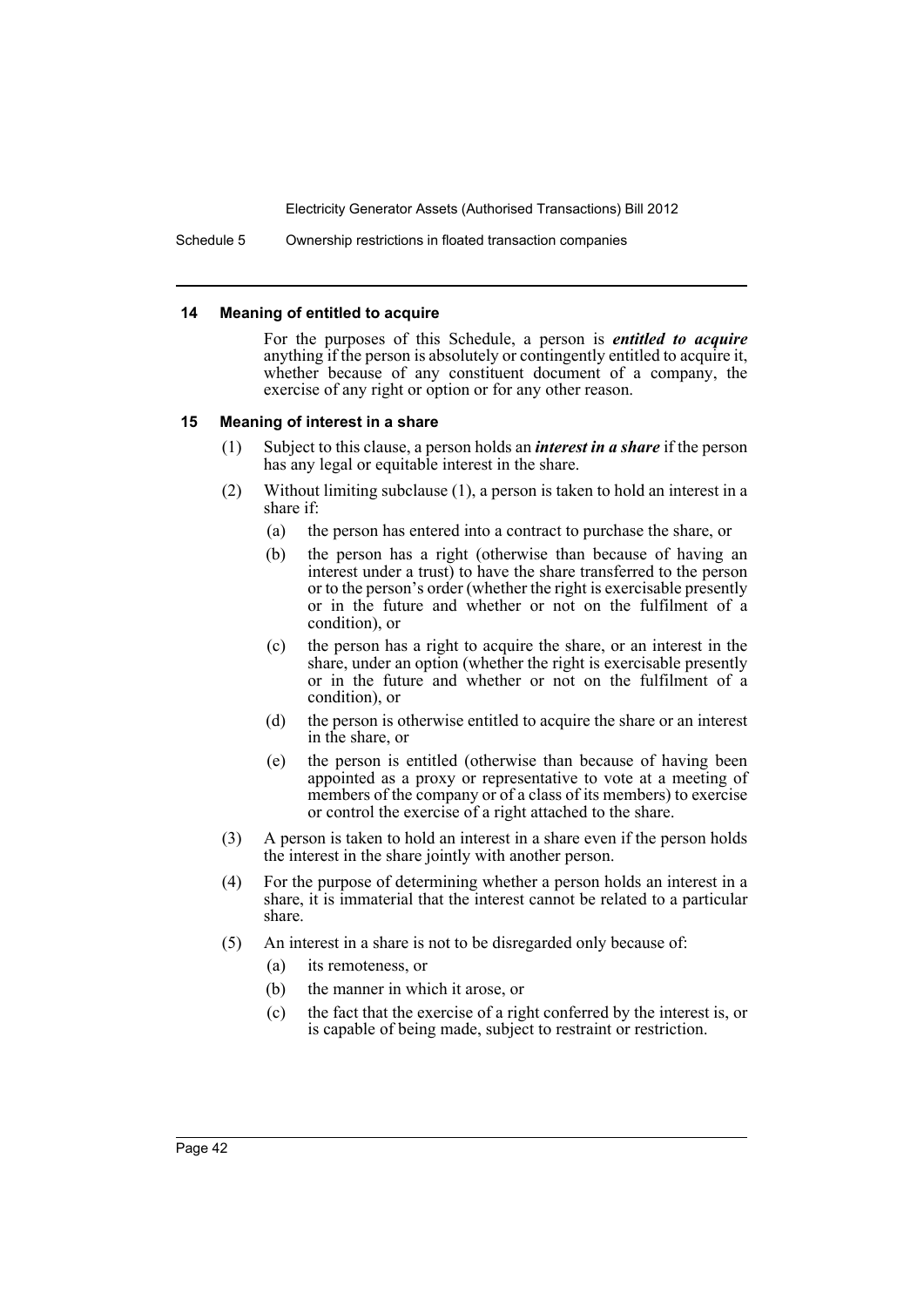Ownership restrictions in floated transaction companies Schedule 5

#### **16 Certain interests and stakes to be disregarded**

- (1) For the purposes of this Schedule, the following interests and stakes must be disregarded:
	- (a) an interest in a share held by a person whose ordinary business includes the lending of money if the person holds the interest as a loan security,
	- (b) an interest in a share held by a person, being an interest held by the person because the person holds an office (or an office belonging to a class of offices) prescribed by the regulations,
	- (c) an interest of a prescribed kind in a share, being an interest held by such persons (or persons belonging to a class of persons) as are prescribed by the regulations,
	- (d) an interest in a share held by the State or a public sector agency,
	- (e) a stake of a kind prescribed by the regulations in a company, being a stake held by a person (or person belonging to a class of persons) prescribed by the regulations.
- (2) For the purposes of this Schedule, if:
	- (a) a person holds an interest in a share as a loan security, and
	- (b) the ordinary business of the person includes the lending of money, and
	- (c) the loan security is enforced, and
	- (d) as a result of the enforcement of the loan security, the person becomes the holder of the share, and
	- (e) the person holds the share for a continuous period (*the holding period*) beginning at the time when the security was enforced,

the person's interest in the share must be disregarded at all times during so much of the holding period as occurs during whichever of the following periods is applicable:

- (f) the period of 90 days beginning when the security was enforced,
- (g) if the Treasurer, by written notice given to the person, allows a longer period—the end of that longer period.
- (3) For the purposes of this Schedule, if:
	- (a) a person acquires an interest in a share in a floated transaction company, and
	- (b) the interest was acquired in the person's capacity as an underwriter or a sub-underwriter in connection with the sale or issue of shares in the company by or on behalf of a public sector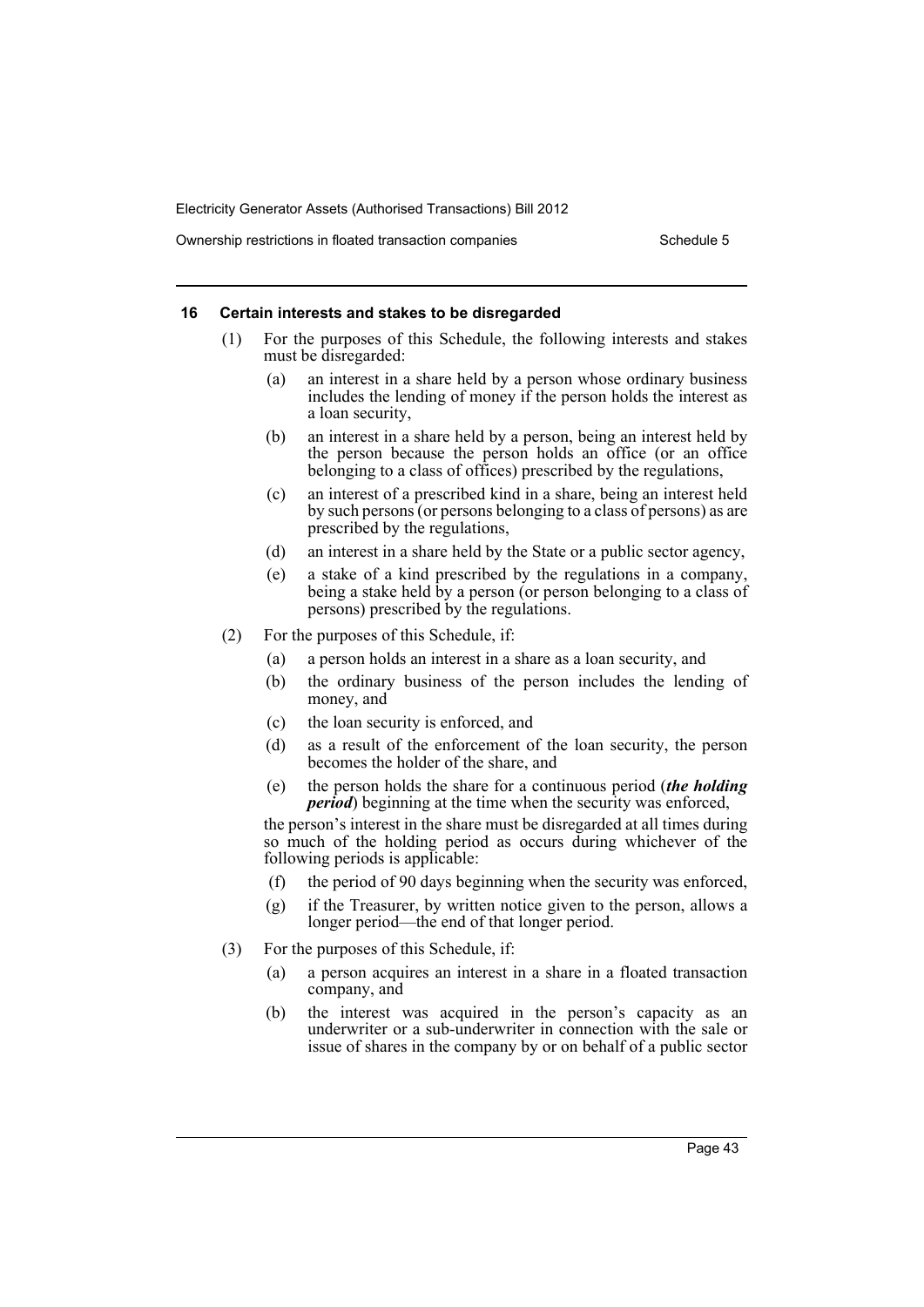agency or the company (whether under an initial public offer of the company or otherwise),

the person's interest in the share must be disregarded at all times during whichever of the following periods is applicable:

- (c) the period of 90 days beginning when the person acquired the interest,
- (d) if the Treasurer, by written notice given to the person, allows a longer period—that longer period.

### **17 Voting power**

- (1) A reference in this Schedule to the *voting power* in a company is a reference to the total rights of shareholders to vote, or participate in any decision making, concerning any of the following:
	- (a) the making of distributions of capital or profits of the company to its shareholders,
	- (b) the constituent document of the company,
	- (c) any variation of the share capital of the company.
- (2) A reference in this Schedule to *control of the voting power* in a company is a reference to control that is direct or indirect, including control that is exercisable as a result of or by means of arrangements or practices:
	- (a) whether or not having legal or equitable force, and
	- (b) whether or not based on legal or equitable rights.
- (3) If the percentage of total rights to vote or participate in decision making differs as between different types of voting or decision making, the highest of those percentages applies for the purposes of this clause.
- (4) If a company:
	- (a) is limited both by shares and by guarantee, or
	- (b) does not have a share capital,

this clause has effect as if the members or policy holders of the company were shareholders in the company.

### **18 Stake in a company**

- (1) A particular type of *stake* that a person holds in a company at a particular time is the aggregate of:
	- (a) the direct control interests in the company of that type that the person holds at that time, and
	- (b) the direct control interests in the company of that type held at that time by associates of the person.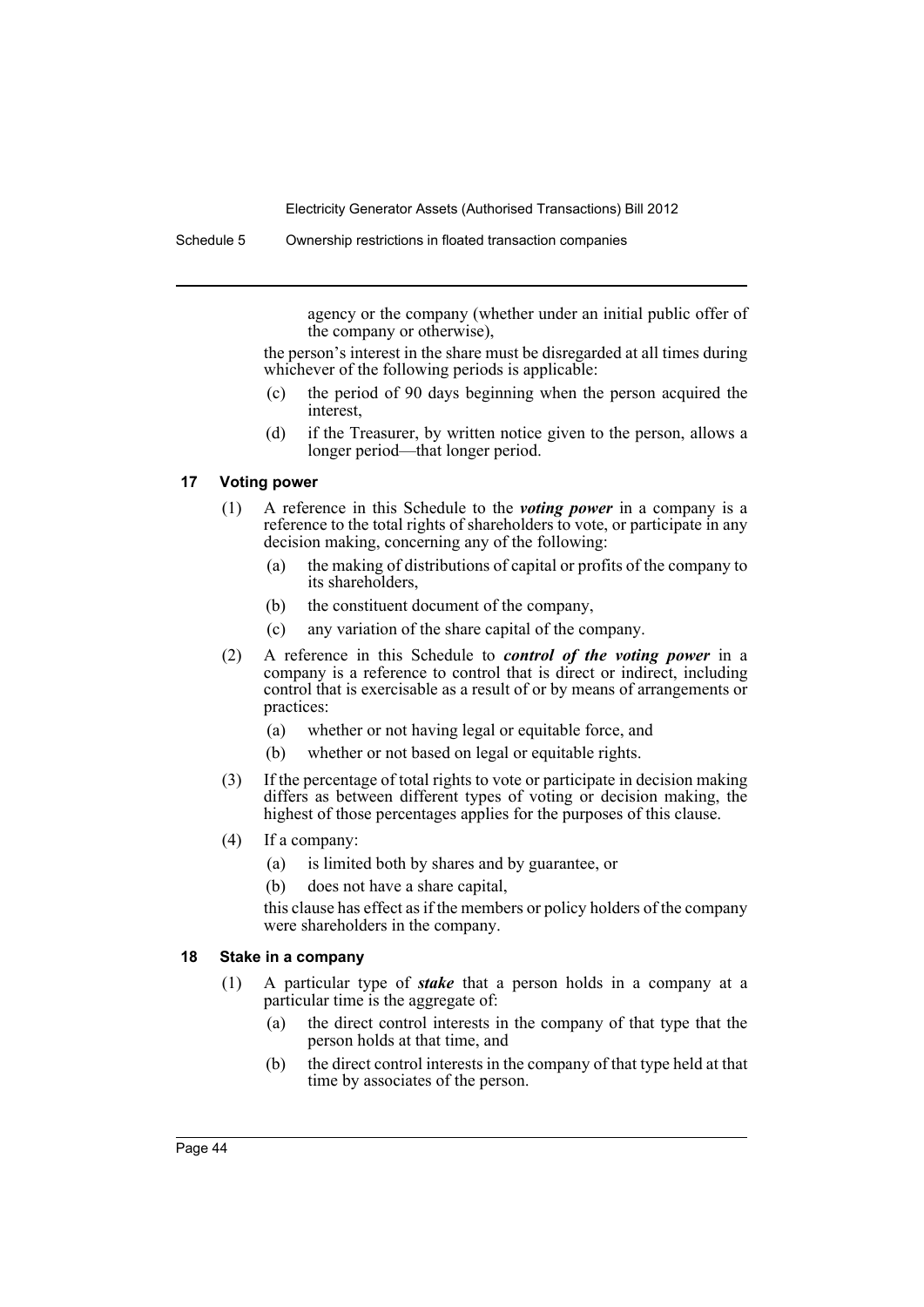Ownership restrictions in floated transaction companies Schedule 5

(2) In calculating the stake that a person holds in a company, a direct control interest held because of clause 19 (5) is not to be counted under subclause (1) (a) to the extent to which it is calculated by reference to a direct control interest in the company that is taken into account under subclause  $(1)$  (b).

#### **19 Direct control interests in a company**

- (1) A person holds a *direct control interest* in a company at a particular time equal to the percentage of the total paid-up share capital of the company in which the person holds an interest at that time.
- (2) A person also holds a *direct control interest* in a company at a particular time equal to the percentage of the voting power in the company that the person is in a position to control at that time.
- (3) A person also holds a *direct control interest* in a company at a particular time equal to the percentage that the person holds, or is entitled to acquire, at that time of the total rights to distributions of capital or profits of the company to its shareholders on winding up.
- (4) A person also holds a *direct control interest* in a company at a particular time equal to the percentage that the person holds, or is entitled to acquire, at that time of the total rights to distributions of capital or profits of the company to its shareholders, otherwise than on winding up.
- (5) If:
	- (a) a person holds a particular type of direct control interest (including a direct control interest that is taken to be held because of one or more previous applications of this subclause) in a company (*the first level company*), and
	- (b) the first level company holds the same type of direct control interest in another company (*the second level company*),

the person is taken to hold that type of direct control interest in the second level company equal to the percentage worked out using the formula:

where: first level percentage  $\times$  second level percentage

*first level percentage* means the percentage of the direct control interest held by the person in the first level company.

*second level percentage* means the percentage of the direct control interest held by the first level company in the second level company.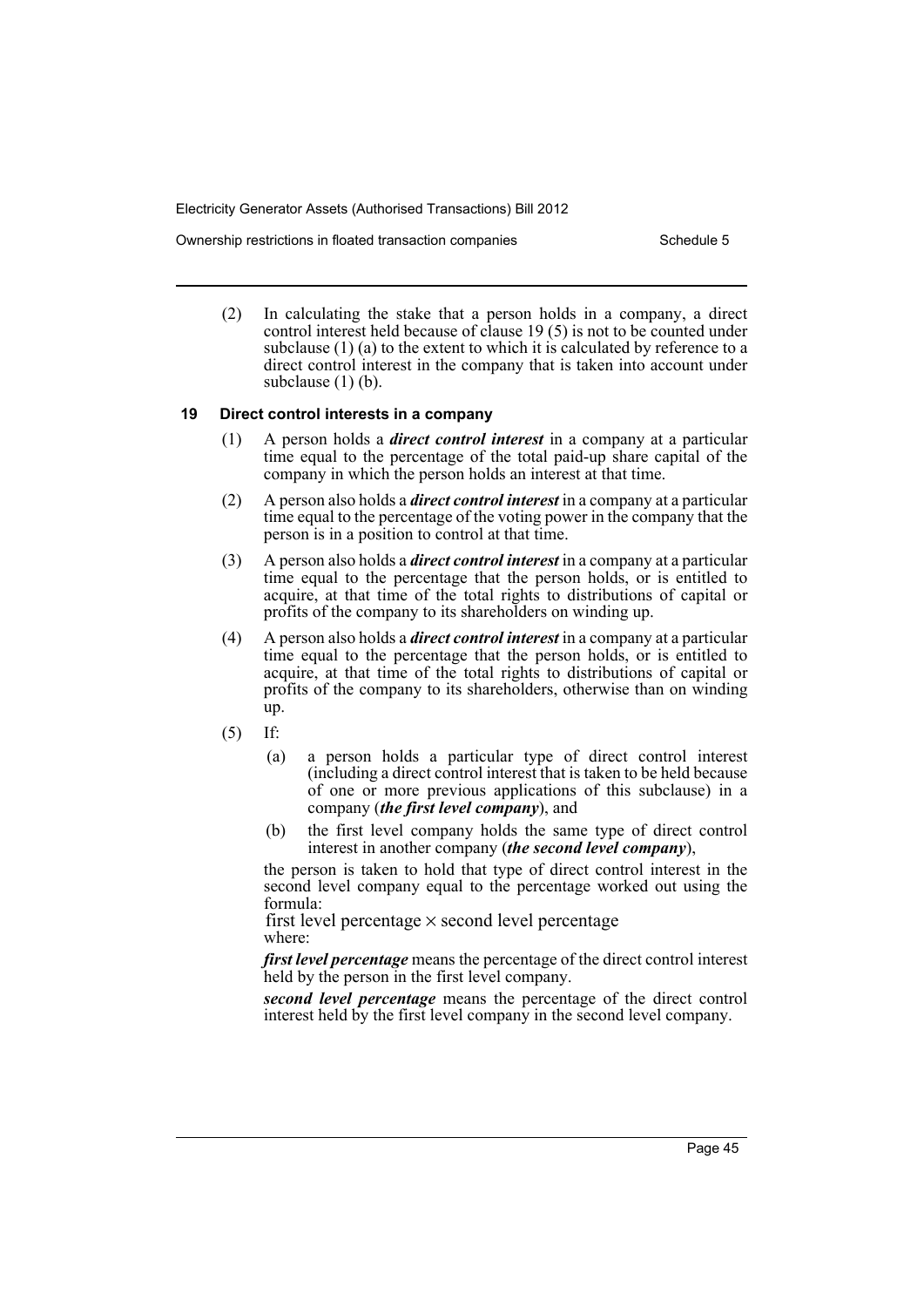#### **20 Substantial interests in trust estates**

- (1) For the purposes of this Schedule:
	- (a) a person is taken to hold a *substantial interest* in a trust estate if the person, alone or together with an associate or associates, holds a beneficial interest in not less than 15 percent of the corpus or income of the trust estate, and
	- (b) 2 or more persons are taken to hold an *aggregate substantial interest* in a trust estate if the persons, together with an associate or associates, hold, in the aggregate, beneficial interests in not less than 40 percent of the corpus or income of the trust estate.
- (2) For the purposes of subclause (1), if, under the terms of a trust, a trustee has a power or discretion as to the distribution of the income or corpus of the trust estate to beneficiaries, each beneficiary is taken to hold a beneficial interest in the maximum percentage of income or corpus of the trust estate that the trustee is empowered to distribute to that beneficiary.

# **Part 6 Miscellaneous**

#### **21 Displacement of Corporations legislation**

The provisions of this Schedule are declared to be Corporations legislation displacement provisions for the purposes of section 5G of the Corporations Act in relation to the provisions of the Corporations legislation generally.

## **22 Offences by corporations**

- (1) If a corporation contravenes, whether by act or omission, any provision of this Schedule, each person who is a director of the corporation or who is concerned in the management of the corporation is taken to have contravened the same provision if the person knowingly authorised or permitted the contravention.
- (2) A person may be proceeded against and convicted under a provision pursuant to subclause (1) whether or not the corporation has been proceeded against or has been convicted under the provision.
- (3) Nothing in this clause affects any liability imposed on a corporation for an offence committed by the corporation under this Schedule.

#### **23 Proceedings for offences**

(1) Proceedings for an offence under this Schedule may be dealt with summarily before the Local Court or before the Supreme Court in its summary jurisdiction.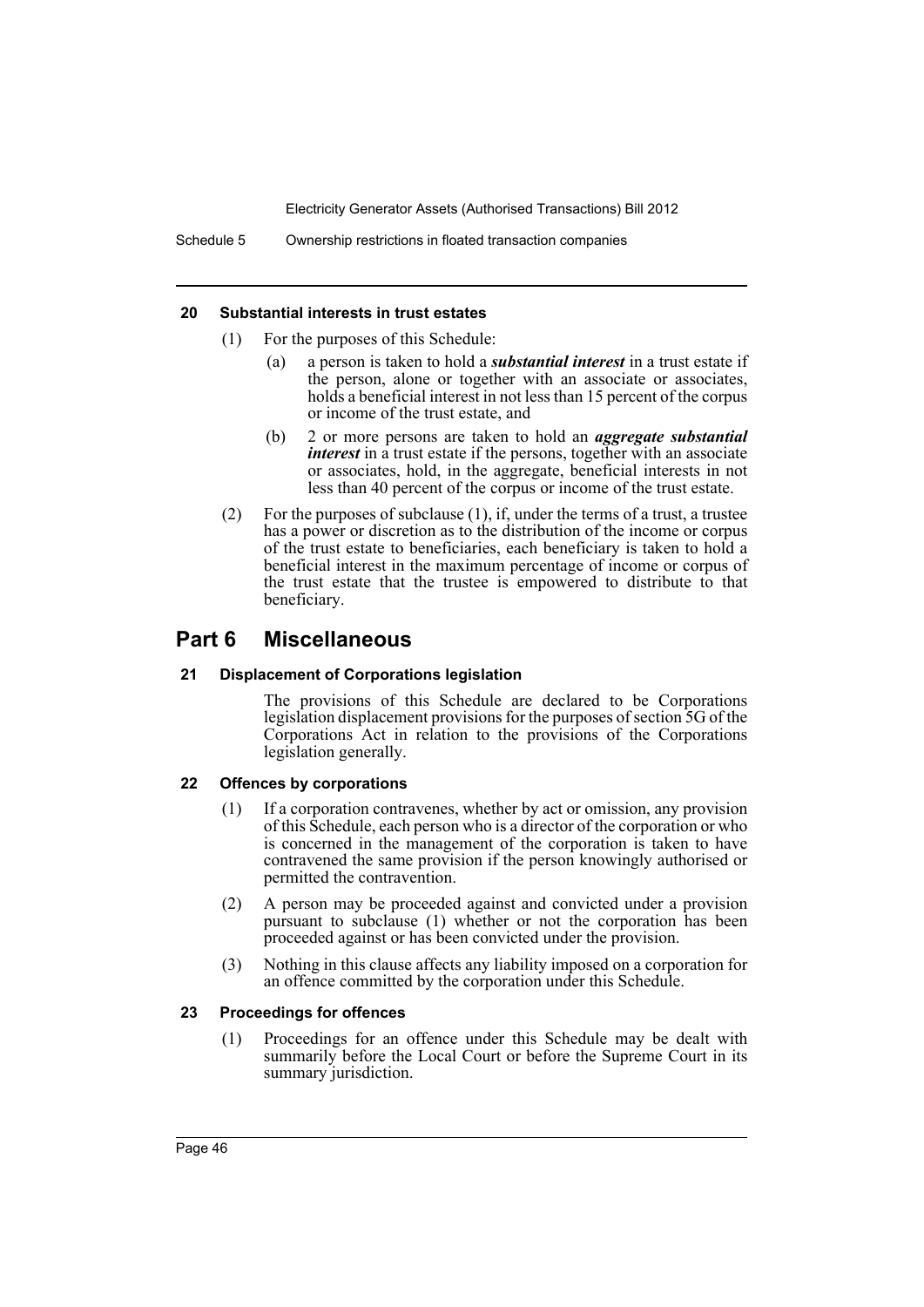Ownership restrictions in floated transaction companies Schedule 5

- (2) If proceedings for an offence to which this clause applies are brought in the Local Court, the maximum penalty that the Court may impose in respect of the offence is, despite any other provision of this Schedule, \$50,000 or the maximum penalty provided by this Schedule, whichever is the lesser.
- (3) If proceedings for an offence to which this clause applies are brought in the Supreme Court in its summary jurisdiction, the Supreme Court may impose a penalty not exceeding the maximum penalty provided by this Schedule in respect of the offence.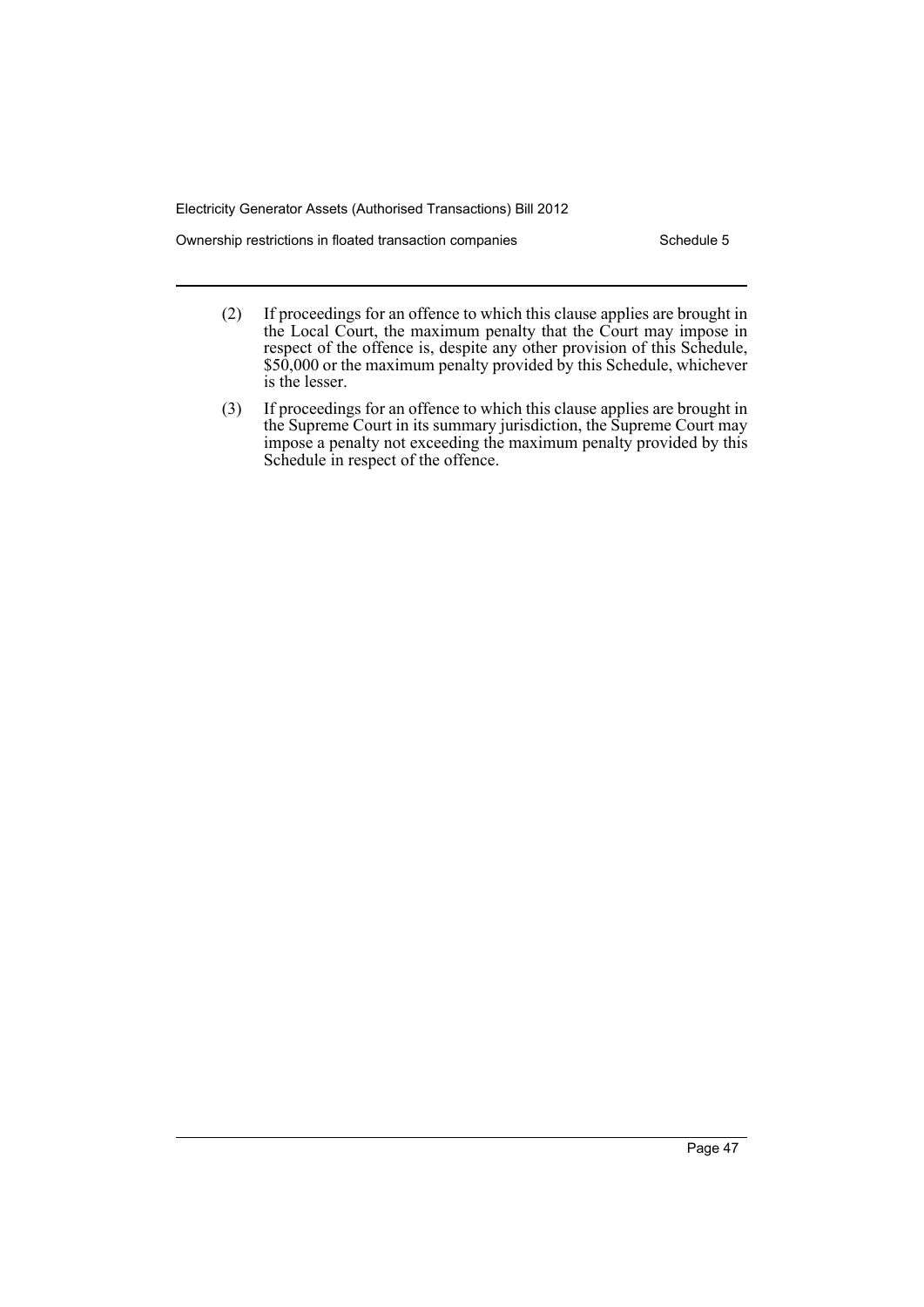Schedule 6 Savings, transitional and other provisions

# <span id="page-51-0"></span>**Schedule 6 Savings, transitional and other provisions**

# **Part 1 General**

# **1 Regulations**

- (1) The regulations may contain provisions of a savings or transitional nature consequent on the enactment of this Act or any Act that amends this Act.
- (2) For the avoidance of doubt, any such provision may, if the regulations so provide, have effect despite any specified provision of this Schedule.
- (3) Any such provision may, if the regulations so provide, take effect from the date of assent to the Act concerned or a later date.
- (4) To the extent to which any such provision takes effect from a date that is earlier than the date of its publication on the NSW legislation website, the provision does not operate so as:
	- (a) to affect, in a manner prejudicial to any person (other than the State or an authority of the State), the rights of that person existing before the date of its publication, or
	- (b) to impose liabilities on any person (other than the State or an authority of the State) in respect of anything done or omitted to be done before the date of its publication.

# **Part 2 Provisions consequent on enactment of this Act**

# **2 Provisions relating to Shoalhaven or Warragamba electricity assets**

(1) In this clause:

*power station* means electricity generating plant and the land on which that plant is situated. A power station of an electricity generator is a power station that is owned, controlled or operated by the electricity generator.

*private person* means any person other than the Sydney Catchment Authority, TransGrid or any other public sector agency.

*Shoalhaven or Warragamba electricity assets* means:

(a) any power stations or pumping stations located at or within Kangaroo Valley by means of which Eraring Energy generates electricity (including any associated pipelines, switching stations, substations and transmission lines) but excluding all other assets (including dams, pipelines, tunnels and channels)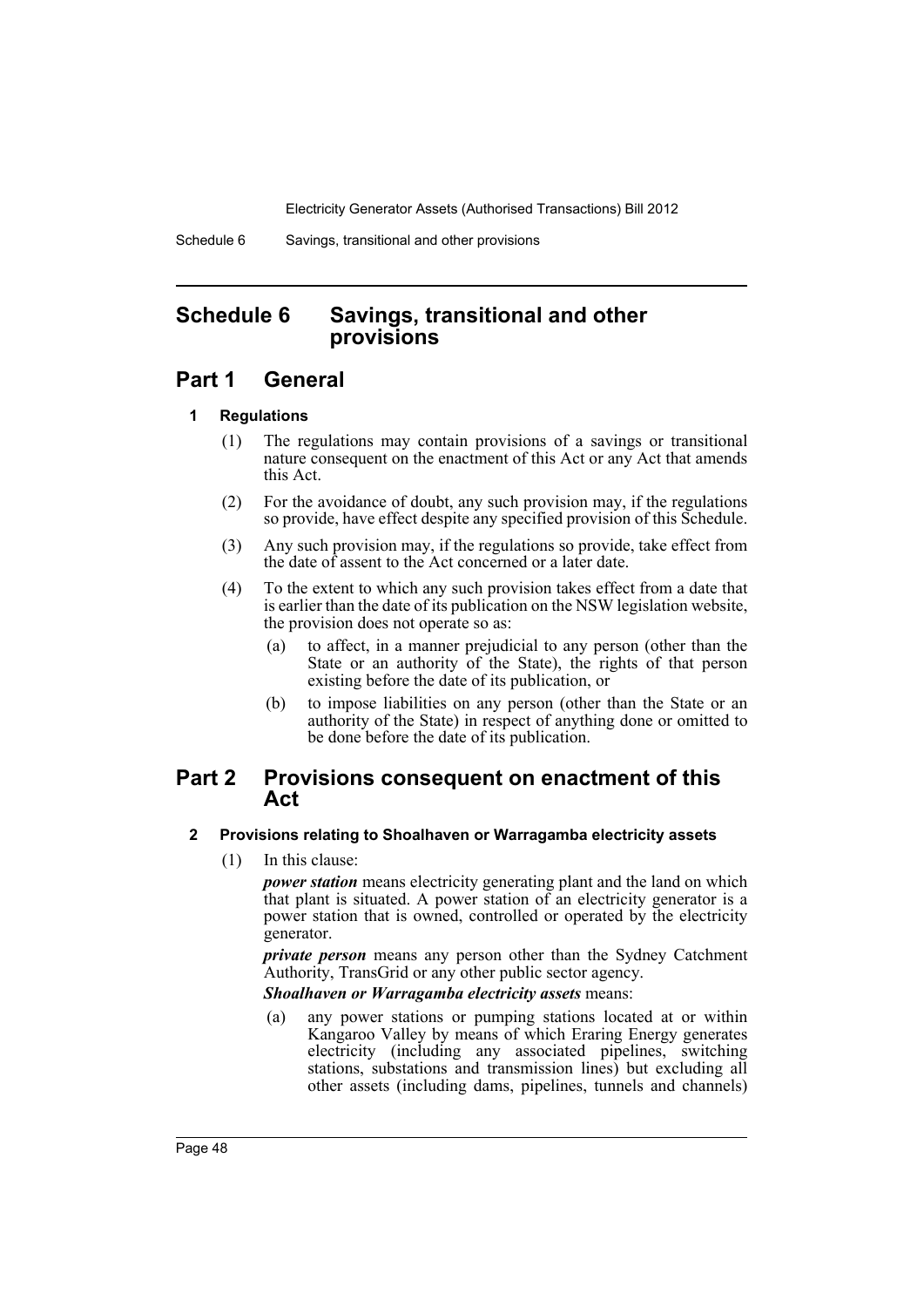Savings, transitional and other provisions Schedule 6 Schedule 6

owned, maintained and operated by the Sydney Catchment Authority at or within Kangaroo Valley, or

- (b) any power station located at or within Warragamba Dam by means of which Eraring Energy generates electricity (including any associated pipelines, switching stations and substations).
- (2) The Treasurer may:
	- (a) certify, by order in writing (*a certification order*), that any specified assets, rights or liabilities that the Treasurer considers are used for the purposes of, or in connection with, any Shoalhaven or Warragamba electricity assets are the assets, rights or liabilities of an electricity generator, TransGrid or other public sector agency (*a nominated public sector agency*), and
	- (b) without limiting paragraph (a)—acquire, on behalf of the Crown, any land (including any interest in land) by agreement or compulsory process in accordance with the *Land Acquisition (Just Terms Compensation) Act 1991* that the Treasurer considers is land that is used for the purposes of, or in connection with, any Shoalhaven or Warragamba electricity assets.
- (3) The following provisions apply in relation to any assets, rights or liabilities that the Treasurer, by certification order, certifies to be the assets, rights or liabilities of a nominated public sector agency:
	- (a) any of the assets, rights or liabilities that are not already the assets, rights or liabilities of the agency (other than any assets, rights or liabilities of a private person) are transferred to the agency and, for this purpose, Schedule 4 (Vesting of assets, rights and liabilities) applies in relation to the certification order as if it were a vesting order under that Schedule having effect on the day on which the certification order has effect,
	- (b) the certification order is evidence that the assets, rights or liabilities specified in the order are the assets, rights or liabilities of the agency.
- (4) The following provisions apply in relation to any acquisition of land by the Treasurer that is authorised by this clause:
	- (a) Division 1 (Pre-acquisition procedures) of Part 2 of the *Land Acquisition (Just Terms Compensation) Act 1991* does not apply to such an acquisition,
	- (b) any owner of an interest in the land is not entitled to be paid compensation (whether under the *Land Acquisition (Just Terms Compensation) Act 1991* or otherwise) if the land is acquired by compulsory process and the owner is the Sydney Catchment Authority or any other public sector agency,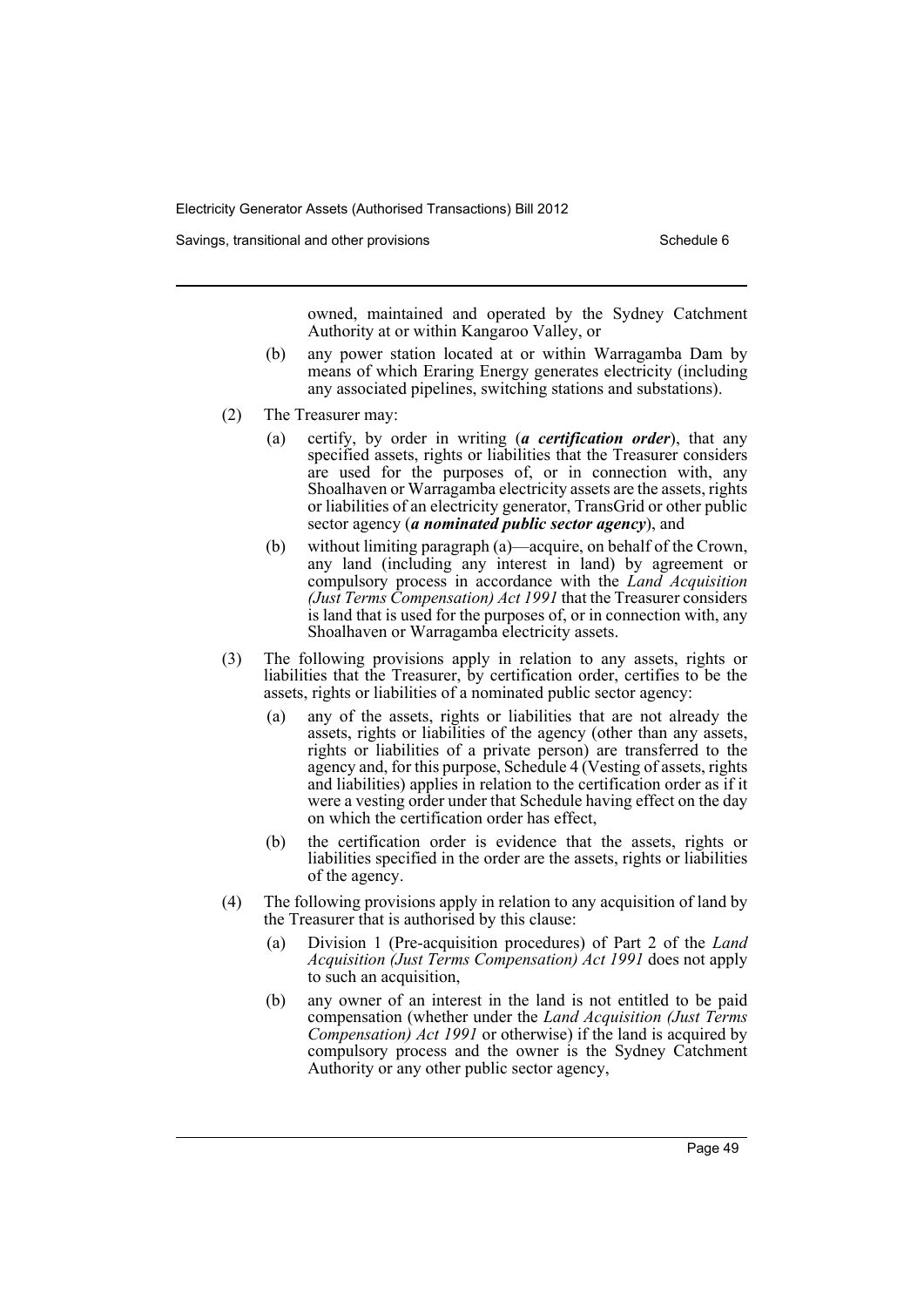Schedule 6 Savings, transitional and other provisions

- (c) the land may be acquired even if any consent or permission required under State legislation (other than under the *Land Acquisition (Just Terms Compensation) Act 1991*) has not been obtained or granted,
- (d) land that is acquired may be transferred, by order of the Treasurer in writing, to an electricity generator, TransGrid or other public sector agency and Schedule 4 (Vesting of assets, rights and liabilities) applies in relation to such an order.
- (5) Without limiting section 22 (General relationship of Act with other State legislation), the provisions of this clause (including the provisions of any order made under this clause) have effect despite the following:
	- (a) the *Crown Lands Act 1989* or any statutory rule or order made under that Act (whether made before or after the commencement of this clause),
	- (b) the *Energy Services Corporations Act 1995* or any statutory rule or order made under that Act (whether made before or after the commencement of this clause),
	- (c) the *Sydney Water Catchment Management Act 1998* (including, without limitation, Division 2 of Part 5 of that Act) or any statutory rule or order made under that Act (whether made before or after the commencement of this clause).
- (6) Nothing in this clause limits section 13 (Vesting orders).

#### **3 Dissolution of electricity generators**

- (1) The Governor may, by proclamation, amend Part 1 of Schedule 1 to the *Energy Services Corporations Act 1995* by omitting the corporate name of an electricity generator.
- (2) On the day on which a proclamation under this clause takes effect:
	- (a) the electricity generator whose corporate name is omitted by the proclamation is dissolved, and
	- (b) the *State Owned Corporations Act 1989* is amended by omitting that name from Schedule 5.
- (3) Section 15 (Transfer of staff, assets, rights and liabilities of dissolved energy services corporations) of the *Energy Services Corporations Act 1995* applies in respect of the dissolution of an electricity generator by proclamation under this clause in the same way as it applies to the dissolution of an energy services corporation by that Act.